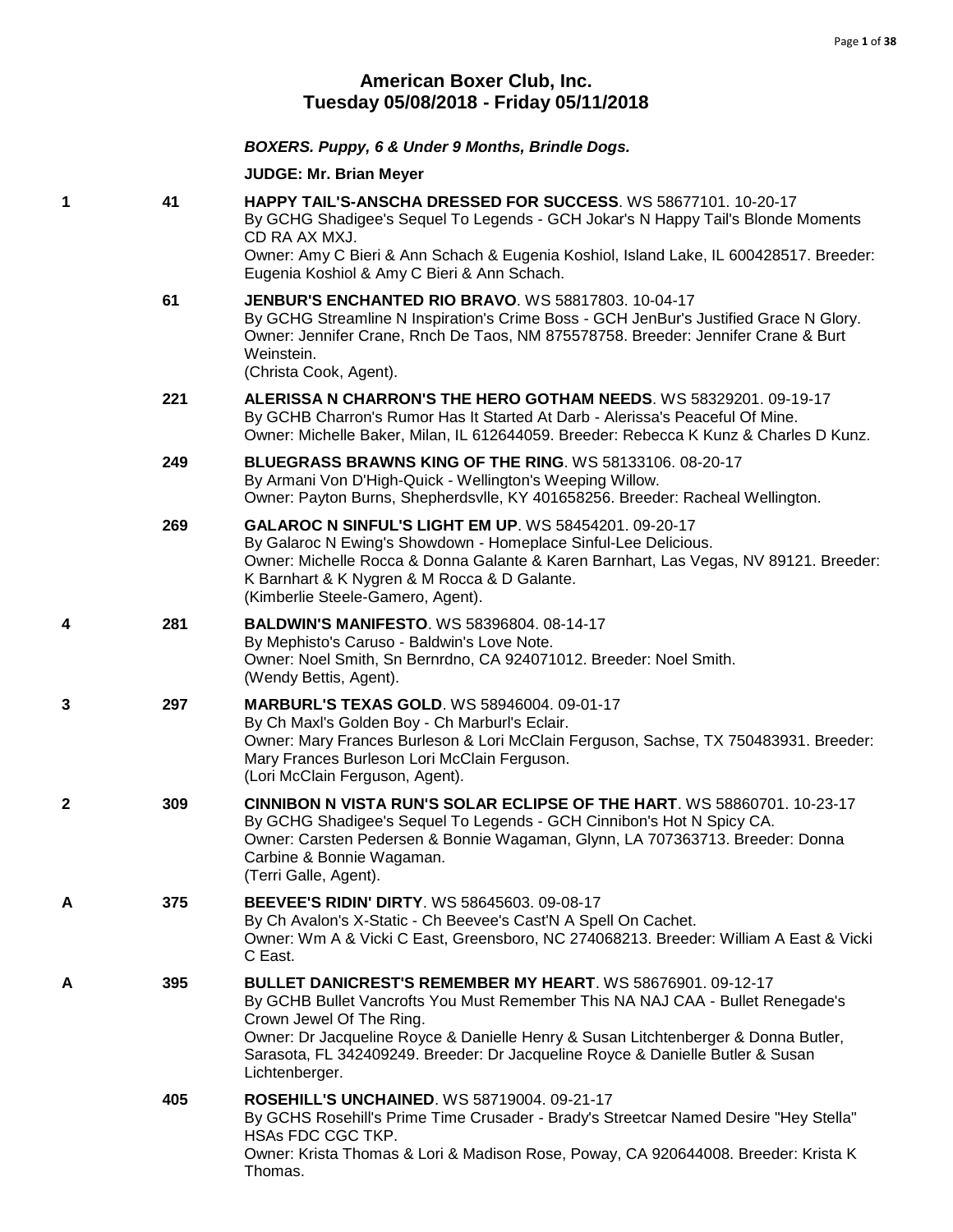# *BOXERS. Puppy, 6 & Under 9 Months, Fawn Dogs.*

|   | 65  | KARIZMA'S SUMMIT ASH ON BROADWAY. WS 59094501. 10-07-17<br>By Ch Seaside's Ewo Surf Breaker - Ch Summit Ash Garnsey One Red Rose.<br>Owner: Mel Holloman & Patricia Boyd, Albany, GA 317075141. Breeder: Mel Holloman &<br>Patricia Boyd.                                                                                                                            |
|---|-----|----------------------------------------------------------------------------------------------------------------------------------------------------------------------------------------------------------------------------------------------------------------------------------------------------------------------------------------------------------------------|
| 4 | 71  | ALEX LORA (RAMOS). FCM3295AMEX. 10-04-17<br>By Ch Elharlens Your Choice - Topaz (Ramos).<br>Owner: Francisco Ramos, Mexico 09820, . Breeder: Francisco Ramos Macias.                                                                                                                                                                                                 |
| 3 | 109 | CARMA N MYDE'S GRACIOUSGIFTFROMGOD OF HAR-VEL. WS 58946701. 09-18-17<br>By Ch Valkyrie's The Kurgan O' Harvel - GCHB Carma's Treasure At Sapphire.<br>Owner: Victoria Haag & Tina Halverson & Vickie Rounsaville-Millard & Debi Bedford, Lena,<br>WI 541399534. Breeder: Tina Halverson & Dianne Pearson & Donna Doane & Debi Bedford.<br>(Michael Shepherd, Agent). |
| 1 | 279 | DC'S PURPLE REIGN AT COVE'S EDGE. WS 58885503. 11-04-17<br>By Dc's Something To Talk About At Cinnrhee - Dc's Alabama Girl From Jerico.<br>Owner: Deborah Gagnon & Donna Schafer, Dresden, ME 043423603. Breeder: Donna<br>Schafer & Jeanie Cornelison.<br>(Marianne Tuni Claflin, AKC Registered Handler).                                                          |
| 2 | 323 | STREAMLINE N JTM'S TRON OF SAPPHIRE, WS 58533607, 08-12-17<br>By GCHG Streamline N Inspiration's Crime Boss - GCH JTM Tonight Looks Good On You.<br>Owner: Shelly Williams & Rebecca Cole & Joleena Young, De Soto, MO 63020. Breeder:<br>Joleena M Young & Tara Maggle.<br>(Christa Cook, Agent).                                                                   |
| A | 361 | STREAMLINE N JTM'S HACKING THE SYSTEM. WS 58533608. 08-12-17<br>By GCHG Streamline N Inspiration's Crime Boss - GCH Jtm Tonight Looks Good On You.<br>Owner: Corey Savant & Joleena Young, Lafayette, LA 705035690. Breeder: Joleena M<br>Young & Tara Maggle.<br>(Michael Shepherd, Agent).                                                                         |
|   | 377 | <b>WINDSONG'S ST LOUIS BLUES. WS 59212306. 10-28-17</b><br>By GCH Windsong's Blue Danube - Ch Windsong's Sugar.<br>Owner: Linda Rakow & William Rakow, Menomonee Fls, WI 530511120. Breeder: Linda<br>Rakow & William Rakow.<br>(Sherry Canciamille, Agent).                                                                                                         |
| Α | 393 | <b>DRACO'S CHRISTIAN DIOR. WS 60533601. 09-05-17</b><br>By Draco's I'm Everybody's Type - Draco Swan Queen.<br>Owner: Kevin Alejandro Marin Mejia, North Augusta, SC 298608953. Breeder: Ivan Ibarguen.<br>(Jorge Pinzon, Agent).                                                                                                                                    |
|   |     | BOXERS. Puppy, 9 & Under 12 Months, Brindle Dogs.                                                                                                                                                                                                                                                                                                                    |
|   |     | <b>JUDGE: Mr. Brian Meyer</b>                                                                                                                                                                                                                                                                                                                                        |
| 4 | 51  | <b>PHEASANT HOLLOW'S JEALOUS EX HUSBAND. WS 58928201, 08-05-17</b><br>By GCh Pheasant Hollow's The Real Deal - Ch Pheasant Hollow's Bitter Ex Girlfriend.<br>Owner: Kerry & Allison Jones & Kim & Tony Conte, Darnestown, MD 208783608. Breeder:<br>Kerry & Allison Jones.<br>(Dan Buchwald, Agent).                                                                 |
| 2 | 89  | <b>D.B'S PLAYGIRL CENTERFOLD.</b> WS 57864701. 07-07-17<br>By Ch D.B's One Night Stand - D.B's Elegant Ellie.<br>Owner: Donna Bodner & Matthew Kaminkow, Brick, NJ 087241834. Breeder: Donna Bodner<br>& Matthew Kaminkow.<br>(Monique Masterpasqua, Agent).                                                                                                         |
|   | 93  | HL'S DRESSED IN BLACK JOHNNY CASH. WS 57204804. 06-03-17<br>By Mojo's Bigeasy Moon Of Donje - Lbr's Avallon At The House Of Lancaster.<br>Owner: Marty Britton-Lancaster, Richmond, IL 600719767. Breeder: Marty Britton Lancaster.                                                                                                                                  |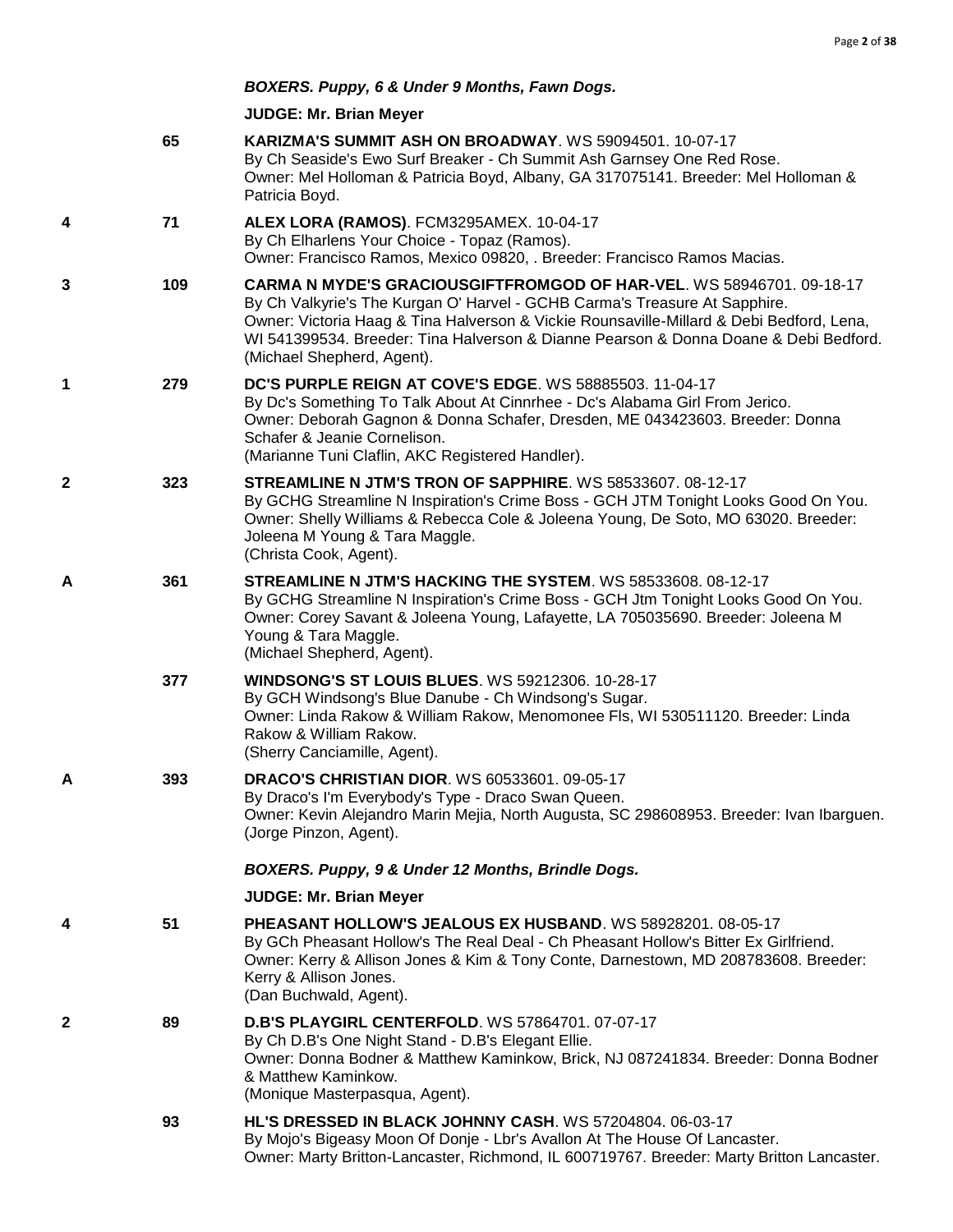|   | 199 | <b>SHARLEDAR'S PYROTECHNIC. WS 57564001, 07-04-17</b><br>By Ch Just-A-Wyn's Rolls Royce Silver Spur - Carma N Sharledar's Centerfold.<br>Owner: Sharon Darby & Tami Mishler, Dillsboro, IN 470189078. Breeder: Sharon Darby.                                                                                                                                       |
|---|-----|--------------------------------------------------------------------------------------------------------------------------------------------------------------------------------------------------------------------------------------------------------------------------------------------------------------------------------------------------------------------|
|   | 209 | <b>BRANWEN BUCKET LIST. WS 57708910. 07-13-17</b><br>By Ch Fairviews Crazy Train - Rodela's Kick-In Up Her Knickers With Branwen.<br>Owner: Norma Thruman & Russ Thruman, Freeport, IL 610325980. Breeder: Heather<br>Trumpower & Deena Alexander.                                                                                                                 |
|   | 321 | <b>CAREDAN'S IT'S GEAUX TIME. WS 58097606. 07-29-17</b><br>By GRCH.Cherkei's Dick Tracey - Tyn-Can's Caramel Kiss @ Caredan.<br>Owner: Carey Stevens & Dan Stevens, Sellersville, PA 189601627. Breeder: Carey Stevens<br>& Carol Coter.                                                                                                                           |
| 3 | 339 | <b>PEARLISLE INVICTUS. WS 58083803. 07-12-17</b><br>By GCHP Cherkei's Dick Tracey - Ch Shadigee's Gift Of Gab At Pearlisle.<br>Owner: Dr Robert & Grace Hallock, Cheshire, CT 064101434. Breeder: Dr. Robert C Hallock<br>& Grace D Hallock.<br>(Marianne Conti, AKC Registered Handler).                                                                          |
| 1 | 369 | PHEASANT HOLLOW'S BAD EX BOYFRIEND. WS 58928202. 08-05-17<br>By GCH Pheasant Hollow's The Real Deal - Ch Pheasant Hollow's Bitter Ex Girlfriend.<br>Owner: James Brockway & Stephanie Brockway & Kerry & Allison Jones, Wappingers FI, NY<br>125904627. Breeder: Kerry Jones & Allison Jones.                                                                      |
|   | 411 | <b>NANTESS FULL THROTTLE. WS 57461101. 06-13-17</b><br>By Ch Adellins Twitter.Com Of Nantess - GCH Nantess Hot To Trot.<br>Owner: Nancy & Tessie Savage, Table Grove, IL 614829619. Breeder: Nancy & Tessie<br>Savage.                                                                                                                                             |
|   |     | BOXERS. Puppy, 9 & Under 12 Months, Fawn Dogs.                                                                                                                                                                                                                                                                                                                     |
|   |     | <b>JUDGE: Mr. Brian Meyer</b>                                                                                                                                                                                                                                                                                                                                      |
| A | 43  | R AND G'S KEEP IT ROLLIN. WS 57971903. 06-03-17<br>By GCHP Hijinx This Is How I Roll - Quimera Sunland Br.<br>Owner: Sue Tolbert & Doug Tolbert & Chernon Davis, Troutville, VA 241756674. Breeder:<br>Kent Brown & Susan Brown & Gayann Jones.                                                                                                                    |
| 4 | 99  | <b>JAMIESON'S TAZ. GC1980BMEX. 07-26-17</b><br>By Jamieson's Polo - Jamieson's Canela.<br>Owner: Arturo Jamieson, Mexico 44150, . Breeder: Arturo Jamieson.                                                                                                                                                                                                        |
|   | 103 | CINBAR'S PRIVATE INVESTIGATOR. WS 57771801. 06-12-17<br>By Ch Cinnrhee Sterling Silvr Bullet - Bar-K's Talk To Me.<br>Owner: Normand Paquin & Phillip Koenig & Carole Desormeaux & Medley Small, OKA QC,<br>CN J0N 1E0. Breeder: Phillip K Koenig.                                                                                                                 |
|   | 129 | <b>CEDAR'S THEY CALL ME MISTER. WS 57404701, 05-11-17</b><br>By Twinkle Star V. Eurozone - Cedar's One Special Night.<br>Owner: Crystal Stock, Caledonia, OH 433149500. Breeder: Crystal Stock.                                                                                                                                                                    |
|   | 139 | <b>EPITOME'S BRONZE GOD. WS 58422102. 06-21-17</b><br>By Epitome's Dont Mess With Texas - Epitome's Chance Of A Lifettime.<br>Owner: Susan Standley, Christiana, TN 370376157. Breeder: Susan M Standley.<br>(Ricky Justice, Agent).                                                                                                                               |
| 1 | 273 | GALAROC N BLACK DYMOND'S GONNA GET REAL. WS 57895701. 06-09-17<br>By GCH Maxl's Stay Gold - Ch Black Dymond's French Girl.<br>Owner: Michelle Rocca & Donna Galante, San Jose, CA 951204637. Breeder: Kristi Kenny &<br>Donna Galante & Michelle Rocca.<br>(Kimberlie Steele-Gamero, Agent).                                                                       |
| 3 | 307 | HI-TECH N BRISBANE'S SIR TRES GALLANT. WS 57689302. 07-05-17<br>By Ch Liston's Hi-Tech Davinci Code - Ch Impact'ss Chantilly Lace.<br>Owner: Dr & Mrs William Truesdale & M McKamey & J Vergenetti & K Calvacca, Seekonk,<br>MA 027713943. Breeder: Dr William & Zoila Truesdale & Misty McKamey & K Calvacca.<br>(Kimberly Calvacca, AKC Registered Handler AKC). |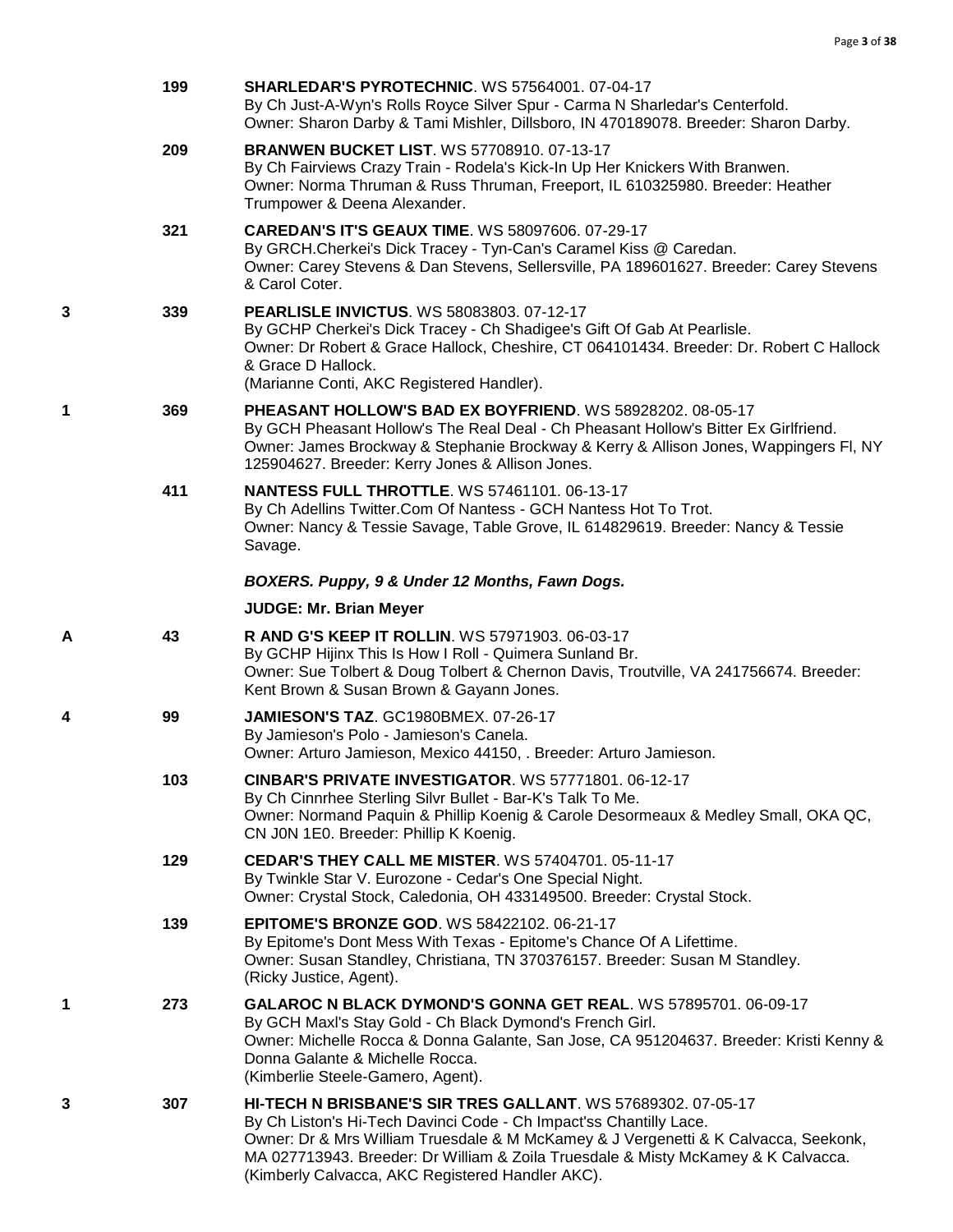|   | 313 | Y KNOT I'M GOING SLIGHTLY MAD. WS 57802404. 06-20-17<br>By GCHG Vixayo's Golden Hammer - GCHB Mircoa N Irondale's Crushing It At Twinbrook.<br>Owner: Matthew Kaminkow & Donna Bodner, White Hall, MD 211619455. Breeder: Matthew<br>Kaminkow.<br>(Monique Mastrapasqua, Agent).                                   |
|---|-----|--------------------------------------------------------------------------------------------------------------------------------------------------------------------------------------------------------------------------------------------------------------------------------------------------------------------|
|   | 327 | <b>HI-TECH N BRISBANE'S AGENT H. WS 57689303. 07-05-17</b><br>By GCH Liston's Hi-Tech Da Vinci Code - Ch Impact's Chantilly Lace.<br>Owner: Dr & Mrs William Truesdale & Misty McKamey & J Vergenetti & K Calvacca,<br>Seekonk, MA 027713943. Breeder: Owners.<br>(Kimberly Calvacca, AKC Registered Handler AKC). |
|   | 341 | <b>WOODS END N MEPHISTO RED DEVIL. EN743271CAN. 07-31-17</b><br>By Ch Woods End Crown Sable - GCHP Mephisto's Speak Of The Devil.<br>Owner: Mrs Jack Billhardt & Michelle Yeadon, Langley BC, CN V2Z 2J6. Breeder: M Yeadon<br>& Mrs J Billhardt & M Pinsker & S Tennenbaum.                                       |
|   | 345 | CLOUD N WILKY'S UNFORGETTABLE. WS 58237406. 08-04-17<br>By GCHS Shadigee's Calculated Risk - Ch Wilky's Mighty Cloud Of Joy.<br>Owner: Loretta Wilkerson & Todd Wilkerson, Bloomington, IN 474089379. Breeder: Carol<br>Cloud & Rick Cloud & Loretta Wilkerson.<br>(Tina Starr, Agent).                            |
|   | 353 | <b>BRITLYN N JESTER'S ORIGINAL SIN. WS 57533301, 06-03-17</b><br>By Ch Fairviews Crazy Train - Raynetta Buchholz.<br>Owner: James A Riggi & Raynetta Buchholz, Annville, PA 170031717. Breeder: Raynetta<br>Buchholz.                                                                                              |
| 2 | 389 | <b>TOPRANK N MEPHISTO ROCK STAR. WS 59361501. 07-14-17</b><br>By GCHB Naja's Mi-T Alliance - Ch Toprank N Mephisto Lulu Lemon.<br>Owner: Shelly Dueck, Abbotsford BC, CN V3G 1W6. Breeder: Michelle Yeadon & Shelly<br>Dueck.<br>(Michelle Yeadon, Agent).                                                         |
|   | 419 | <b>NANTESS SHIFTING GEARS. WS 57461102. 06-13-17</b><br>By Ch Adellins Twitter.Com Of Nantess - GCH Nantess Hot To Trot.<br>Owner: Nancy & Tesseie Savage, Table Grove, IL 614829619. Breeder: Nancy & Tessie<br>Savage.                                                                                           |
|   |     | BOXERS. 12 & Under 15 Months, Brindle Dogs.                                                                                                                                                                                                                                                                        |
|   |     | <b>JUDGE: Mr. Brian Meyer</b>                                                                                                                                                                                                                                                                                      |
| 4 | 91  | <b>DUSTY ROAD'S INTO THE DARKNESS. WS 56862203. 03-31-17</b><br>By GCH Shadigee's Protege - Dusty Road's Red Ryder.<br>Owner: Judith Pasbrig & Randall Pasbrig, Peyton, CO 808319328. Breeder: Randall S<br>Pasbrig & Judith M Pasbrig.                                                                            |
|   | 127 | <b>SALGRAY N LEMKO'S LIKE A STONE. WS 57401804. 04-15-17</b><br>By GCH Salgray N Lemko's Gangnam Style - Salgray's Blackberry.<br>Owner: Katrina Medved & Jane Hamilburg-Guy & Jessica Kozel-Lemist, Masontown, PA<br>154612447. Breeder: Jane Hamilburg-Guy & Jessica Kozel.                                      |
| 1 | 213 | <b>MOONLIGHT'S SPIRIT FIRE OF CINBAR. WS 57388405. 04-15-17</b><br>By Ch Cinbar's Just Call Me Handsome - Eastport's Black Opal.<br>Owner: Sharyn Chevrier & Michelle L Chevrier & Mark J Nelli, Tonawanda, NY 141508553.<br>Breeder: Sharyn Chevrier & Michelle L Chevrier.<br>(Monique Mastrapasqua, Agent).     |
| 2 | 253 | WINMERE RIGOLETTO OF CHEROKEE OAKS. WS 56814602. 04-17-17<br>By Winmere Black Hawk RN - Ch Winmere Painted Lady RN CGCA CGCU.<br>Owner: Theresa Garton & Marianne Caprino, Oklahoma City, OK 731314008. Breeder:<br>Theresa Garton.                                                                                |
|   | 317 | ROSEHILL'S MIDNIGHT RENDEZVOUS. WS 56838602. 03-21-17<br>By Ohana Laki's Far Beyond Driven CGC - Ch Telstar's And The Emmy Goes ToRosehill.<br>Owner: Triva Daughtrey & Lori & Madison Rose, Floyds Knobs, IN 471198535, Breeder:                                                                                  |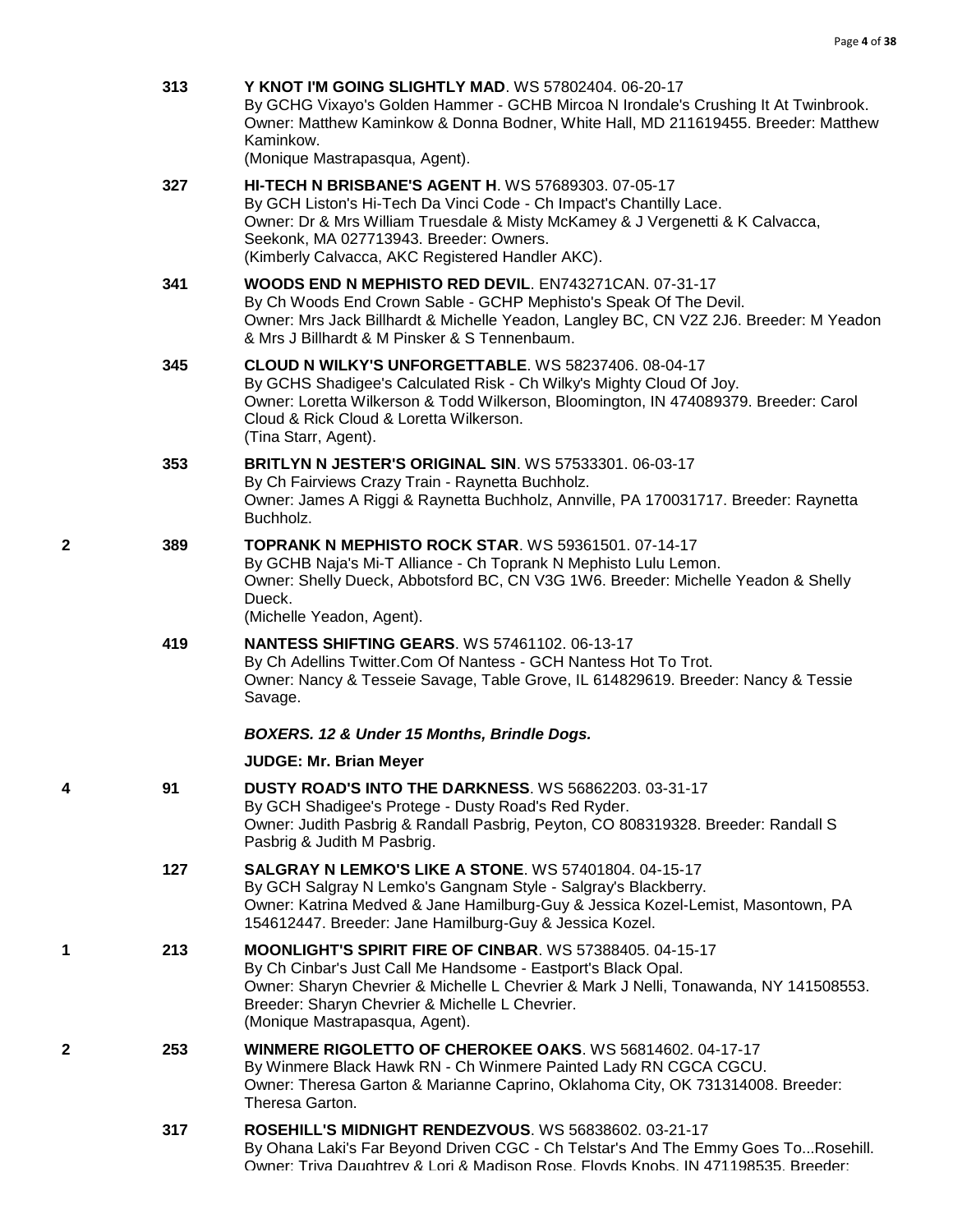David Rose & Lori Rose & Madison Rose.

| 3 | 351 | RAYPAT'S CHIP OFF THE BLARNEY STONE. WS 56690302. 04-12-17<br>By GCHS Pawprint's Bit O'Blarney - GCH Raypat's Full Of Grace.<br>Owner: Gary Ryan & Sara Ryan & Lisa Holden, Gettysburg, PA 173257049. Breeder: Lisa R<br>Holden & Pat Kisselovich & Ray Kisselovich & Stephanie Scibienski.                                         |
|---|-----|-------------------------------------------------------------------------------------------------------------------------------------------------------------------------------------------------------------------------------------------------------------------------------------------------------------------------------------|
|   |     | BOXERS. 12 & Under 15 Months, Fawn Dogs.                                                                                                                                                                                                                                                                                            |
|   |     | <b>JUDGE: Mr. Brian Meyer</b>                                                                                                                                                                                                                                                                                                       |
|   | 47  | CIRCLE Y N STREAMLINE'S RENEGADE. WS 57205401. 04-28-17<br>By GCHG Streamline N Inspiration's Crime Boss - Ch GC's N Schmidt's Can't Take My Eyes<br>Off Of You.                                                                                                                                                                    |
|   |     | Owner: Glenn Yaeger, Cardington, OH 433151122. Breeder: Glenn & Cindy Yaeger.<br>(Christa Cook, Agent).                                                                                                                                                                                                                             |
|   | 107 | MCCOY'S WINSTAR'S HEART'S DESIRE. WS 57022106. 04-16-17<br>By GCHB Mason Hill's Eye Of The Tiger - GCH McCoy's Winstar's Angelic Heart.<br>Owner: Larry McCoy & Karen Speck, Glen Gardner, NJ 088263298. Breeder: Larry McCoy &<br>Teri Underhill.                                                                                  |
|   | 119 | <b>BRYBRITT'S SILVER LINING. WS 56797103. 04-20-17</b><br>By GCHG Marburl And Illyrian's Lone Ranger - Ch Epic's True Tribute.<br>Owner: Julie Flory, Ellensburg, WA 989268051. Breeder: Julie Flory & Micah Flory.                                                                                                                 |
|   | 123 | FALLING WATER'S SHOT THRU THE HEART. WS 56455001. 02-16-17<br>By GCHG Streamline N Inspiration's Crime Boss - GCH Starlyn's She's Got The Look CA<br>CGCA.                                                                                                                                                                          |
|   |     | Owner: Lisa Asuma & Lynn Carroll-Jerbis & Deborah Kovalchick & Martin Riley, Chardon,<br>OH 440249067. Breeder: Lisa Asuma & Lynn Carroll-Jerbis.                                                                                                                                                                                   |
|   | 149 | 3R'S 4D BOSS MUSTANG. WS 57244901. 04-27-17<br>By Dusty Road's Perfect World - Ch 3r's 4d Tin Lizzy.<br>Owner: Ann Teply & Rodney Teply, Loup City, NE 688536134. Breeder: Ann Teply &<br>Rodney Teply.<br>(Randall Pasbrig, Agent).                                                                                                |
| 3 | 175 | <b>RAYPAT'S CARTOON CHARACTER. WS 56690301. 04-12-17</b><br>By GCHS Pawprint's Bit O'Blarney - GCH Raypat's Full Of Grace CGC.<br>Owner: Lisa Holden & Pat & Ray Kisselovich & Stephanie Scibienski, Elizabeth, PA<br>150371860. Breeder: Lisa Holden & Pat & Ray Kisselovich & Stephanie Scibienski.                               |
| 2 | 261 | RYZINGSTAR'S POT OF GOLD. WS 56810701. 03-18-17<br>By GCHG Shadigee's Sequel To Legends - Ch Ryzingstar-Tesoro Que Viva.<br>Owner: Patricia Healy & Howard Engel, Wiggins, CO 806547820. Breeder: Howard Engel &<br>Patricia Healy.                                                                                                 |
| 1 | 285 | <b>PIGEONWOODS MOJO JOJO. WS 56369502. 03-08-17</b><br>By GCHB Mason Hill's Eye Of The Tiger - GCHB Pigeonwoods Starstruck.<br>Owner: Kathrina C Gatz, Hampshire, IL 601408349. Breeder: Katharine Gatz.<br>(Sherry Canciamille, Agent).                                                                                            |
|   | 299 | <b>BREHO 'N MAXL'S GUNSLINGER. WS 57100502. 04-04-17</b><br>By Ch Illyrian's Sharper Image - GCHP Breho Fortuity Shared Treasure CD RN FDC RATO<br>CGC TKI.<br>Owner: B Stuckey & Terri Galle & Lori M Ferguson & Robert Chaffin, Jonesboro, LA<br>712515418. Breeder: Brenda Stuckey & Theresa Galle & June Sutherlin DVM & Lori M |
|   |     | Ferguson & Robert.                                                                                                                                                                                                                                                                                                                  |
| 4 | 391 | KP'S ROUGH RYDER OF BODAN. WS 57429605. 04-19-17<br>By Ch Carma's Nightwatch At Lattalane - GCH KP's No Turnin' Back.<br>Owner: Keri Paulson & Roberta Wendt, Fairfax, SD 573355347. Breeder: Roberta Wendt.<br>(Christa Cook, Agent).                                                                                              |
|   |     |                                                                                                                                                                                                                                                                                                                                     |

# *BOXERS. 15 & Under 18 Months, Brindle Dogs.*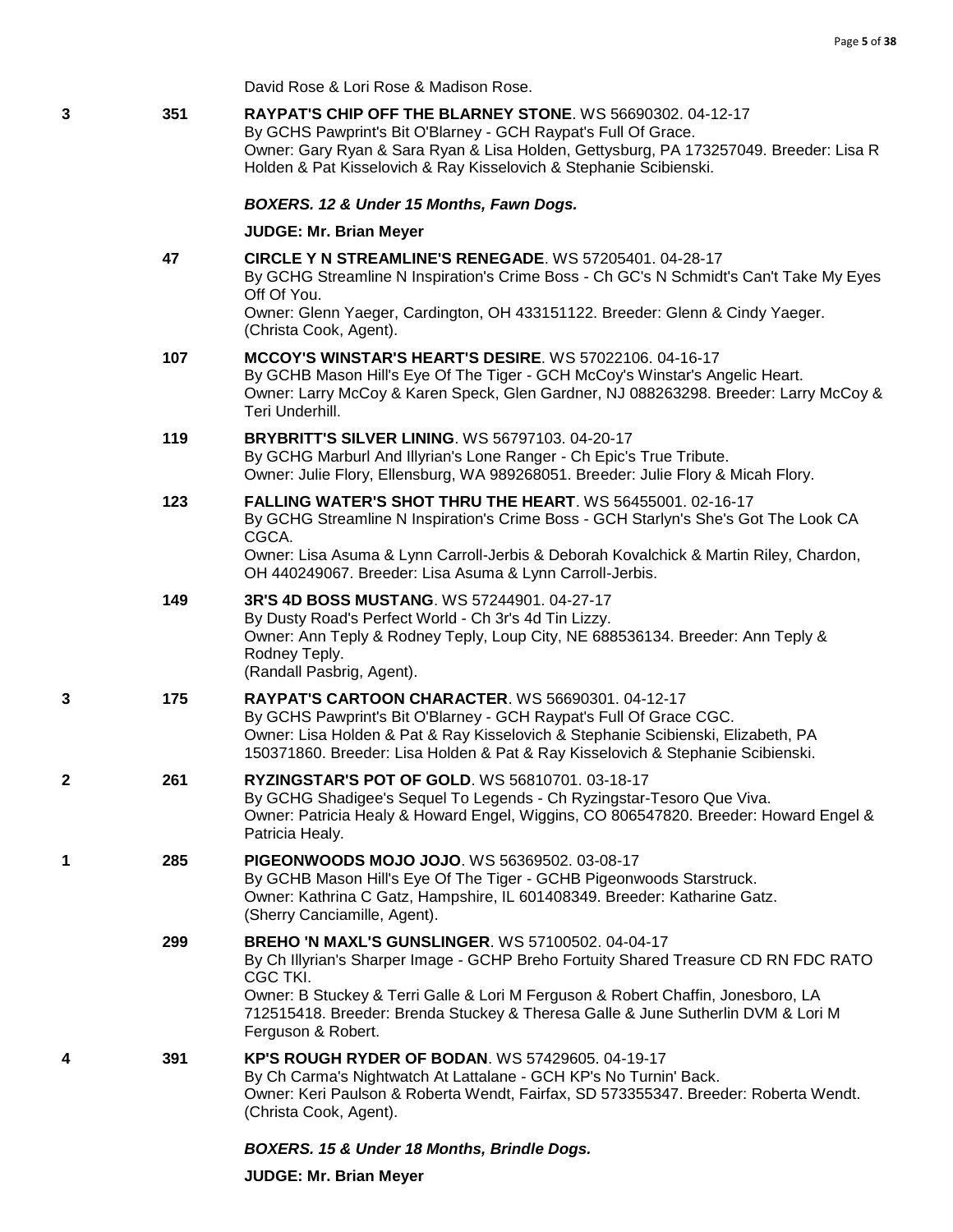| $\mathbf{2}$ | 101 | MYDE N VANCROFT'S MOST OUTSTANDING CARMA. WS 56512002. 01-14-17<br>By Ch Vancroft's Primetime - Carma's Busy Being Beautiful 4 Myde.<br>Owner: D Bedford & D Clark & T Halverson, Stanwood, IA 523379675. Breeder: Deborah<br>Clark Debi Bedford & Tina Halverson.<br>(Michael Shepherd, Agent).                                 |
|--------------|-----|----------------------------------------------------------------------------------------------------------------------------------------------------------------------------------------------------------------------------------------------------------------------------------------------------------------------------------|
| 1            | 331 | <b>ILLYRIAN AND MARBURL'S HIGH FLYIN' ACE. WS 568480002. 02-04-17</b><br>By GCHG Marburl And Illyrian's Lone Ranger - Ch Illyrian And Marburl's Cherry On Top.<br>Owner: Denise Kaufman & Gail Kloecker & Mary Frances Burleson & Pam Rohr, Raymond,<br>NE 684284151. Breeder: Gail Kloecker & Mary Frances Burleson & Pam Rohr. |
| 3            | 399 | VANCROFT'S MYDE PERPETUAL MOTION @ BULLET, WS 56512001, 01-14-17<br>By Ch Vancroft's Primetime - Carma's Busy Being Beautiful 4 Myde.<br>Owner: Dr Jacqueline Royce & Deborah Clark & Debi Bedford & Donna Butler, Sarasota, FL<br>342409249. Breeder: Deborah Clark & Debi Bedford & Tina Halverson.                            |
| 4            | 425 | <b>OAKVIEW'S NOTHING TO SNICKER AT. WS 56281002. 01-18-17</b><br>By GCH Blackstone's Step'N N Style To Eclipse - Exclusive's Dark Chocolate Trademark.<br>Owner: Marlene Huebner, Stoughton, WI 535893321. Breeder: Kristin Winter & Marlene<br>Huebner & Teri Underhill & Michaela Christianson.<br>(Michelle Baker, Agent).    |
| A            | 435 | <b>HI-TECH'S INSPIRATIONS AMBITIOUS TAURUS.</b> WS 56191801, 12-01-16<br>By GCHS Listons Hi-Tech Davinci Code - Ch Inspirations Envy Of Hi-Tech.<br>Owner: Zoila A Truesdale & Lynzze Grispin, South Salem, NY 105901627. Breeder: Gina<br>Freer & Zoila A Trusdale.<br>(Kimberly Calvacca, AKC Registered Handler AKC).         |
|              |     | BOXERS. 15 & Under 18 Months, Fawn Dogs.                                                                                                                                                                                                                                                                                         |
|              |     | <b>JUDGE: Mr. Brian Meyer</b>                                                                                                                                                                                                                                                                                                    |
|              | 57  | TITAN'S MIDNIGHT SUN AT VINCENZA. WS 55905902. 11-26-16<br>By GCHG Archangel's Ring Keeper Of Vincenza CA - Titan's Golden Thunder.<br>Owner: Sam Kaminski & Teresa Kaminski, Magnolia, TX 773546405. Breeder: Teresa<br>Kaminski & Sam Kaminski.<br>(Ike Liottio, Agent).                                                       |
| 1            | 59  | <b>TITAN'S STARGAZER OF VINCENZA. WS 55905901. 11-26-16</b><br>By GCHG Archangel's Ring Keeper Of Vincenza CA RATN - Titan's Golden Thunder.<br>Owner: Sam Kaminski & Teresa Kaminski, Magnolia, TX 773546405. Breeder: Teresa<br>Kaminski & Sam Kaminski.<br>(Ike Liottio, Agent).                                              |
| 3            | 147 | KARON'S CAFFE' AMERICANO AT DEERVIEW. WS 55774704. 01-04-17<br>By GCH Marlow N' R And G's Undertaker - Karon's Simply Adorable.<br>Owner: Susan Coston & Ronald Jaeb & Kathleen Jaeb, Lake Wales, FL 33898. Breeder:<br>Kathleen Jaeb & Ronald Jaeb.                                                                             |
| $\mathbf{2}$ | 373 | <b>HAPPY TAIL'S MOMENT OF TRUTH. WS 56149801. 02-01-17</b><br>By GCH Naja's Mighty Alliance - GCH Jokar's N Happy Tail's Blonde Moments.<br>Owner: Connie Hillquist & Eugenia Koshiol & Amy Bieri, Dekalb, IL 601159044. Breeder:<br>Eugenia Koshiol & Amy Bieri & Ann Schach.                                                   |
| 4            | 417 | <b>NANTESS DIFFERENT STROKE'S WITH JO-SAN'S. WS 55746501. 12-16-16</b><br>By GCHG Nantess Foolin Around - Ch Nantess Sasha Of Jo-San'S.<br>Owner: Nancy & Tessie Savage, Table Grove, IL 614829619. Breeder: Sandra Lynch &<br>Nancy Savage.                                                                                     |
|              | 439 | <b>MAXIMUS MEET ME AT BUCKINGHAM PALACE. WS 59471301. 01-02-17</b><br>By Ch Carillon's Number One Draft Pick - GCHS Kaja's Ruby Red Rascal At Maximus.<br>Owner: Lloyd Dissinger & Dolores Dissinger, Cincinnati, OH 452482866. Breeder: Lloyd<br>Dissinger & Dolores Dissinger & Terry Smith.<br>(Rick Justice, Agent).         |

# *BOXERS. Bred by Exhibitor, Brindle Dogs.*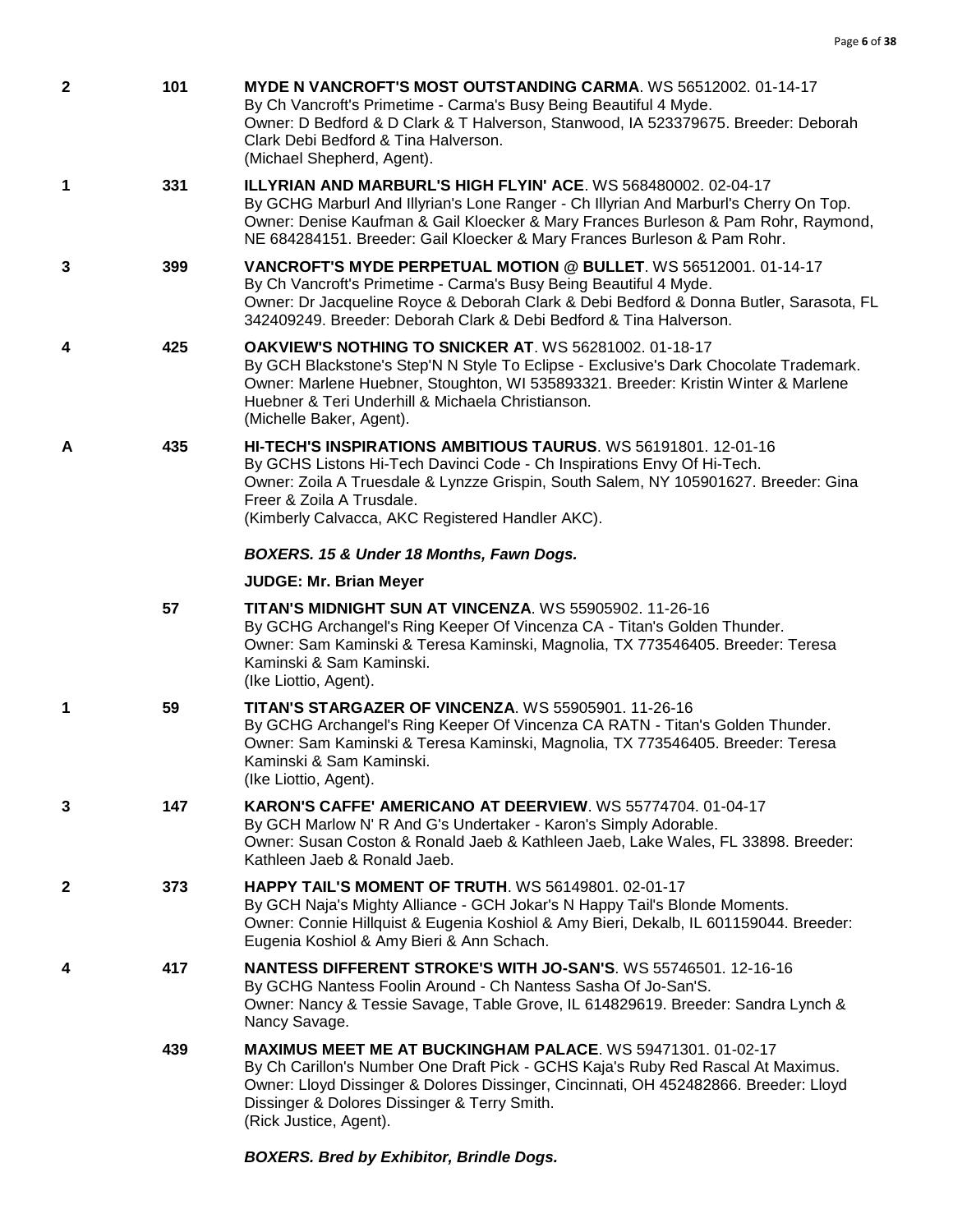| $\mathbf{2}$      | $\overline{7}$ | <b>DESTINY'S DUKE. WS 54144905. 07-10-16</b><br>By GCH Shadigee's Protege - Destiny's I Dream Of Genie.<br>Owner: Marybeth & Steven Ippich & Monica Lynch, Hendersonvlle, TN 370754732. Breeder:<br>Monica Lynch.                                                                           |
|-------------------|----------------|---------------------------------------------------------------------------------------------------------------------------------------------------------------------------------------------------------------------------------------------------------------------------------------------|
| 4                 | 95             | ZIGGY STARDUST AT HL. WS 52290004. 01-09-16<br>By LBR's Tazman Of Lancaster - Lancaster's Maui Wowie.<br>Owner: Marty Britton Lancaster, Barrington, IL 600101738. Breeder: Marty Britton Lancaster.                                                                                        |
|                   | 151            | ROSEHILL N MOONLITE'S TEASE EM N LEAVE EM. WS 56838603. 03-21-17<br>By Ohani Laki's Far Beyond Driven - Ch Telstar's And The Emmy Goes ToRosehill.<br>Owner: Vaia Serimian & Lori & Madison Rose, Acton, CA 935102328. Breeder: David & Lori<br>& Madison Rose.                             |
|                   | 171            | <b>RAYPAT'S CELTIC WARRIOR. WS--5669304. 04-12-17</b><br>By GCHS PAwprints Bit O Blarney - GCH Raypat's Full Of Grace CGC.<br>Owner: Heather Wyman & Lisa Holden, Jefferson Hls, PA 150253002. Breeder: Lisa Holden<br>& Pat & Ray Kisselovich & Stephanine Scibienski.                     |
|                   | 177            | <b>SHFOREST'S TAX MAN. WS 54300601. 04-13-16</b><br>By GCH Encore's Renegade - TKO's Hailey's Comet RN PT CGC.<br>Owner: Sylvia Holman, Florence, SC 295067115. Breeder: Sylvia Holman.                                                                                                     |
| A                 | 343            | UPSTREAMS TO INFINITY AND BEYOND. WS 55928901. 12-07-16<br>By Bravo's Over And Over Again - Ch Upstreams Twisted Sister.<br>Owner: Jean Salmon, Lexington, OK 730510800. Breeder: Jean Salmon.                                                                                              |
| 1/W<br>(5 Points) | 383            | <b>IRONDALE N SYMPHONYS GOING THE DISTANCE. WS 56611301. 03-19-17</b><br>By GCH Wildcrest N Irondale's Walking On The WideSide - Ch Symphonys Brand New Day.<br>Owner: James Bettis & Wendy Bettis, Riverside, CA 925085084. Breeder: Mollie & Reuben<br>Smith & Wendy Bettis.              |
| 3                 | 401            | VANQUISH CINNRHEE SUIT N TIE. WS 46731401. 01-01-14<br>By Ch Lyndell's General Manager - Cinnrhee Heartacre Raisin Kane.<br>Owner: Melissa Mathers & Mark Mathers, Goderich ON, CN N7A 3X8. Breeder: Melissa<br>Mathers & Mark Mathers & Medley Small.                                      |
|                   | 421            | <b>SAMBRIA'S ESSENCE OF ENERGY OF CINNRHEE. WS 54692703. 07-27-16</b><br>By Ch KPark's Summit Bound CinnRhee - Ch Saywin's Precious Jewel Of Sambria CAA.<br>Owner: Pamela Bowser-Hutchins & Daniel Hutchins, Holly, MI 484428841. Breeder: Pamela<br>Bowser-Hutchins & Cindy Bowser-Hearn. |
|                   | 431            | <b>PURE PRIDE'S CORONA. WS 57754001. 04-29-17</b><br>By GCHB Pure Pride N Rion's Witches Brew - Ch Pure Pride's If Looks Could Kill.<br>Owner: Steve L Stewart, Liberty, SC 296574510. Breeder: Steve Stewart & Gina Currier.                                                               |
|                   |                | <b>BOXERS. Bred by Exhibitor, Fawn Dogs.</b>                                                                                                                                                                                                                                                |
|                   |                | <b>JUDGE: Mr. Brian Meyer</b>                                                                                                                                                                                                                                                               |
| 1                 | 29             | <b>HAPPY TAIL'S MOMENT OF TRUST. WS 56149802. 02-01-17</b><br>By GCHB Naja's Mi-T Alliance - GCH Jokar's N Happy Tail's Blonde Moments CD RA AX<br>MXJ.<br>Owner: Eugenia Koshiol & Amy Bieri, Monee, IL 604492107. Breeder: Eugenia Koshiol &                                              |
|                   |                | Amy C Bieri & Ann Schach.                                                                                                                                                                                                                                                                   |
| 4                 | 53             | RAVENCREST CINNRHEE POWER PLAY. DA 640471CAN. 01-11-16<br>By Cinnrhee's Power Stroke - Ravencrest's Oread Of Cinnrhee.<br>Owner: Allyson D Thompson & Medley H Small & Diane K Kirsopp, Kendal ON, CN L0A<br>1E0. Breeder: Medley H Small & Diane K Kirsopp & Rena Postoff.                 |
|                   | 157            | CHARRON'S DEVIL'S CUT FOR FARMORE. WS 58022806. 07-21-17<br>By GCHG Wit's End Night Reveler - GCH Alerissa's Reflection Of Charron.<br>Owner: Amber Gates & Michelle Baker, Ft Leavnwrth, KS 660270143. Breeder: Michelle<br>Baker.                                                         |
| 3                 | 187            | SAMBRIA'S BRILLIANCE BY DESIGN OF CINNRHEE. WS 54692701. 07-27-16                                                                                                                                                                                                                           |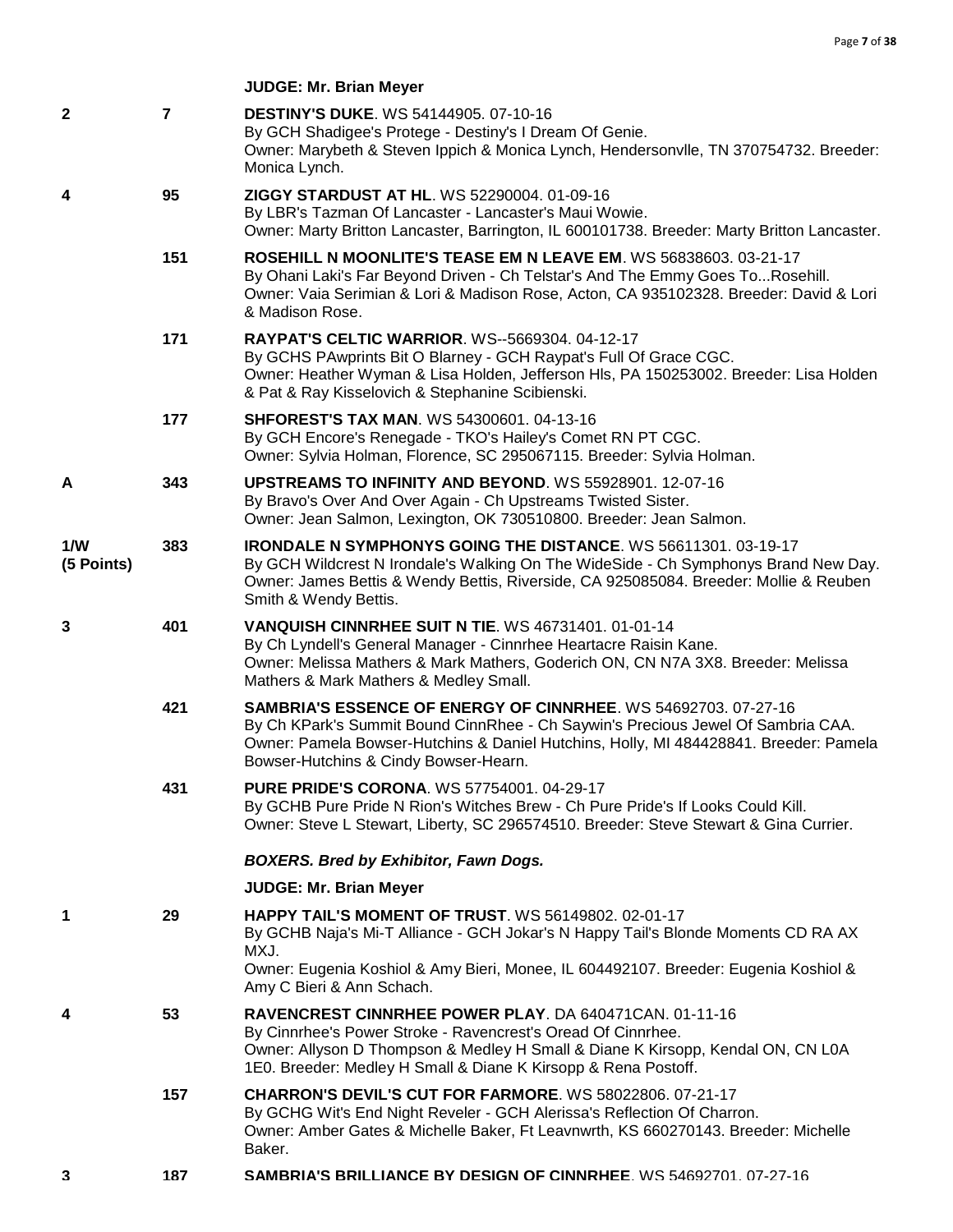|   |     | By Ch K Park's Summit Bound Chinnrhee - Saywin's Precious Jewel Of Sambria CAA.<br>Owner: Martha Dobbins & Shirley Knaack & Pamela Bowser-Hutchins & Daniel Hutchins,<br>Marshall, MI 490689753. Breeder: Pamela Bowser-Hutchins & Cindy Hearn.                                                                          |
|---|-----|--------------------------------------------------------------------------------------------------------------------------------------------------------------------------------------------------------------------------------------------------------------------------------------------------------------------------|
|   | 205 | VINTAGE'S OWN PARTICULAR IDIOM. WS 56778401. 04-12-17<br>By Lock N Load Armor CGC - Vintage N Ablaze Stolen Fire.<br>Owner: Sarah & Mackenzie Moore & Madeline Foden, Utica, NY 135021534. Breeder: Sarah<br>Moore & MacKenzie Moore & Katrina Sun.                                                                      |
|   | 259 | RYZINGSTAR'S O'DANNY BOY. WS 56810702. 03-18-17<br>By GCHG Shadigee's Sequel To Legends - Ch Ryzingstar-Tesoro Que Viva.<br>Owner: Patricia Healy & Howard Engel, Wiggins, CO 806547820. Breeder: Howard Engel &<br>Patricia Healy.                                                                                      |
|   | 263 | WEST SHORE'S SHAKING CAN-CIA'S TREE. WS 57520401. 04-19-17<br>By Ch Bar-K's Tribute To Barlow - Ch West Shore's Stand At The Top.<br>Owner: Karen Mott & Sherry Canciamille, Montague, MI 494379746. Breeder: Karen Mott &<br>Sherry Canciamille & Gladys Kanwischer.                                                    |
|   | 301 | BREHOON MAXL'S OUTLAW. WS 571005002. 04-04-17<br>By Ch Illyrian's Sharper Image - GCHP Breho Fortuity Shared Treasure CD RN RATO CGC.<br>Owner: Brenda Stuckey & Terri Galle & Lori McClain Ferguson & Robert Chaffin, Jonesboro,<br>LA 712515418. Breeder: B Stuckey & T Galle & LM Ferguson & R Chaffin & J Sutherlin. |
| 2 | 367 | PHEASANT HOLLOW & MOON VALLEY'S SEMPER FI. WS 55499501. 09-11-16<br>By GCH Vixayo's Golden Hammer - Ch Kim On A Wing And A Prayer.<br>Owner: Kerry Jones & Allison Jones, Wallkill, NY 125892836. Breeder: Kay Peiser &<br>Elizabeth Barnhart & Theresa M Galle.                                                         |
|   | 423 | <b>HI-TECH'S N BRISBANE MR. WATSON. WS 5768901. 07-05-17</b><br>By GCHS Liston's Hi-Tech Davinci Code - Ch Impact's Chantilly Lace.<br>Owner: Dr & Mrs William Truesdale & Misty McKamey & Kimberly Calvaca, Caryville, TN<br>377143505. Breeder: Dr & Mrs Truesdale & Misty McKamey & Kimberly Calvaca.                 |
|   |     | <b>BOXERS. American-Bred, Brindle Dogs.</b>                                                                                                                                                                                                                                                                              |
|   |     | <b>JUDGE: Mr. Brian Meyer</b>                                                                                                                                                                                                                                                                                            |
|   | 193 | SOLEIL'S DOUBLE DUTY AT VINTAGE. WS 55486508. 12-05-16<br>By GCH Vintage's Trial By Combat CGC TKN - Ronin Plainly Tipsy.<br>Owner: Sarah Moore & MacKenzie Moore, Ennis, MT 597291515. Breeder: Katrina Sun &<br>Richard Sun.                                                                                           |
| 4 | 287 | PANTHEON N CINNRHEE IN THE BLACK AT RIVER-RUN. WS 56056101. 08-10-16<br>By Ch Heart Acre's Escort In Black - Ch Pantheon's Mystique.<br>Owner: Dr Jennifer Krutilla, Novelty, OH 440729602. Breeder: Nicole Nead & Jerry Nead &<br>Denise Snyder & Medley Small.<br>(Amy Bieri, Agent).                                  |
| 2 | 311 | <b>VISTA RUN'S VIKING OF TURO. WS 53111602. 05-29-15</b><br>By TuRo's Magnum - Vista Run's Victory Of TuRo.<br>Owner: Carsten Pedersen & Sandy Roberts & Elizabeth Esacove, Glynn, LA 707363713.<br>Breeder: Carsten Pedersen.<br>(Terri Galle, Agent).                                                                  |
| 1 | 329 | <b>ILLYRIAN AND MARBURL'S FLYIN' RIGHT.</b> WS 56848101, 02-04-17<br>By GCHG Marburl And Illyrian's Lone Ranger - GCH Illyrian And Marburl's Cherry On Top.<br>Owner: Gail Kloecker & Mary Frances Burleson & Pam Rohr, Raymond, NE 684284151.<br>Breeder: Gail Kloecker & Mary Frances Burleson & Pam Rohr.             |
| 3 | 365 | <b>PHEASANT HOLLOW'S BAD HOMBRE'. WS 55682301. 10-10-16</b><br>By Ch Pheasant Hollow's Reckless Endangerment - Ch Pheasant Hollow's Bitter Ex<br>Girlfriend.<br>Owner: Kerry Jones & Allison Jones, Wallkill, NY 125892836. Breeder: Kerry Jones & Allison<br>Jones.                                                     |
|   |     |                                                                                                                                                                                                                                                                                                                          |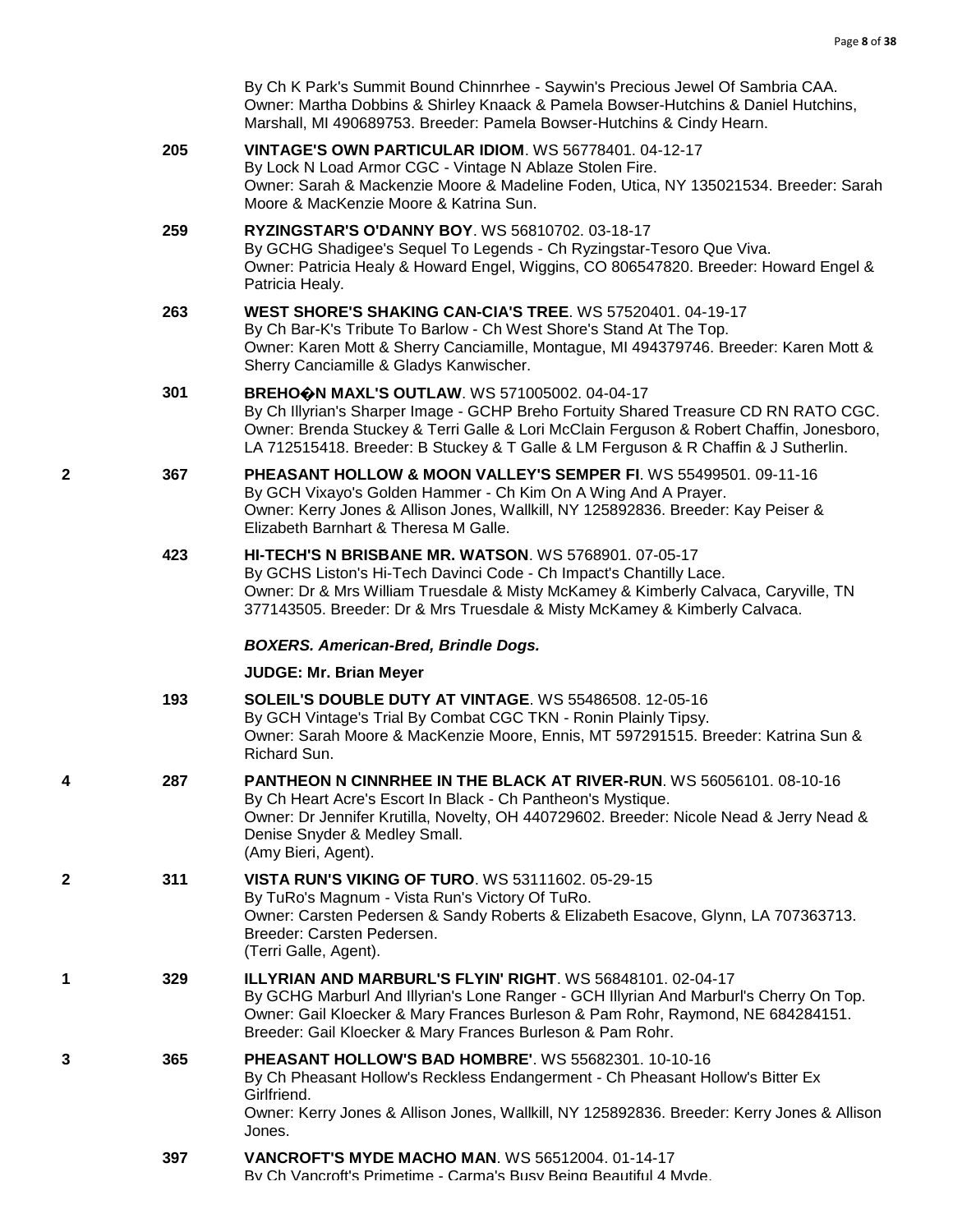Owner: Linda Edler & Debi Bedford & Dr Jacqueline Royce DO, Auburndale, FL 338233927. Breeder: Deborah Clark & Debi Bedford & Tina Halverson.

## *BOXERS. American-Bred, Fawn Dogs.*

| A            | 31  | <b>DRACO'S EL TORERO. WS 50077301. 11-24-12</b><br>By Draco's Reign Of Fire - Draco's Vivienne.<br>Owner: Allan Hendrickson, San Antonio, TX 782513535. Breeder: Ivan Ibarguen.<br>(Jorge Pinzon, Agent).                                                                                                                                     |
|--------------|-----|-----------------------------------------------------------------------------------------------------------------------------------------------------------------------------------------------------------------------------------------------------------------------------------------------------------------------------------------------|
| 1            | 163 | <b>MAXIMUS TOUCH OF GOLD. WS 59471303. 01-02-17</b><br>By Ch Carillon's Number One Draft Pick - GCHS Kaja's Ruby Red Rascal At Maximus.<br>Owner: Lloyd & Delores Dissinger & Rick Justice, Cincinnati, OH 452482866. Breeder: Lloyd<br>Dissinger & Delores Dissinger & Terry Smith.                                                          |
| 4            | 169 | BOXWOOD AUTUMN DOUBLE TROUBLE. WS 55579601. 08-24-16<br>By Ch Carillon's Number One Draft Pick - Boxwood's Dreamtime Of Rummerrun.<br>Owner: Susan C Peters & Sallie L Peters, Warrior, AL 351802664. Breeder: Susan Peters &<br>Sallie Peters.<br>(Rick Justice, Agent).                                                                     |
| $\mathbf{2}$ | 295 | LOGAN ELM-N-MARBURL'S CAPTAIN AWESOME. WS 54347901. 07-13-16<br>By GCHG Ch Marburl And Illyrian's Lone Ranger - Logan Elm's Smokin' Blonde.<br>Owner: Kari- Hammer Phillips & Jeff Phillips, Stoutsville, OH 431549627. Breeder: Kari<br>Hammer-Phillips Jeff Phillips.<br>(Lori McClain Ferguson, Agent).                                    |
| 3            | 433 | HI-TECH'S SOMEWHERE ON A BEACH WITH SPELLBOUND. WS 53841901. 03-05-16<br>By GCH Liston's Hi-Tech Davinci Code - Hi-Tech's Stormy Weather.<br>Owner: Dr & Mrs Wm Truesdale & Bethany Russell DVM & Kimberly Calvacca, Alcoa, TN<br>377011798. Breeder: Dr & Mrs Wm Truesdale & K Calvacca.<br>(Kimberly Calvacca, AKC Registered Handler AKC). |
|              |     | <b>BOXERS. Open, Brindle Dogs.</b>                                                                                                                                                                                                                                                                                                            |
|              |     |                                                                                                                                                                                                                                                                                                                                               |
|              |     | <b>JUDGE: Mr. Brian Meyer</b>                                                                                                                                                                                                                                                                                                                 |
| 1/R          | 27  | <b>BIMBERG'S CON ARTIST. WS 59078701, 02-24-15</b><br>By Newalba's Glasgow Kiss - Ronin Foxtrot Tango Whiskey.<br>Owner: Morgan Conrick, Lloydminster AB, CN T9V 2M7. Breeder: Kat Hueggenberg.                                                                                                                                               |
| 3            | 73  | <b>HERMES (RAMOS). FCM1295BMEX. 01-19-16</b><br>By Ch Woods End Crown Sable - Ch Carolina Herrera (Ramos).<br>Owner: Francisco Ramos, Mexico 09820, . Breeder: Francisco Ramos Macias.                                                                                                                                                        |
| 4            | 265 | BENTBROOK SPIRIT'S PRINCE VALIANT. WS 53700805. 10-31-15<br>By Bentbrooks Image Of Highnoon - Bentbrook's Larose Des Vents.<br>Owner: Barbara Carroll & Charles W Carroll, Wisc Rapids, WI 544948142. Breeder: Barbara<br>Carroll & Charles W Carroll.<br>(Monique Mastrapasqua, Agent).                                                      |
| 2            | 363 | <b>PHEASANT HOLLOW'S SO "SHOE" ME. WS 54150101. 06-05-16</b><br>By Ch Pheasant Hollow's The Real Deal - Ch Pheasant Hollow's Black Ice.<br>Owner: Kerry Jones & Allison Jones Pacheco, Wallkill, NY 125892836. Breeder: Kerry &<br>Allison Jones & Pat & Bob Detoro.                                                                          |
| A            | 441 | <b>PHEASANT HOLLOWS SHOEZIN FOR A BRUSIN. WS 54150103. 06-05-16</b><br>By Ch Pheasant Hollow's The Real Deal - Pheasant Hollow's Black Ice On Twin Pond.<br>Owner: Patrick McNamara, Brewster, NY 105091501. Breeder: Patricia Detoro & Kerry<br>Jones & Allison Jones.                                                                       |
|              |     | <b>BOXERS. Open, Fawn Dogs.</b>                                                                                                                                                                                                                                                                                                               |
|              |     | <b>JUDGE: Mr. Brian Meyer</b>                                                                                                                                                                                                                                                                                                                 |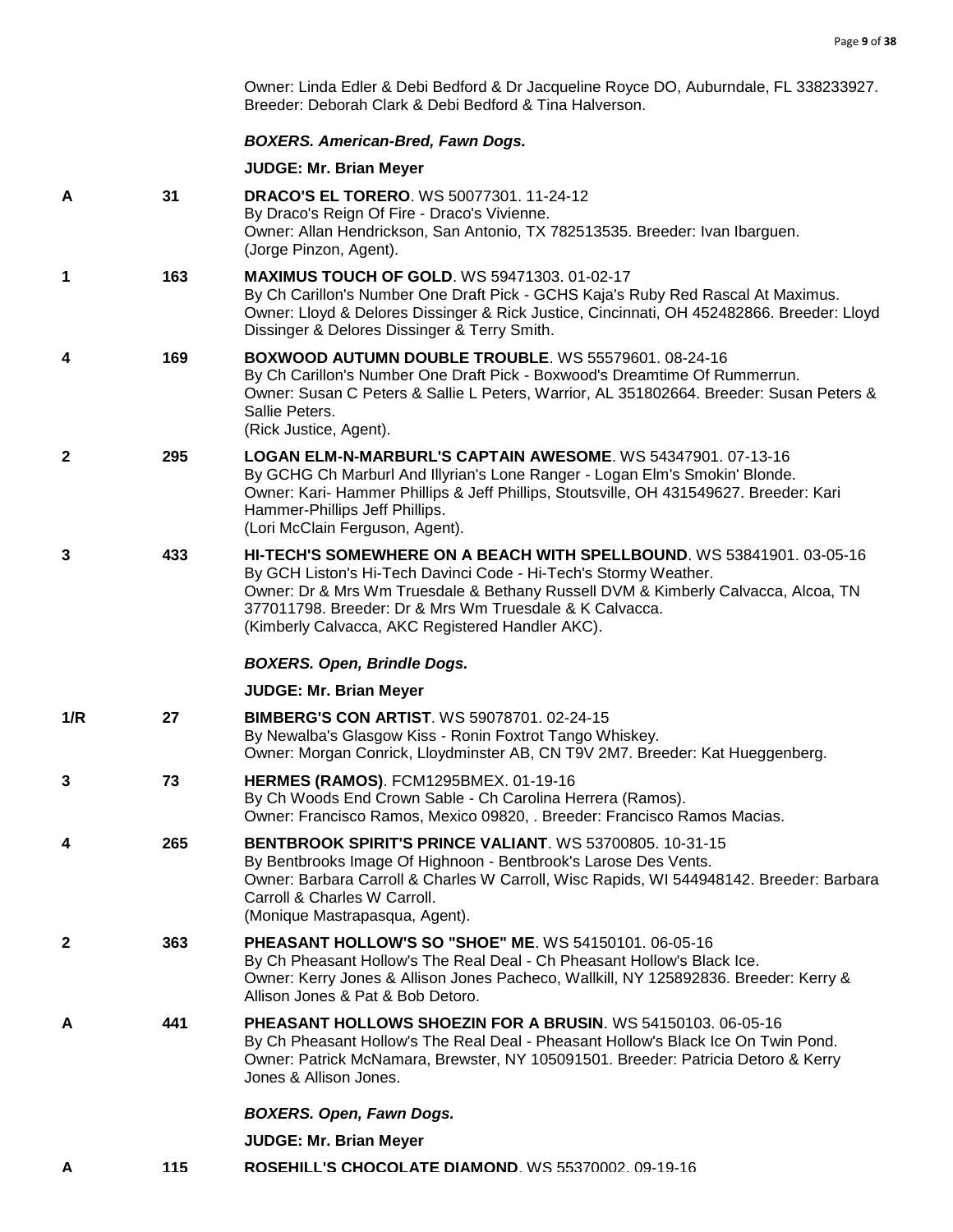|              |     | By Ch Encore's Matrix - Ch Rosehill's Lady In Red.<br>Owner: Donna Carbine & Lori Rose & Madison Rose, Pearland, TX 775843844. Breeder:<br>Lori L Rose & Karen Barnhart & Madison Rose.                                                                                                                            |
|--------------|-----|--------------------------------------------------------------------------------------------------------------------------------------------------------------------------------------------------------------------------------------------------------------------------------------------------------------------|
| 1            | 167 | <b>OLYMPICS' DON'T LEAVE HOME WITHOUT HIM. WS 54458601. 06-06-16</b><br>By Ch Olympic's Still Smokin' - Ch Olympic's Healing A Heartache.<br>Owner: Ann & Steve Anderson & Julie Wilmore, Longboat Key, FL 342284106. Breeder:<br>Julie Wilmore & Claudia Parsons.<br>(Rick Justice, Agent).                       |
| 3            | 247 | <b>SHADIGEE'S FORTUNE IN GOLD. WS 54969304, 09-04-16</b><br>By GCHG Marburl And Illyrian's Lone Ranger - Ch Shadigee's Fashionably Late.<br>Owner: Hal & Kimberly Folander & Lee & Mary Jane Nowak, Bethlehem, PA 180173780.<br>Breeder: Lee Nowak & Mary Jane Nowak.<br>(Marianne Conti, AKC Registered Handler). |
| $\mathbf{2}$ | 303 | <b>HI-TECH'S FIRE N FURY. WS 53841902. 03-05-16</b><br>By GCH.Liston's Hi-tech Davinci Code - Hi-Tech's Storm Weather.<br>Owner: Dr & Mrs William Truesdale K Calvacca, Seekonk, MA 027713943. Breeder: Dr &<br>Mrs William Truesdale & Kimberly Calvacca.<br>(Kimberly Calvacca, AKC Registered Handler AKC).     |
|              | 347 | HI-TECH DASSIN FUTURISTIC AT DRACO. WS 53049402. 04-27-15<br>By Ch Hi-Tech's Back To The Future - GCH Draco Greets Dassin W Fourbears.<br>Owner: Dr & Mrs William C Truesdale & J Vergnetti & W Sammett & J Pinzon, Medina, OH<br>442569213. Breeder: Owners.                                                      |
|              | 371 | JR'S KING OF DIAMONDS MEX. FCM14011A. 05-16-15<br>By Jr's Ace Of Diamonds Mex - Jr's Berenice Mex.<br>Owner: Eduardo Mauricio Sanches Campos, San Antonio, TX 782442071. Breeder: Criadero<br>Jr's Boxers.<br>(Jose Santiago, Agent).                                                                              |
| 4            | 409 | <b>ELMARKS SON OF ANARCHY. WS 47384905. 05-29-14</b><br>By Ch Adellins Twitter.Com Of Nantess - GCH Boyles Destiny Dream Girl Of Nantess.<br>Owner: Nancy & Tessie Savage, Table Grove, IL 614829619. Breeder: Ellie Boyle & Nancy<br>& Tessie Savage.                                                             |
|              |     | BOXERS. Puppy, 6 & Under 9 Months, Brindle Bitches.                                                                                                                                                                                                                                                                |
|              |     | <b>JUDGE: Mr. James G. Reynolds</b>                                                                                                                                                                                                                                                                                |
| 3            | 24  | M-G-M N SINFUL GALAROC PURPLE RAIN. WS 58454203, 09-20-17<br>By GCHS Galaroc N Ewing's Showdown - Ch Homeplace Sinful-Lee Delicious.<br>Owner: Marsha Matli & Karen Barnhart & Michelle Rocca & Donna Galante, Watonga, OK<br>73772. Breeder: Karen Barnhart & Kathleen Nygren & Michelle Rocca & Donna Galante.   |
| A            | 46  | <b>JENBUR'S ENCHANTED HEART. WS 58817804, 10-04-17</b><br>By GCHG Streamline N Inspiration's Crime Boss - GCH JenBur's Justified Grace N Glory.<br>Owner: Jennifer Crane, Rnch De Taos, NM 875578758. Breeder: Jennifer Crane & Burt<br>Weinstein.<br>(Christa Cook, Agent).                                       |
|              | 48  | <b>JENBUR'S ENCHANTED MAJESTY.</b> WS 58817802, 10-04-17<br>By GCHG Streamline N Inspiration's Crime Boss - GCH JenBur's Justified Grace N Glory.<br>Owner: Jennifer Crane, Rnch De Taos, NM 875578758. Breeder: Jennifer Crane & Burt<br>Weinstein.<br>(Christa Cook, Agent).                                     |
| $\mathbf{2}$ | 50  | JENBUR'S ENCHANTED SPLENDOR. WS 58817801. 10-04-17<br>By GCHG Streamline N Inspiration's Crime Boss - GCH JenBur's Justified Grace N Glory.<br>Owner: Jennifer Crane, Rnch De Taos, NM 875578758. Breeder: Jennifer Crane & Burt<br>Weinstein.<br>(Christa Cook, Agent).                                           |
| 4            | 66  | AURA (RAMOS). FCMF3322CMEX. 10-15-17<br>Rv Atlas (Ramos) - Victoria Secret (Ramos)                                                                                                                                                                                                                                 |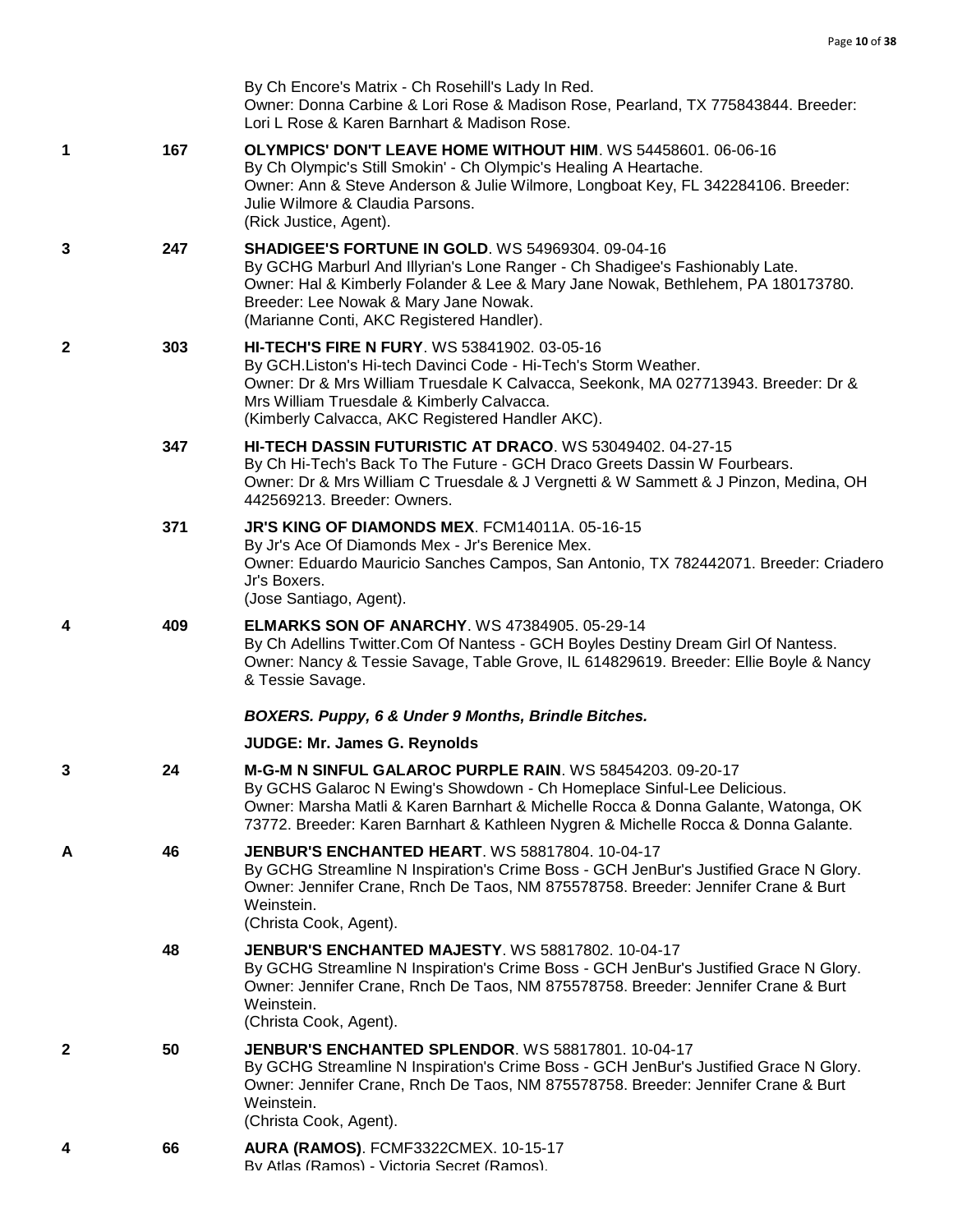Owner: Francisco Ramos, Mexico 09820, . Breeder: Francisco Ramos Macias.

- **A 74 [PREMIER I'M HERE FOR THE PARTY](http://infodog.com/my/drlookup2.htm?makc=WS%2058970002&mdog=Premier+I%27m+Here+For+The+Party&wins=all)**. WS 58970002. 10-28-17 By Ch Olympic's We Knew - GCH Bay's Raise Your Glass. Owner: Jessica St Coeur & Lynn St Coeur, Port Huron, MI 480602314. Breeder: Lynn St Coeur & Jessica St Coeur.
- **1 130 [DRACO'S RELIVE THE DREAM](http://infodog.com/my/drlookup2.htm?makc=FCMF1340D&mdog=Draco%27s+Relive+The+Dream&wins=all)**. FCMF1340D. 09-06-17 By Ch Pro's Original 501 Blues - La Mona Lisa. Owner: Pinyaphat Aurchaikarn & Jorge Pinzon, North Augusta, SC 298608953. Breeder: Angel Meza.
	- **148 [DC'S THAT'S WHAT I LOVE ABOUT YOU](http://infodog.com/my/drlookup2.htm?makc=WS%2058885506&mdog=DC%27s+That%27s+What+I+Love+About+You&wins=all)**. WS 58885506. 11-04-17 By GCHB DC's Something To Talk About At CinnRhee - DC's Alabama Girl From Jerico. Owner: Kim Wurthman & Donna Schafer, East Aurora, NY 140521540. Breeder: Donna Schafer & Jeanie Cornelison.
- **A 214 [DC'S COUNTRY GIRL](http://infodog.com/my/drlookup2.htm?makc=WS%2058885501&mdog=Dc%27s+Country+Girl&wins=all)**. WS 58885501. 11-04-17 By GCHB Dc's Something To Talk About At Cinnrhee NAP NJP NFP - Dc's Alabama Girl From Jerico.
	- Owner: Russell Edward Gaiser III & Saskia Gaiser & Donna Schafer, Corfu, NY 140369792. Breeder: Donna Schafer & Jeanie Cornelison.
	- **320 [BALDWIN'S MYSTIQUE](http://infodog.com/my/drlookup2.htm?makc=WS%2058396803&mdog=Baldwin%27s+Mystique&wins=all)**. WS 58396803. 08-14-17 By Mephisto's Caruso - Baldwin's Love Note. Owner: Noel Smith, Sn Bernrdno, CA 924071012. Breeder: Noel Smith. (Wendy Bettis, Agent).
	- **336 [MARBURL'S GOLDEN MOMENT](http://infodog.com/my/drlookup2.htm?makc=WS%2058946002&mdog=Marburl%27s+Golden+Moment&wins=all)**. WS 58946002. 09-01-17 By Ch Maxl's Golden Boy - Ch Marburl's Eclair. Owner: Meg & Jake Dyck & Mary Frances Burleson & Lori McClain Ferguson, Sachse, TX 750483931. Breeder: Mary Frances Burleson & Lori McClain Ferguson. (Lori McClain Ferguson, Agent).
	- **416 [BULLET DANICREST'S REMEMBER THE RAPTURE](http://infodog.com/my/drlookup2.htm?makc=WS%2058676902&mdog=Bullet+Danicrest%27s+Remember+The+Rapture&wins=all)**. WS 58676902. 09-12-17 By GCHB Bullet Vancrofts You Must Remember This NANAJ CAA - Bullet Renegade's Crown Jewel Of The Ring. Owner: Dr Jacqueline Royce & Danielle Henry & Susan Lichtenberger & Donna Butler, Sarasota, FL 342409249. Breeder: Dr Jacqueline Royce & Danielle Henry & Susan Lichtenberger & Donna Butler.
	- **430 [WISH-N-WELLS AMERICAN AUTHOR AT ABIZAC](http://infodog.com/my/drlookup2.htm?makc=WS%2058897007&mdog=Wish-N-Wells+American+Author+At+Abizac&wins=all)**. WS 58897007. 10-06-17 By Encores Rock Of Ages - GCH Wishnwellsticketwinner. Owner: Margaret Aldous, Thirlmere NSW 25720, . Breeder: Betsy Wells.
	- **450 [NANTESS KRISPY KREME](http://infodog.com/my/drlookup2.htm?makc=WS%2059316601&mdog=Nantess+Krispy+Kreme&wins=all)**. WS 59316601. 10-21-17 By Ch Nantess Drizzling Zeppole At Ricos - GCH Nantess Double Shot Espresso. Owner: Nancy Savage & Tessie Savage, Table Grove, IL 614829619. Breeder: Nancy Savage & Tessie Savage.

#### *BOXERS. Puppy, 6 & Under 9 Months, Fawn Bitches.*

#### **JUDGE: [Mr. James G. Reynolds](http://infodog.com/show/judge/jdgprofile.htm?jn=3353)**

**32 [AMHERST'S BOND WITH SILVERVEIL](http://infodog.com/my/drlookup2.htm?makc=WS%2058248907&mdog=Amherst%27s+Bond+With+Silverveil&wins=all)**. WS 58248907. 08-24-17 By Ch Avalon's Code Red - Amherst On Fire. Owner: Catherine Harber, Shelton, WA 985846473. Breeder: Gina Pasqualucci & Janice Solas.

(Dan Buchwald, Agent).

- **2 60 [KARIZMA'S SUMMIT ASH SATIN DOLL](http://infodog.com/my/drlookup2.htm?makc=WS%2059094502&mdog=Karizma%27s+Summit+Ash+Satin+Doll&wins=all)**. WS 59094502. 10-07-17 By Ch Seaside's Ewo Surf Breaker - Ch Summit Ash Garnsey One Red Rose. Owner: Mel Holloman & Patricia Boyd, Albany, GA 317075141. Breeder: Mel Holloman & Patricia Boyd.
	- **78 [JTM N STREAMLINES BURNING IT DOWN](http://infodog.com/my/drlookup2.htm?makc=WS%2058533603&mdog=JTM+N+Streamlines+Burning+It+Down&wins=all)**. WS 58533603. 08-12-17 By GCHG Streamline N Inspiration's Crime Boss - GCH JTM Tonight Looks Good On You. Owner: Tara Maggle & Joleena M Young, Sturgeon Bay, WI 542359363. Breeder: Joleena M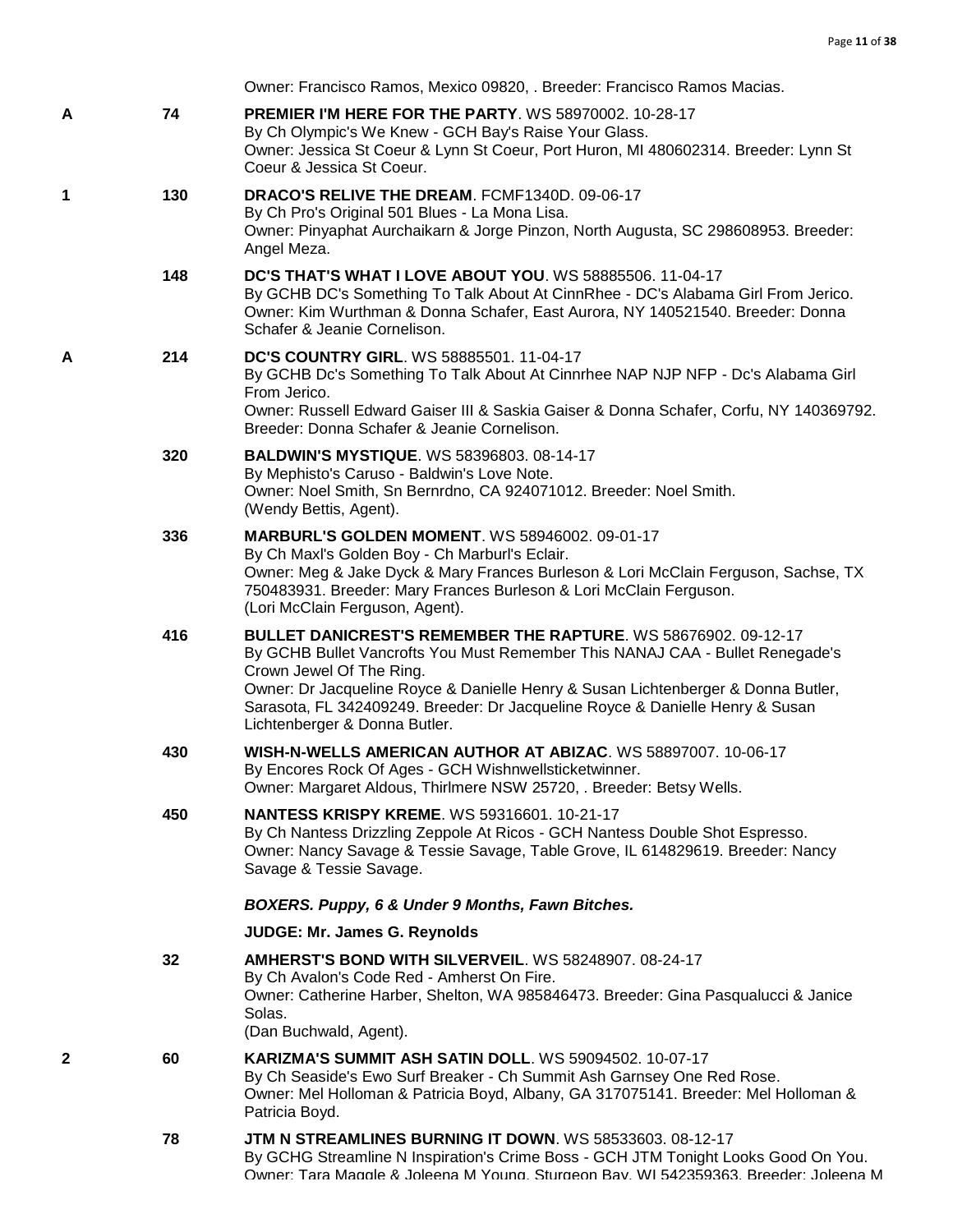|   |     | Young & Tara Maggle.<br>(Amy Bieri, Agent).                                                                                                                                                                                                                                                                    |
|---|-----|----------------------------------------------------------------------------------------------------------------------------------------------------------------------------------------------------------------------------------------------------------------------------------------------------------------|
|   | 88  | <b>AMHERST SHE'S SO BOND. WS 58248901. 08-24-17</b><br>By Ch Avalon's Code Red - Amherst On Fire.<br>Owner: Gina Pasqualucci, Las Vegas, NV 891395783. Breeder: Gina Pasqualucci & Janice<br>Solas.                                                                                                            |
|   |     | (Dan Buchwald, Agent).                                                                                                                                                                                                                                                                                         |
|   | 120 | <b>CARBINE'S SOLAR MOON. WS 58860705. 10-23-17</b><br>By GCHG Shadigee's Sequel To Legends - GCH Cinnibon's Hot N Spicy CA.<br>Owner: Donna Carbine, Pearland, TX 775843844. Breeder: Donna Carbine & Bonnie<br>Wagaman.                                                                                       |
|   | 122 | <b>CARBINE'S SOLAR STAR. WS 58860702. 10-23-17</b><br>By GCHG Shadigee's Sequel To Legends - GCH Cinnibon's Hot N Spicy CA.<br>Owner: Donna Carbine, Pearland, TX 775843844. Breeder: Donna Carbine & Bonnie<br>Wagaman.                                                                                       |
|   | 124 | <b>CARBINE'S SOLAR SURPRISE. WS 58860704. 10-23-17</b><br>By GCHG Shadigee's Sequel To Legends - GCH Cinnibon's Hot N Spicy CA.<br>Owner: Donna Carbine, Pearland, TX 775843844. Breeder: Donna Carbine & Bonnie<br>Wagaman.                                                                                   |
| 3 | 138 | <b>JG'S SORRY I'M NOT SORRY.</b> WS 58757502. 09-14-17<br>By Jg's He's My Dream - Ch Red Fern Power Broker.<br>Owner: Jessica Gunn & Logan Gunn, Kingsland, GA 315485635. Breeder: Jessica Gunn &<br>Rick Scherer.<br>(Rick Justice, Agent).                                                                   |
| 1 | 172 | <b>STREAMLINE N JTM'S DIGITAL MADNESS AT INSPIRATION.</b> WS 58533606, 08-12-17<br>By GCHG Streamline N Inspiration's Crime Boss - GCH JTM Tonight Looks Good On You.<br>Owner: Gina Freer & Joleena Young, Auburn, IN 467069312. Breeder: Joleena Young &<br>Tara Maggle.<br>(Christa Cook, Agent).           |
|   | 186 | CALYPSO'S SAY AGAIN HOW MUCH YOU LOVE ME. WS 58689202. 09-24-17<br>By Ch Kimkar's Hi-Tech Traveler - Ch Calypso's Something To Talk About.<br>Owner: Lana Bonte, Glenwood City, WI 540134133. Breeder: Nancy Baeten & Barb<br>Lankford.                                                                        |
|   | 254 | <b>STREAMLINE'S KISS THIS. WS 58402201. 08-26-17</b><br>By GCH Ensign's Justified - Ch Streamline's Hot Number.<br>Owner: Joleena Young & Donald Mack Young, Sullivan, IL 619516386. Breeder: Joleena M<br>Young & Mack Young.<br>(Christa Cook, Agent).                                                       |
| 4 | 314 | <b>GALAROC N SINFUL SPARKS FLY. WS 58454202. 09-20-17</b><br>By Galaroc N Ewing's Showdown - Homeplace Sinful-Lee Delicious.<br>Owner: Karen Barnhart & Michelle Rocca & Donna Galante, Las Vegas, NV 891216932.<br>Breeder: K Barnhart & K Nygren & M Rocca & D Galante.<br>(Kimberlie Steele-Gamero, Agent). |
|   | 350 | STREAMLINE N AIROS BLOW ME ONE LAST KISS. WS 58402202. 08-26-17<br>By GCH Ensign's Justified - Ch Streamline's Hot Number.<br>Owner: Christina Soria & Joleena Young, Lake Station, IN 464052756. Breeder: Joleena M<br>Young & Donald Mack Young.                                                             |
|   | 394 | <b>BRITLYN'S SHE'S EVERYTHING. WS 58782801. 10-03-17</b><br>By GCH Hillyard N Ablaze Spellbinder - Britlyn's I Like It Like That.<br>Owner: Raynetta Buchholz, Greensboro, NC 274068213. Breeder: Arianne Graham &<br>Raynetta Buchholz.                                                                       |
|   | 400 | <b>WINDSONG'S BLUE MOON. WS 59212303. 10-28-17</b><br>By GCH Windsong's Blue Danube - Ch Windsong's Sugar.<br>Owner: Linda Rakow & William Rakow, Menomonee Fls, WI 530511120. Breeder: Linda<br>Rakow & William Rakow.                                                                                        |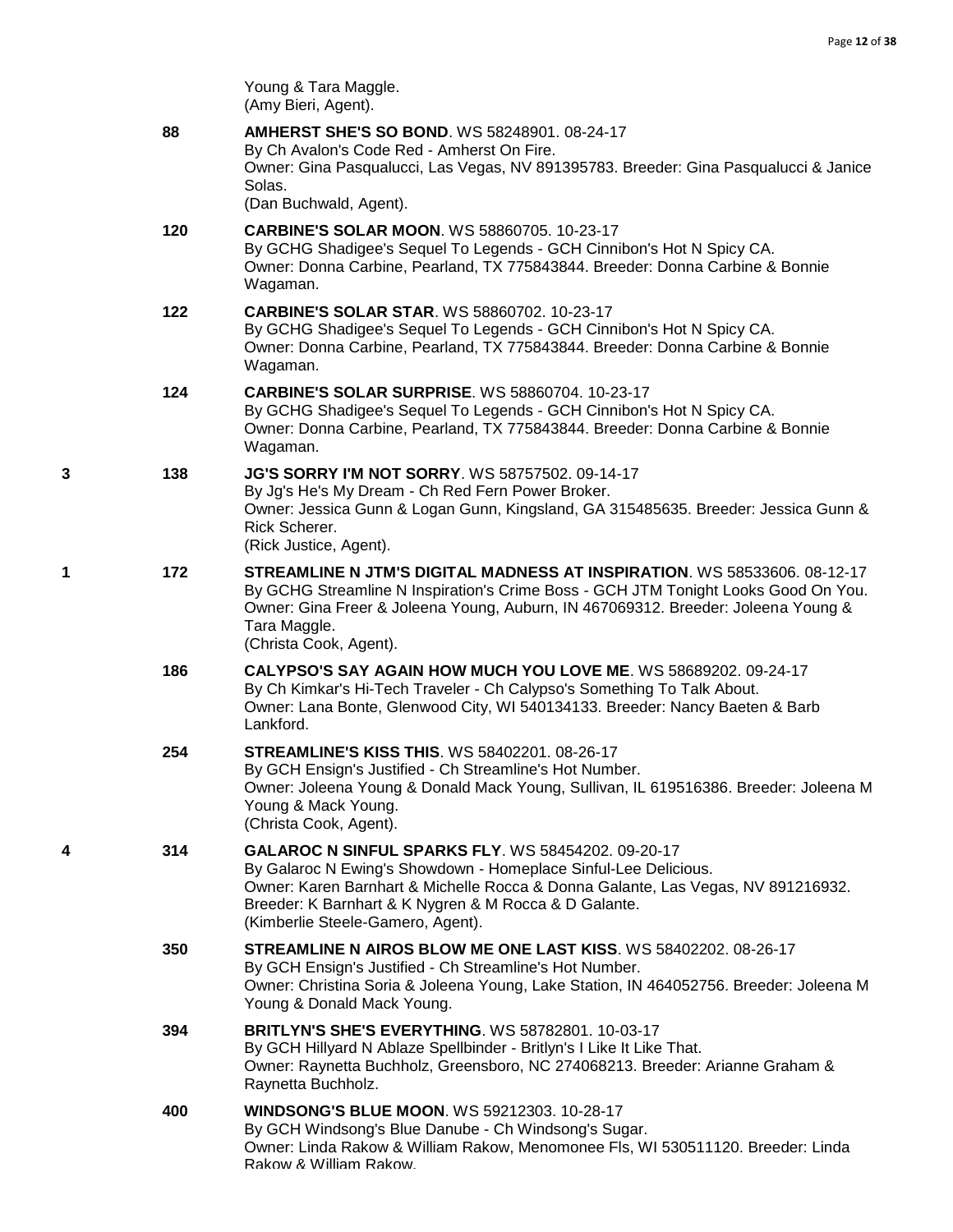(Sherry Canciamille, Agent).

|   | 452 | <b>NANTESS THE THUNDER ROLLS.</b> WS 58411602. 08-12-17<br>By GCH Streamline N Inspiration's Crime Boss - Ch Rico's Royal Nantess Kiss This.<br>Owner: Nancy Savage, Table Grove, IL 614829619. Breeder: Nancy & Tessie Savage.                                                                          |
|---|-----|----------------------------------------------------------------------------------------------------------------------------------------------------------------------------------------------------------------------------------------------------------------------------------------------------------|
|   |     | BOXERS. Puppy, 9 & Under 12 Months, Brindle Bitches.                                                                                                                                                                                                                                                     |
|   |     | <b>JUDGE: Mr. James G. Reynolds</b>                                                                                                                                                                                                                                                                      |
| Α | 34  | <b>JAB'S SECOND AMENDMENT RIGHT. WS 57072801. 05-21-17</b><br>By Ch Vendetta-GalaRoc's Gold Strike - Jab's Black Betty Bam A Lam.<br>Owner: Abigail Brandon, Dinuba, CA 936189028. Breeder: Abigaili L Brandon.<br>(Kimberlie Steele Gamero, Agent).                                                     |
| 4 | 68  | DIAMONDSFOREVERTIFFANY (FERNANDEZ). FCMH5121AMEX. 05-18-17<br>By Epico (Ramos) - JR's Sebastian's Daphne.<br>Owner: Alvin Fernandez Jimenez, Huixquilucan, MX 54930. Breeder: Alvin Fernandez<br>Jimenez.                                                                                                |
| Α | 104 | <b>HL'S SHE AIN'T NO ANGEL. WS 57204807. 06-03-17</b><br>By Mojo's Bigeasy Moon Of Donje - Lbr's Avallon At The House Of Lancaster.<br>Owner: Marty Britton Lancaster, Richmond, IL 600719767. Breeder: Marty Britton Lancaster.                                                                         |
|   | 150 | <b>SHIRA'S DANCIN IN THE MOONLIGHT OF THUNDERBAY.</b> WS 57218801. 05-14-17<br>By Ch Shira's Under Investigation - Ch Shira's Thundering Heart.<br>Owner: Bernard Atkins & Ruth Atkins, Galena, IL 610369592. Breeder: Rose Northcutt &<br>Terri Robinson.<br>(Sherry Canciamille, Agent).               |
| 3 | 156 | PEARLISLE SURFDOM DEFYING GRAVITY. WS 58083802. 07-12-17<br>By GCHP Cherkei's Dick Tracey - Ch Shadigee's Gift Of Gab At Pearlisle.<br>Owner: Gail Karwoski & Grace Hallock, Old Lyme, CT 063713228. Breeder: Dr Robert C &<br>Grace D Hallock.                                                          |
|   | 190 | <b>CINNIBON N' JOCAR'S HOTTIE TOTTIE LIL NAUGHTY.</b> WS 57481501, 06-18-17<br>By Ch CinniBon's Know When To Hold 'Um - CinniBon And Tara Farms Black Emerald.<br>Owner: Carol J Novak & Bonnie Wagaman, Dunbar, PA 154312055. Breeder: Carol Nieblas<br>& Bonnie Wagaman.<br>(Allison Pacheco, Agent).  |
| 2 | 290 | <b>SALGRAY N LEMKO'S MUST BE MAGIC. WS 57116504. 05-14-17</b><br>By Ch Salgray N Lemko's Just My Style - Salgray N Lemko's Gypsy Rose Lee.<br>Owner: Dan Martin & Kimberly Martin & Jane Hamilburg-Guy & Jessica Kozel-Lemist,<br>Mansfield, MA 020481023. Breeder: Jane Hamilburg-Guy & Jessica Kozel.  |
|   | 302 | RYZINGSTAR'S WHISPER IN THE WIND. WS 57932001. 07-07-17<br>By Ch Holly Lane's Wild As The Wind - GCH Irondale's Radioactive.<br>Owner: Patricia Healy & Howard Engel, Wiggins, CO 806547820. Breeder: Patricia Healy &<br>Howard Engel.                                                                  |
|   | 304 | <b>RYZINGSTAR'S WIND STAR. WS 57932002. 07-07-17</b><br>By Ch Holly Lane's Wild As The Wind - GCH Irondale's Radioactive.<br>Owner: Patricia Healy & Howard Engel, Wiggins, CO 806547820. Breeder: Patricia Healy &<br>Howard Engel.                                                                     |
| 1 | 346 | Y KNOT A PLAYBOY CENTERFOLD. WS 57802403. 06-20-17<br>By GCHG Vixayo's Golden Hammer - GCHB Mircoa N Irondale's Crushing It At Twinbrook.<br>Owner: Matthew Kaminkow & Donna Bodner, White Hall, MD 211619455. Breeder: Matthew<br>Kaminkow.<br>(Monique Mastrapasqua, Agent).                           |
|   | 378 | <b>PINNACLE'S STEVIE NICKS MMS. WS 57991601. 07-21-17</b><br>By Indigo's Wynning Blackjack - Ch Pinnacle's Sb Crescent City Breeze Mms.<br>Owner: Debbie Schlesinger & Julie Lawrence & Michael Shepherd, Little Rock, AR<br>722234290. Breeder: Julie Lawrence & Debbie Schlesinger & Michael Shepherd. |
|   | 386 | PHEASANT HOLLOW'S KISS THIS. WS 58927901. 08-05-17                                                                                                                                                                                                                                                       |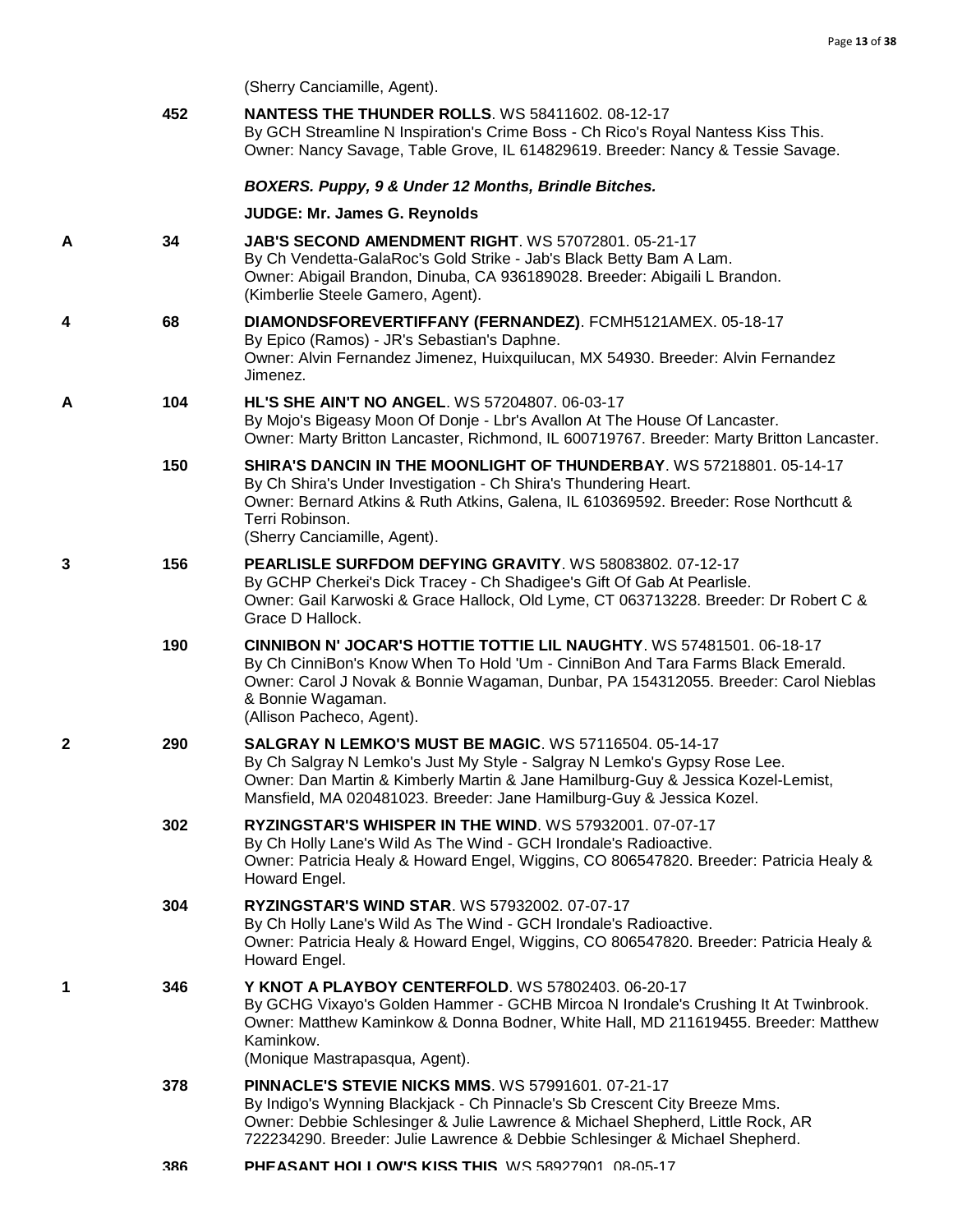|                         |     | By GCH Vixayo's Golden Hammer - Pheasant Hollows Black Widow.<br>Owner: Kerry & Allison Jones & BJ Barnhart, Wallkill, NY 125892836. Breeder: Kelly &<br>Allison Jones & Jean Koppard.                                                                                                                                                                                                  |
|-------------------------|-----|-----------------------------------------------------------------------------------------------------------------------------------------------------------------------------------------------------------------------------------------------------------------------------------------------------------------------------------------------------------------------------------------|
|                         | 388 | PHEASANT HOLLOW'S QUEEN OF THE NILE. WS 58927902. 08-05-17<br>By GCHG Vixayo's Golden Hammer - Pheasant Hollows Black Widow.<br>Owner: Jean Kopperud & Kerry & Allison Jones, Clarence, NY 140311013. Breeder: Jean<br>Kopperud & Kerry Jones & Allison Jones & Kimberly Cammer.                                                                                                        |
|                         | 442 | <b>NANTESS GOING FOR GOLD. WS 57461103. 06-13-17</b><br>By Ch Adellins Twitter.Com Of Nantess - GCH Nantess Hot To Trot.<br>Owner: Chad Smith & Nancy & Tessie Savage, Sterling, IL 610814134. Breeder: Nancy &<br>Tessie Savage.                                                                                                                                                       |
|                         |     | BOXERS. Puppy, 9 & Under 12 Months, Fawn Bitches.                                                                                                                                                                                                                                                                                                                                       |
|                         |     | JUDGE: Mr. James G. Reynolds                                                                                                                                                                                                                                                                                                                                                            |
| 1/W/BW/BP<br>(5 Points) | 16  | <b>MEPHISTO N TOPRANK OOOH LALA. WS 59361503. 07-14-17</b><br>By GCHB Naja's Mi-T Alliance - Ch Toprank N Mephisto Lulu Lemon.<br>Owner: Cheryl Emerson & Tim Emerson & Michelle Yeadon, Salem, OR 973173383.<br>Breeder: Michelle Yeadon & Shelly Dueck.                                                                                                                               |
| A                       | 26  | <b>TOPRANK N MEPHISTO SPICE GIRL. WS 59361502. 07-14-17</b><br>By GCHB Naja's Mi-T Alliance - Ch Toprank N Mephisto Lulu Lemon.<br>Owner: Shelly Dueck, Abbotsford BC, CN V3G1W6. Breeder: Michelle Yeadon & Shelly<br>Dueck.<br>(Michelle Yeadon, Agent).                                                                                                                              |
| 2                       | 36  | HI-TECH CHAMPAGNE CRISTAL ROSE. WS 58407002. 06-24-17<br>By GCHS Listons Hi-Tech Davinci Code - Hi-Tech's Stormy Weather.<br>Owner: Jeri Poller & Dr William Truesdale & Zoila A Truesdale & Kim Pastella Calvacca,<br>Boca Raton, FL 334963504. Breeder: Dr William Truesdale & Zoila A Truesdale & Kimberly<br>Pastella Calvacca.<br>(Kimberly Calvacca, AKC Registered Handler AKC). |
|                         | 100 | BLACK DYMOND N GALAROC'S QUAY AT CROSSES GREEN. WS 57895705. 06-09-17<br>By GCH Maxl's Stay Gold - Ch Black Dymond's French Girl.<br>Owner: Tim & Debra Mullins & Kristi Kenny, Elk Grove, CA 956249445. Breeder: Kristi<br>Kenny & Donna Galante & Michelle Rocca.<br>(Kimberlie Steele-Gamero, Agent).                                                                                |
| А                       | 102 | BLACK DYMOND N HALLMARK'S MYSTIC GOLD OF GALAROC. WS 57895703. 06-09-                                                                                                                                                                                                                                                                                                                   |
|                         |     | 17<br>By GCH Maxl's Stay Gold - Ch Black Dymond's French Girl.<br>Owner: K Steele-Gamero & K Kenny & G Steele & M Steele & M Rocca & D Galante, San<br>Jose, CA 951204637. Breeder: Kristi Kenny & Donna Galante & Michelle Rocca.<br>(Lori McClain Ferguson, Agent).                                                                                                                   |
| A                       | 146 | EPITOME'S GODDESS OF LOVE. WS 58422101. 06-21-17<br>By Epitome's Dont Mess With Texas - Epitome's Chance Of A Lifettime.<br>Owner: Susan Standley, Christiana, TN 370376157. Breeder: Susan M Standley.<br>(Ricky Justice, Agent).                                                                                                                                                      |
|                         | 312 | GALAROC N BLACK DYMOND'S STILETTOS. WS 57895704. 06-09-17<br>By GCH Maxl's Stay Gold - Ch Black Dymond's French Girl.<br>Owner: Michelle Rocca & Donna Galante, San Jose, CA 951204637. Breeder: Kristi Kenny &<br>Donna Galante & Michelle Rocca.<br>(Kimberlie Steele-Gamero, Agent).                                                                                                 |
| A                       | 356 | C-ERA'S SUNDAY DANCER. WS 57739603. 07-04-17<br>By Ch C-Era's The Smooth Sound Of Soul - C-Era's Vision Of A Legacy.<br>Owner: Carolyn R S Pressley, Verona, PA 151473047. Breeder: Carolyn R S Pressley.<br>(Dr Lisa Holden, Agent).                                                                                                                                                   |
| 4                       | 384 | FRENCH QUARTER'S THE HITS KEEP COMING FOR CINNIBON. WS 57485602. 06-15-<br>17                                                                                                                                                                                                                                                                                                           |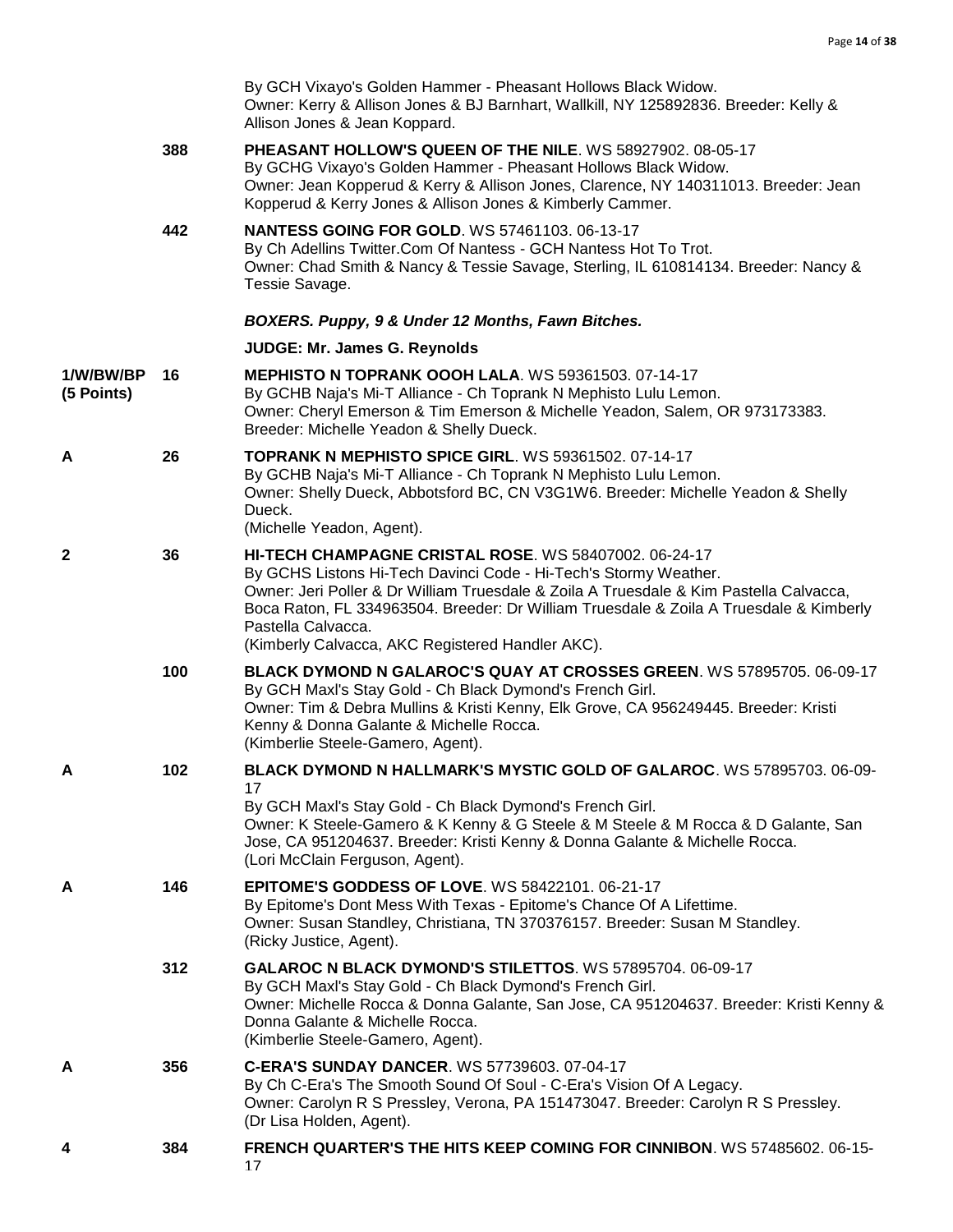|   |     | By Ch Cinnibon's Know When To Hold'Um - Cinnibon's Classic Nika.<br>Owner: Terry Tortomasi & Bonnie Wagaman, Covington, LA 704335833. Breeder: Bonnie<br>Wagaman & Elena Chkhikvishvili.<br>(Michael Shepherd, Agent).                                                                                      |
|---|-----|-------------------------------------------------------------------------------------------------------------------------------------------------------------------------------------------------------------------------------------------------------------------------------------------------------------|
|   | 396 | <b>BRITLYN'S OH SNAP! I'M ALL THAT. WS 57533302. 06-03-17</b><br>By Ch Fairviews Crazy Train - Ch Britlyn's Game On CAA.<br>Owner: Raynetta Buchholz, Greensboro, NC 274068213. Breeder: Raynetta Buchholz.                                                                                                 |
|   | 464 | <b>DUNNFORDS SET FIRE TO THE RAIN. WS 57432408. 05-21-17</b><br>By Ch Gentry's Next Generation At Dunnford - Dunnfords Storm Maker Turning The Paige.<br>Owner: Sandi Dunn, Loveland, OH 451401362. Breeder: Sandi Dunn.                                                                                    |
| 3 | 482 | <b>BRISBANE'S LOVE ON THE ROX. WS 58791002. 07-22-17</b><br>By GCH Hi-Tech N Brisbane Rocket Man - Brisbane's Bad Romance.<br>Owner: Elizabeth Mckamey & Misty Mckamey, Knoxville, TN 379189751. Breeder: Misty<br>McKamey & Elizabeth C Mckamey.<br>(Kimberly Calvacca, AKC Registered Handler AKC).       |
|   | 492 | CINBAR'S RENAISSANCE OF WINLAND. WS 57717601. 05-26-17<br>By Ch Cinbar's Just Call Me Handsome - GCH Cinnrhee's One Of A Kind.<br>Owner: Charles Coull & Julie Kirkendall, Tiffin, OH 448838858. Breeder: Denise Snyder &<br>Medley Small & Phillip Koenig.<br>(Ann E Keil, Agent).                         |
|   |     | <b>BOXERS. 12 &amp; Under 15 Months, Brindle Bitches.</b>                                                                                                                                                                                                                                                   |
|   |     | JUDGE: Mr. James G. Reynolds                                                                                                                                                                                                                                                                                |
| Α | 52  | DUSTY ROAD'S AFTER DARK AT JORDANE. WS 56862205. 03-31-17<br>By GCH Shadigee's Protege - Dusty Road's Red Ryder.<br>Owner: Penne Jordan, Franktown, CO 801169646. Breeder: Randall S Pasbrig & Judith M<br>Pasbrig.                                                                                         |
|   | 96  | <b>TEALCREST'S SPRING FLING. WS 56713701. 03-21-17</b><br>By Ch MACH2 Schmidt'S-Gc Catch A Falling Star At Lemac CD MXC MJB2 MXP MJP XF -<br>Kacee's Crime Of Passion @ Tealcrest CD BN RA OA NAJ DN.<br>Owner: Jill Hootman, Clarksville, TN 370405513. Breeder: Jill C Hootman.<br>(Rick Justice, Agent). |
| 1 | 126 | <b>BRYBRITT'S WATCH N SEE. WS 56797101.04-20-17</b><br>By GCHG Marburl And Illyrian's Lone Ranger - Ch Epic's True Tribute.<br>Owner: Julie Flory, Ellensburg, WA 989268051. Breeder: Julie Flory & Micah Flory.                                                                                            |
|   | 140 | 3R'S 4D FOCUS. WS 57244902. 04-27-17<br>By Dusty Road's Perfect World - Ch 3r's 4d Tin Lizzy.<br>Owner: Mitchell L Ahlschwede & Ann Teply, Pickrell, NE 684228012. Breeder: Ann Teply &<br>Rodney Teply.<br>(Randall Pasbrig, Agent).                                                                       |
| 4 | 166 | ROSEHILL N ARTISTRY'S SHIMMER & SHINE. WS 56838605. 03-21-17<br>By Ohana Laki's Far Beyond Driven CGC - Ch Telstar's And The Emmy Goes ToRosehill.<br>Owner: Laura Miller & Lori & Madison Rose, Ramona, CA 920652044. Breeder: David Rose<br>& Lori Rose & Madison Rose.                                   |
| 3 | 266 | IRONDALE N KATANDY'S CLEAR BLUE SKIES. WS 56771101. 04-01-17<br>By GCHG Irondale's Look At Me Now - GCH Strawberry's Golden Cinnibon.<br>Owner: Lee Morris & Wendy Bettis, Davidsonville, MD 210352013. Breeder: Bruce E Voran<br>& Judith T Voran.                                                         |
|   | 298 | <b>WINMERE SEVEN DEADLY SINS. WS 56814604, 04-17-17</b><br>By Winmere Black Hawk RN - Ch Winmere Painted Lady.<br>Owner: Theresa Garton, Oklahoma City, OK 731314008. Breeder: Theresa Garton.                                                                                                              |
| А | 306 | <b>IRONDALE'S MOO LATTE. WS 57143503. 04-28-17</b><br>By GCh Wildcrest N Irondale's Walk On The Wildside - GCH Irondale's Jersey Shore.<br>Owner: Tracy Best & Amanda Bauer & Wendy Bettis & James Bettis, Longview, WA<br>986321630 Breeder: Doug Plemmel & James Bettis & Wendy Bettis                    |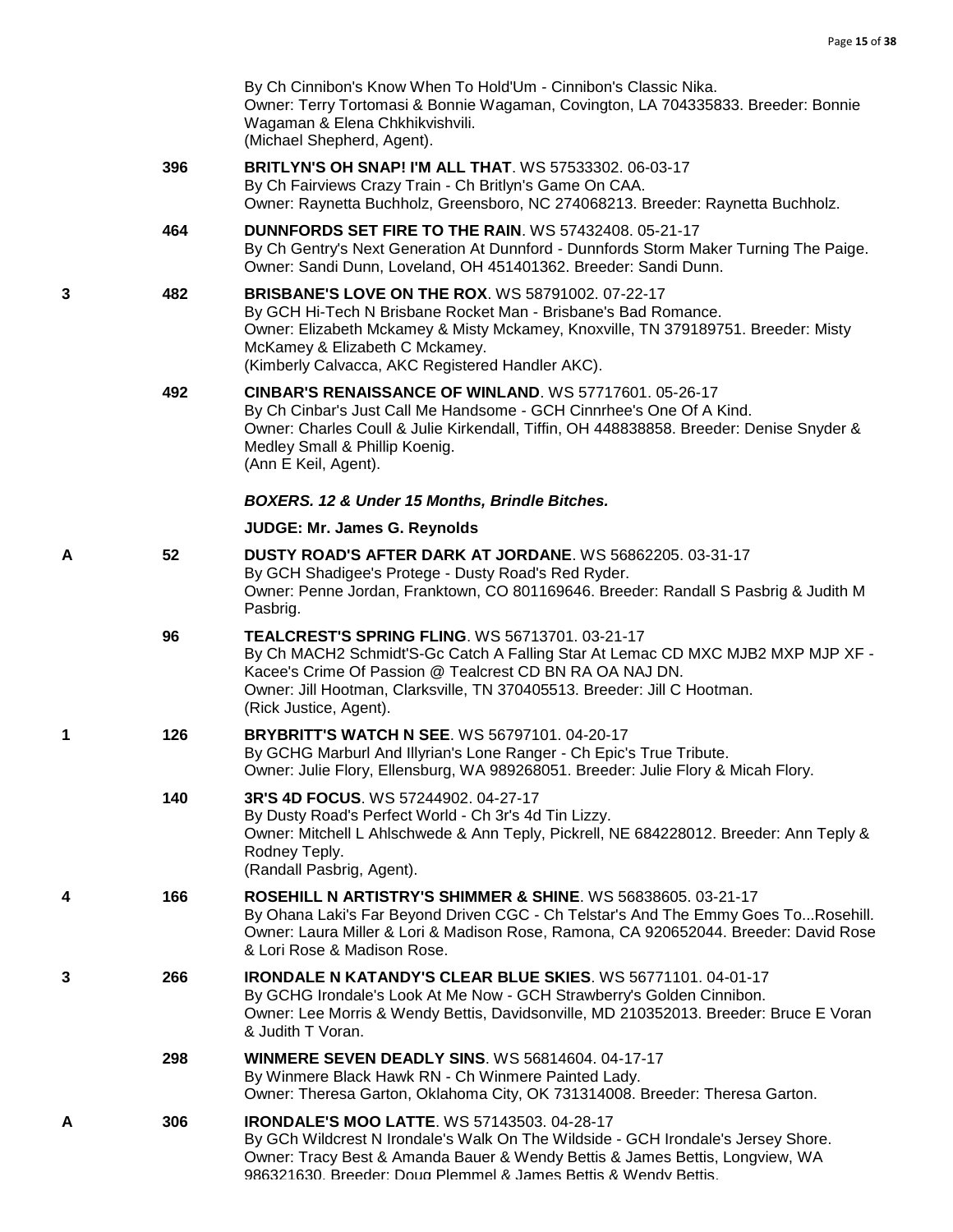(James Bettis, Agent).

|            | 308 | <b>CINNIBON'S LITTLE BIT OF EVERYTHING. WS 56591301. 03-19-17</b><br>By Ch CinniBon's Know When To Hold'um - CinniBon's Sweet Sensation.<br>Owner: Deborah Caywood & Bonnie Wagaman, Staunton, VA 244019161. Breeder: Bonnie<br>Wagaman & Nicole Manna.<br>(Allison Pacheco, Agent).                                   |
|------------|-----|------------------------------------------------------------------------------------------------------------------------------------------------------------------------------------------------------------------------------------------------------------------------------------------------------------------------|
| 2          | 380 | CINNIBON N PINNACLE'S PITCH PERFECT. WS 56591302. 03-19-17<br>By Ch Cinnibon's Know When To Hold'Um - Cinnibon's Sweet Sensation.<br>Owner: Debbie Schlesinger & Michael Shepherd & Julie Lawrence, Little Rock, AR<br>722234290. Breeder: Deb Schlesinger & Michael Shepherd & Julie Lawrence.                        |
|            | 472 | <b>PURE PRIDE'S ANTE UP. WS 57753908. 04-09-17</b><br>By GCH Solidrock's Major Ensemble At Pure Pride - Ch Pure Pride's Hott Damm.<br>Owner: Cherish Julian, Suffolk, VA 234378326. Breeder: Steve Stewart & Gina Currier.<br>(Steve Stewart, Agent).                                                                  |
|            | 494 | GOTICA MARTINEZ. FCMG9769CMEX. 04-13-17<br>By Ch Smd Mad Max The March Hare - Deja Vu Martinez.<br>Owner: Sergio Martinez Diaz, Cdmx Mexico 06920, . Breeder: Sergio Martinez Diaz.<br>(Kimberlie Steele-Gamero, Agent).                                                                                               |
|            |     | BOXERS. 12 & Under 15 Months, Fawn Bitches.                                                                                                                                                                                                                                                                            |
|            |     | JUDGE: Mr. James G. Reynolds                                                                                                                                                                                                                                                                                           |
| 4          | 38  | <b>CIRCLE Y N STREAM'S HEAT OF THE MOMENT.</b> WS 57205403. 04-28-17<br>By GCHG Streamline N Inspiration's Crime Boss - Ch GC's N Schmidt's Can't Take My Eyes<br>Off Of You.                                                                                                                                          |
|            |     | Owner: Glenn Yaeger & Sandi Dunn, Cardington, OH 433151122. Breeder: Glenn Yaeger &<br>Cindy Yaeger.<br>(Christa Cook, Agent).                                                                                                                                                                                         |
| <b>EXO</b> | 98  | TEALCREST'S SPRING INTO ACTION. WS 56713702. 03-21-17<br>By Ch MACH2 Schmidt'S-Gc Catch A Falling Star At Lemac CD MXC MJB2 MXP MJP XF -<br>Kacee's Crime Of Passion @ Tealcrest CD BN RA OA NAJ DN.<br>Owner: Mary Nee & Jill Hootman, Fairview Hts, IL 622083521. Breeder: Jill C Hootman.<br>(Rick Justice, Agent). |
|            | 116 | MCCOY'S WINSTAR'S HEART'S DELIGHT. WS 57022102. 04-16-17<br>By GCHB Mason Hill's Eye Of The Tiger - GCH McCoy's Winstar's Angelic Heart.<br>Owner: Larry McCoy, Robinson, IL 624542011. Breeder: Larry McCoy & Teri Underhill.<br>(Karen Speck, Agent).                                                                |
| 1          | 118 | <b>CINNIBON N 4M'S ALL TIME CLASSIC. WS 56591304. 03-19-17</b><br>By Ch CinniBon's Know When To Hold'Um - CinniBon's Sweet Sensation.<br>Owner: Suzanne Rodriguez & Bonnie Wagaman & Alfred Rodriguez, Richmond, TX<br>774698863. Breeder: Bonnie Wagaman & Nicole Manna.<br>(Michael Shepherd, Agent).                |
|            | 164 | <b>MCCOY'S WINSTAR'S FOLLOW YOUR HEART. WS 57022101.04-16-17</b><br>By GCHB Mason Hill's Eye Of The Tiger - GCH McCoy's Winstar's Angelic Heart.<br>Owner: Teri Underhill, Kenosha, WI 531428352. Breeder: Larry McCoy & Teri Underhill.                                                                               |
| 2          | 274 | DESERT WINDS N IRONDALES SUGAR KISSES. WS 57142303. 04-24-17<br>By GCHG Irondale's Look At Me Now - GCH Desert Winds The Joy Of Life.<br>Owner: D Plemel & B Bauer & J Bettis & W Bettis, Romoland, CA 925850149. Breeder:<br>Doug A Plemel & Bob Bauer.<br>(Rick Justice, Agent).                                     |
| 3          | 292 | IRONDALE N STRAWBERRY COAST TO COAST. WS 56771102. 04-01-17<br>By GCHG Irondale's Look At Me Now - GCH Strawberry's Golden Cinnibon.<br>Owner: Chris & Cheryl Brown & Wendy Bettis, Hanover, PA 173318882. Breeder: Bruce E<br>Voran & Judith T Voran.                                                                 |
|            | 322 | <b>CINNIBON'S MORE THAN ONE NOTE.</b> WS 56591303, 03-19-17<br>By Ch Cinnibon's Know When To Hold'I Im - Cinnibon's Sweet Sensation                                                                                                                                                                                    |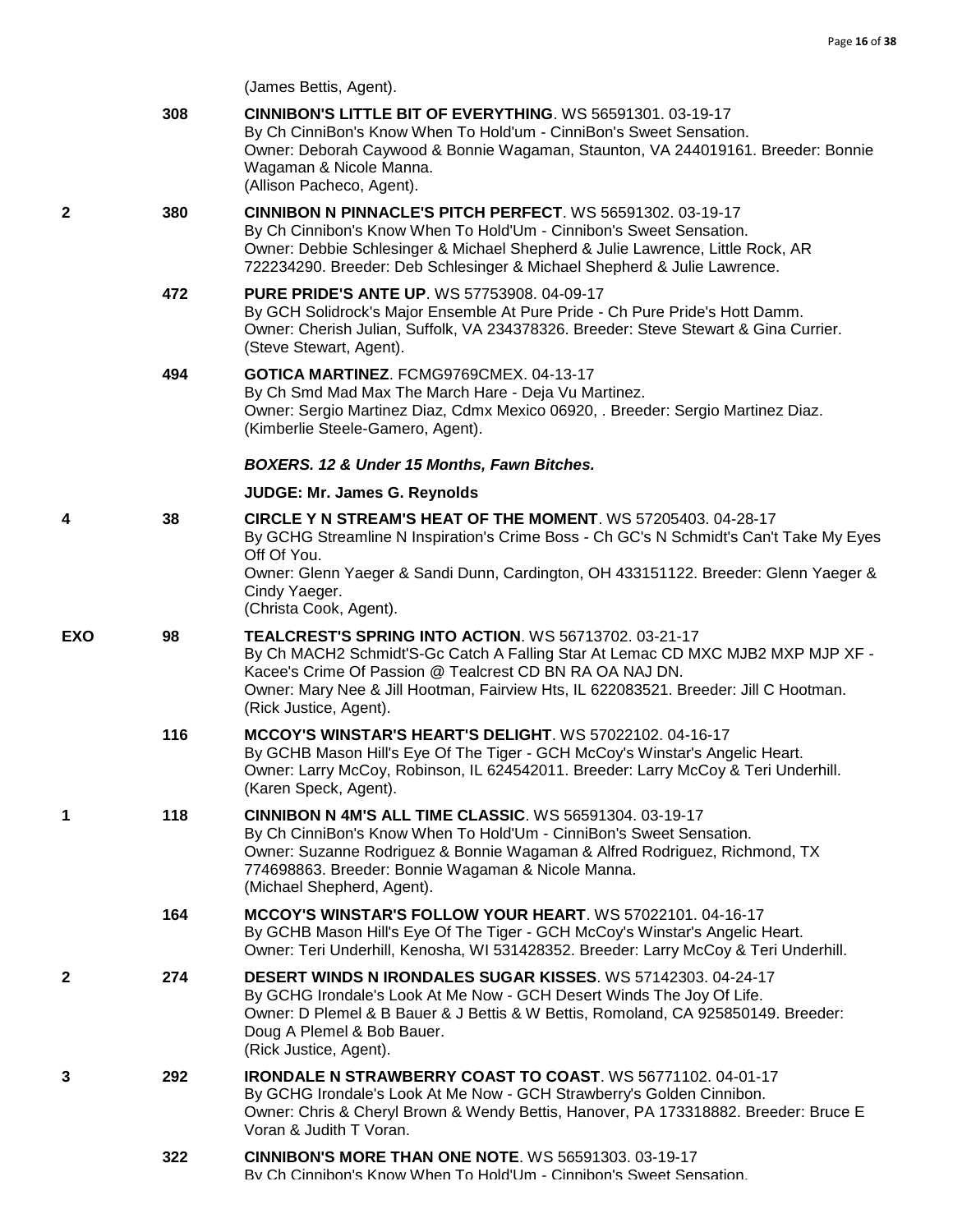Owner: Bonnie Wagaman, Fallbrook, CA 920284505. Breeder: Bonnie Wagaman & Nicole Manna.

|   | 324 | <b>MASON HILL'S MAGGIE MAY. WS 57520403. 04-19-17</b><br>By Ch Bar-K's Tribute To Barlow - Ch Westshores Stand At The Top.<br>Owner: John Dipasquale, Palatine, IL 600672510. Breeder: Karen Mott & Sherry Canciamille<br>Gladys Kanwisher.<br>(Sherry Canciamille, Agent).                                                 |
|---|-----|-----------------------------------------------------------------------------------------------------------------------------------------------------------------------------------------------------------------------------------------------------------------------------------------------------------------------------|
|   | 326 | <b>PIGEONWOODS CHANTILLY. WS 56369501. 03-08-17</b><br>By GCHB Mason Hill's Eye Of The Tiger - GCH Pigeonwoods Starstruck.<br>Owner: Kathrina C Gatz, Hampshire, IL 601408349. Breeder: Katrina C Gatz.<br>(Sherry Canciamille, Agent).                                                                                     |
|   |     | BOXERS. 15 & Under 18 Months, Brindle Bitches.                                                                                                                                                                                                                                                                              |
|   |     | <b>JUDGE: Mr. James G. Reynolds</b>                                                                                                                                                                                                                                                                                         |
| 2 | 82  | <b>ILLYRIAN AND MARBURLS COME FLY WITH ME. WS 56848004, 02-04-17</b><br>By GCHG Marburl And Illyrian's Lone Ranger - Ch Illyrian And Marburls Cherry On Top.<br>Owner: Lee Mitchell & Gail Kloecker, Mc Clelland, IA 515483015. Breeder: Gail Kloecker &<br>Mary Frances Burleson & Pamela Rohr.                            |
| Α | 86  | SOUTH WILLOW-BLACK DYMOND'S SPOILED AND ENTITLED. WS 55788202, 01-13-17<br>By GCH Starlyn-South Willow's Family Tradition CA - Ch South Willow Mariah Of Box-L &<br>Raintree.                                                                                                                                               |
|   |     | Owner: Merry Coulter, Las Vegas, NV 891134627. Breeder: Stephanie Davidson-LewisJeff<br>LewisKristi KennyHanna Kenny.<br>(Dan Buchwald, Agent).                                                                                                                                                                             |
| А | 232 | SOLEIL N LOFT HOUSE DESIGNER DETAILS. WS 55486501. 12-05-16<br>By Ch Vintage's Trial By Combat - Ronin Plainly Tipsy.<br>Owner: Stacey Jones & Katrina Sun, Rising Sun, MD 219111503. Breeder: Katrina Sun &<br>Richard Sun.                                                                                                |
| 4 | 248 | ALTAN'S A DIAMOND IS FOREVER V.EUROZONE. WS 56233403. 12-27-16<br>By Dusty Road's Perfect World - Sundawn Shine On.<br>Owner: Jennifer Yates, Murfreesboro, TN 371280914. Breeder: Alexandra Gav.                                                                                                                           |
| 3 | 318 | JOKAR N HAPY TAIL'S TOTALLY NOT BLONDE. WS 55927305. 01-17-17<br>By GCHS Shadigee's Calculated Risk - Ch Jokar N Happy Tail's Blondes Just Wanna Have<br>Fun.<br>Owner: Carrie Cole & Amy Bieri & Kate Renner, Crystal Lake, IL 600142418. Breeder: Carrie<br>Cole & Amy Bieri & Kate Renner.                               |
|   | 330 | CASTLE AND MARBURL'S BLACK DALYA OF GLOSTAR. WS 55677401. 12-19-16<br>By Ch Marburl's Hidalgo - Ch Castle's Miracle Dream.<br>Owner: A Intarateth & MF Burleson & U Littichaikun & D Galante & M Rocca, San Jose, CA<br>951204637. Breeder: A Intarateth & U Littichaikun & MF Burleson.<br>(Lori McClain Ferguson, Agent). |
|   |     | BOXERS. 15 & Under 18 Months, Fawn Bitches.                                                                                                                                                                                                                                                                                 |
|   |     | <b>JUDGE: Mr. James G. Reynolds</b>                                                                                                                                                                                                                                                                                         |
| А | 14  | WHOLEHEARTED MARTINI CONFESSIONS OF TUSCANY. WS 55660702. 11-30-16<br>By Cachet's Trademark At Tuscany - GCH Tuscany's Bellissima.<br>Owner: Susan & Mike Aratfat, Lake Orion, MI 483602457. Breeder: Caryn Orlando & Allie<br>Orlando.<br>(Dan Buchwald, Agent).                                                           |
| 1 | 30  | <b>ALTAN'S A TO Z V.EUROZONE. WS 56233410. 12-27-16</b><br>By Dusty Road's Perfect World - Sundawn Shine On.<br>Owner: Mary Dooley & Alexandra Gav, Friendswood, TX 775462991. Breeder: Alexandra<br>Gav.<br>(Tina Starr, Agent).                                                                                           |
|   | 92  | <b>CLASSIC'S GOLD MINE GEMMA. WS 56513602. 01-07-17</b>                                                                                                                                                                                                                                                                     |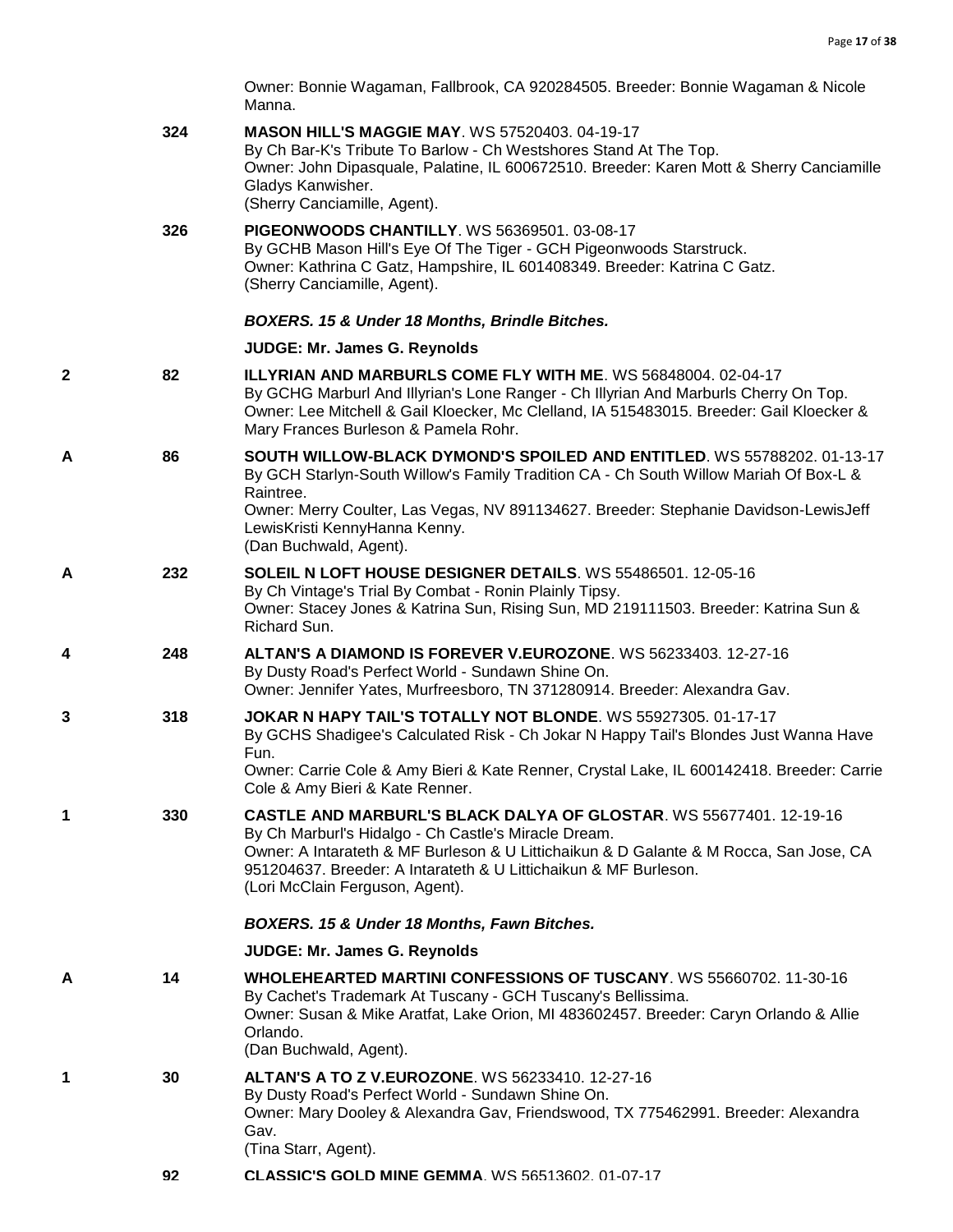|     |     | By GCHG Streamline N Inspiration's Crime Boss - GCH Boca Royal Palms N Classics Fancy                                                                                                                                                                                                                                      |
|-----|-----|----------------------------------------------------------------------------------------------------------------------------------------------------------------------------------------------------------------------------------------------------------------------------------------------------------------------------|
|     |     | Pants.<br>Owner: Jessica K Bajwa, Spring Hill, FL 346095760. Breeder: James F Rodweller Jr &<br>Sandy L Rodweller.                                                                                                                                                                                                         |
| 2   | 144 | <b>CINBAR'S PERCHANCE TO DREAM. WS 56106703. 01-06-17</b><br>By Ch CinBar's Just Call Me Hnadsome - Bar-K's Abigail Allison.<br>Owner: Phillip Koenig & Medley Small & Denise Snyder, Goshen, KY 400269792. Breeder:<br>Phillip Koenig.                                                                                    |
| 4   | 206 | <b>KARON'S CAFFé MOCHA. WS 55774703. 01-04-17</b><br>By GCH Marlow N' R And G's Undertaker - KaRon's Simply Adorable.<br>Owner: Ronald & Kathleen Jaeb, Pahrump, NV 890483439. Breeder: Ronald & Kathleen<br>Jaeb.<br>(Lori McClain Ferguson, Agent).                                                                      |
|     | 270 | NANTESS PRINCESS LEIA ORGANA OF JO-SAN'S. WS 55746502. 12-16-16<br>By GCHG Nantess Foolin Around - Ch Nantess Sasha Of Jo-San's.<br>Owner: Jim Stauch & Julie Stauch & Nancy Savage & Tessie Savage, Wdm, IA 502656443.<br>Breeder: Sandra Lynch & Nancy Savage.                                                           |
| 3   | 412 | KARON'S CAPPUCCINO OF MARLOW. WS 55774706. 01-04-17<br>By GCH Marlow N' R And G's Undertaker - Karon's Simply Adorable.<br>Owner: Lisa Marlow, Huber Heights, OH 454245341. Breeder: Kathleen Jaeb & Ronald<br>Jaeb.                                                                                                       |
| А   | 486 | <b>MAXIMUS MEET ME UNDER THE EIFFEL TOWER. WS 59471302. 01-02-17</b><br>By Ch Carillon's Number One Draft Pick - GCHS Kaja's Ruby Red Rascal At Maximus.<br>Owner: Lloyd Dissinger & Dolores Dissinger, Cincinnati, OH 452482866. Breeder: Lloyd<br>Dissinger & Dolores Dissinger & Terry Smith.<br>(Rick Justice, Agent). |
|     |     | <b>BOXERS. Amateur-Owner-Handler, Brindle Bitches.</b>                                                                                                                                                                                                                                                                     |
|     |     | JUDGE: Mr. James G. Reynolds                                                                                                                                                                                                                                                                                               |
| 1   | 170 | <b>CINNRHEE'S ALL THAT JAZZ. WS 56250401. 10-03-16</b><br>By Ch K Park's Summit Bound Cinnrhee - Cinnrhee's Run For The Roses NA.<br>Owner: Denise Snyder & Medley Small & Tayla Shoultz, Henryville, IN 471269317. Breeder:<br>Medley Small & Denise Snyder & Brenda Vrooman.                                             |
| 3   | 212 | C&S REVOLUTION KR FOLLOW FOLLOW ME. WS 59943001. 06-27-16<br>By Brookwood Joe Of Pride Boxer - L&C Revolution Kr Dreams Fact.<br>Owner: Woo-Sik Choi, Daegu Korea 41910, . Breeder: Woo-Sik Choi.                                                                                                                          |
| 2   | 424 | VANQUISH TO DA ROCK AT MAESTRO. BW 595652. 11-22-14<br>By Ch Pheasant Hollows Macho Camacho - Cinnrhee Heartacre Raisin Kane.<br>Owner: Deanne Sinnott-Williams & Melissa Mathers & Mark Mathers, Bay Bulls NL, CN A0A<br>1C0. Breeder: Melissa Mathers & Mark Mathers & Kerry Jones.                                      |
|     |     | <b>BOXERS. Bred by Exhibitor, Brindle Bitches.</b>                                                                                                                                                                                                                                                                         |
|     |     | JUDGE: Mr. James G. Reynolds                                                                                                                                                                                                                                                                                               |
|     | 40  | <b>PANTHEON N CINNRHEE NOX DOMINA. WS 56056102. 08-10-16</b><br>By Ch Heart Acres Escort In Black - Pantheon's Mystique.<br>Owner: Nicole Nead & Denise Snyder & Medley Small & Jerry Nead, Chatham ON, CN N7M<br>5J5. Breeder: Nicole Nead & Jerry Nead.                                                                  |
| 1/R | 84  | JOKAR N K-KREW'S THE DREAM LIVES ON AT ANSCHA. WS 55927304. 01-17-17<br>By GCHS Shadigee's Calculated Risk - Ch Jokar N Happy Tail's Blondes Just Wanna Have<br>Fun.<br>Owner: Keith Lawson & Ann Schach & Amy Bieri & Charlene Medeiros, London ON, CN<br>N6H 5R8. Breeder: Carrie Cole & Amy Bieri & Kate Renner.        |
|     | 94  | <b>DUSTY ROAD'S DARK CRYSTAL. WS 56862202. 03-31-17</b><br>By GCH Shadigee's Protege - Dusty Road's Red Ryder.<br>Owner: Judith Pashrig & Randall Pashrig, Peyton, CO 808319328, Breeder: Randall S                                                                                                                        |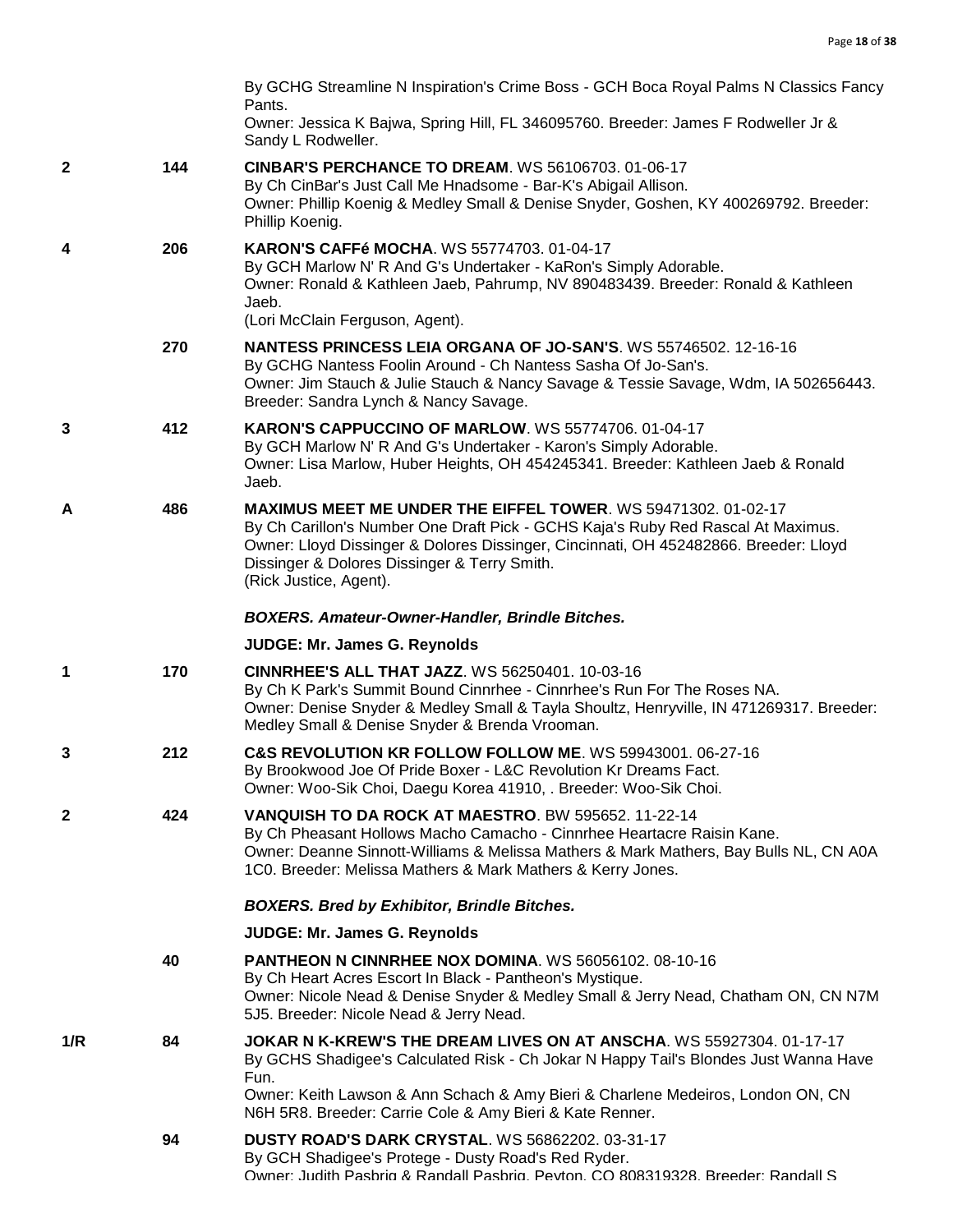|   |     | Pasbrig & Judith M Pasbrig.                                                                                                                                                                                                                                                                  |
|---|-----|----------------------------------------------------------------------------------------------------------------------------------------------------------------------------------------------------------------------------------------------------------------------------------------------|
| 4 | 192 | <b>SHFOREST'S LITTLE DIVIDEND. WS 54300602. 04-13-16</b><br>By GCH Encore's Renegade - TKO's Hailey's Comet RN PT CGC.<br>Owner: Sylvia Holman, Florence, SC 295067115. Breeder: Sylvia Holman.                                                                                              |
|   | 208 | VINTAGE N SOLEIL'S WATERY TART AT WOODSIDE. WS 56778406. 04-12-17<br>By Lock N Load Armor CGC - Vintage N Ablaze Stolen Fire.<br>Owner: Sarah Moore & MacKenzie Moore & Katrina Sun, Ennis, MT 597291515. Breeder:<br>Sarah Moore & MacKenzie Moore & Katrina Sun.                           |
| 2 | 246 | <b>MOLYNS GOING OUT LIKE THAT. WS 55566506. 10-23-16</b><br>By GCH Irondale's Forty Shades Of Green - Ch DB's Sorry, I'm Not Sorry.<br>Owner: Monique Mastrapasqua & Linda Mastrapasqua, Stockton, NJ 085591301. Breeder:<br>Monique Mastrapasqua & Linda Mastrapasqua & Donna Bodner.       |
| 3 | 264 | <b>CHARRON'S BREAKER OF CHAINS. WS 58022807. 07-21-17</b><br>By GCHG Wit's End Night Reveler - GCH Alerissa's Reflection Of Charron.<br>Owner: Michelle Baker, Milan, IL 612644059. Breeder: Michelle Baker.                                                                                 |
|   | 406 | <b>MARBURL'S 24 KARAT GOLD. WS 58946003. 09-01-17</b><br>By Ch Maxl's Golden Boy - Ch Marburl's Eclair.<br>Owner: Mary Frances Burleson & Lori McClain Ferguson, Sachse, TX 750483931. Breeder:<br>Owners.                                                                                   |
|   | 422 | <b>VANQUISH'S THE IT GIRL. WS 51756302. 11-22-14</b><br>By Ch Pheasant Hollows Macho Camacho - Cinnrhee Heartacre Raisin Kane.<br>Owner: Melissa Mathers & Mark Mathers, Goderich ON, CN N7A 3X8. Breeder: Melissa<br>Mathers & Mark Mathers & Kerry Jones.                                  |
|   | 458 | SAYWIN'S PRECIOUS JEWEL OF SAMBRIA CAA. WS 43607705. 02-10-13<br>By Saywin's Devil In Disguise - Saywin's Classic Keepsake.<br>Owner: Pamela Bowser-Hutchins & Dan Hutchins, Holly, MI 484428841. Breeder: Pamela<br>Bowser-Hutchins & Cindy Hearn.                                          |
|   |     | <b>BOXERS. Bred by Exhibitor, Fawn Bitches.</b>                                                                                                                                                                                                                                              |
|   |     | JUDGE: Mr. James G. Reynolds                                                                                                                                                                                                                                                                 |
| 4 | 76  | <b>HANCOCK'S SWEET TIME AT COPPERMYST. WS 57107103, 04-23-17</b><br>By Ch Regal X 5 Alarm At Skyview - GCH Hancock's Jess B Nimble Jess B Quick CAA.<br>Owner: Margaret Magoffin & Mary Hickey & Joe Magoffin, Penfield, NY 145261625. Breeder:<br>Mary E Hickey & Ellen L Bradley.          |
| 3 | 154 | <b>HAPPY TAIL'S &amp; MARBURL'S EDGE OF GLORY.</b> WS 54982704. 05-27-16<br>By Ch Illyrian's Sharper Image - GCH Jokar's N Happy Tail's Fergalicious.<br>Owner: Amy Bieri & Mary Frances Burleson & Alyson Essington, Sachse, TX 750483931.<br>Breeder: Mary Frances Burleson & Amy C Bieri. |
|   | 174 | <b>SOLEIL'S ONETWOFIVE! AT FIREBRAND. WS 56778402. 04-12-17</b><br>By Lock N Load Armor CGC - Vintage N Ablaze Stolen Fire.<br>Owner: Katrina Sun & Jessica Englund, Lakewood, OH 441071047. Breeder: Sarah &<br>MacKenzie Moore & Katrina Sun.                                              |
|   |     |                                                                                                                                                                                                                                                                                              |

**1 328 [CAN-CIA N WEST SHORES SHAKING MY MONEY TREE](http://infodog.com/my/drlookup2.htm?makc=WS%2057520402&mdog=Can-Cia+N+West+Shores+Shaking+My+Money+Tree&wins=all)**. WS 57520402. 04-19-17 By Ch Bar-K's Tribute To Barlow - Ch Westshores Stand At The Top. Owner: Sherry Canciamille, Rockford, IL 611017508. Breeder: Karen Mott & Sherry Canciamille & Gladys Kanwisher.

# **340 [HI-TECH'S ATOMIC BLONDE](http://infodog.com/my/drlookup2.htm?makc=WS%2058407001&mdog=Hi-Tech%27s+Atomic+Blonde&wins=all)**. WS 58407001. 06-24-17 By GCH Liston's Hi-Tech Davinci Code - Hi-Tech's Stormy Weather. Owner: Dr William & Zolia Truesdale, Seekonk, MA 027713943. Breeder: Owners.

- **390 [A SAUCEFUL OF SECRETS\(HERNANDEZ\)](http://infodog.com/my/drlookup2.htm?makc=G5030BMEX&mdog=A+Sauceful+Of+Secrets(Hernandez)&wins=all)**. G5030BMEX. 11-04-16 By Jrs Buchanans (Pinzon) - Ziva (Hernandez). Owner: Mario Aranda, San Antonio, TX 782442071. Breeder: Mariao Aranda.
- **2 404 [IRONDALE'S CHICK FLICK](http://infodog.com/my/drlookup2.htm?makc=WS%2057143501&mdog=Irondale%27s+Chick+Flick&wins=all)**. WS 57143501. 04-28-17 By GCH Wildcrest N Irondale's Walking On The Wildside - GCH Irondale's Jersey Shore.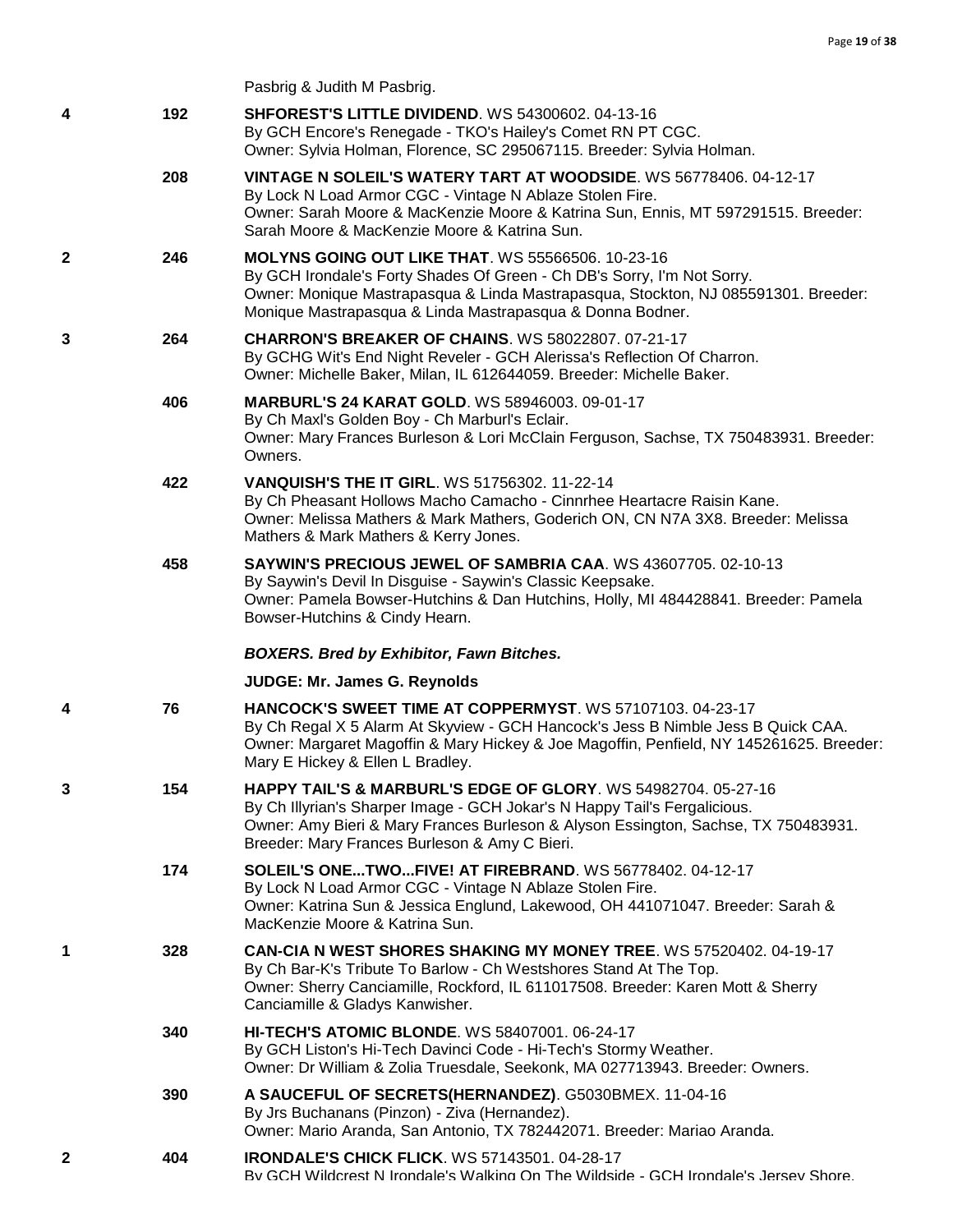Owner: James Bettis & Wendy Bettis, Riverside, CA 925085084. Breeder: Doug Plemel & James Bettis & Wendy Bettis.

|   | 414 | <b>TUSCANY'S CHIANTI. WS 55660701, 11-30-16</b><br>By Cachet's Trademark At Tuscany - GCH Tuscany's Bellissima.<br>Owner: Caryn Orlando & Allie Orlando, Meridian, ID 836427970. Breeder: Caryn Orlando &<br>Allie Orlando.                                                                                      |
|---|-----|------------------------------------------------------------------------------------------------------------------------------------------------------------------------------------------------------------------------------------------------------------------------------------------------------------------|
|   | 456 | <b>SAMBRIA'S SCULPTED BY FIRE OF CINNRHEE. WS 54692706. 07-27-16</b><br>By Ch K Park's Summit Bound Cinnrhee - Ch Saywin's Precious Jewel Of Sambria CAA.<br>Owner: Pamela Bowser-Hutchins & Daniel Hutchins, Holly, MI 484428841. Breeder: Pamela<br>Bowser-Hutchins & Cindy Hearn.                             |
|   | 466 | <b>CHARRON'S SHE'S TRULY OUTRAGEOUS AT BREADONWAY. WS 58022805. 07-21-17</b><br>By GCHG Wit's End Night Reveler - GCH Alerissa's Reflection Of Charron.<br>Owner: Sharon Wallway, Newton, IA 502084738. Breeder: Michelle Baker.                                                                                 |
|   | 478 | <b>PURE PRIDE'S DOS EQUIS AMBER. WS 57754002. 04-29-17</b><br>By GCHB Pure Pride N Rion's Witches Brew - Ch Pure Pride's If Looks Could Kill.<br>Owner: Steve L Stewart, Liberty, SC 296574510. Breeder: Steve Stewart & Gina Currier.                                                                           |
|   |     | <b>BOXERS. American-Bred, Brindle Bitches.</b>                                                                                                                                                                                                                                                                   |
|   |     | JUDGE: Mr. James G. Reynolds                                                                                                                                                                                                                                                                                     |
| 3 | 18  | VINTAGE N SOLEIL'S HARMLESS LITTLE BUNNY. WS 56778405. 04-12-17<br>By Lock N Load Armor CGC - Vintage N Ablaze Stolen Fire.<br>Owner: Kat Hueggenberg & Sarah Moore, Edmonton AB, CN T5B 3C1. Breeder: Sarah<br>Moore & MacKenzie Moore & Katrina Sun.                                                           |
| A | 180 | BLUECOLLAR'S RENDEVOUS AT HIGH NOON. WS 41115703. 05-14-12<br>By Ch Tadd Bluecollar Cajun Cowboy - GCH Bluecollar's Untamed Heart Of Texan.<br>Owner: Allan Hendrickson & Daniel J Still & Wendy Still, San Antonio, TX 782513535.<br>Breeder: Daniel J Still & Wendy Still.<br>(Jorge Pinzon, Agent).           |
| 1 | 344 | <b>TURO'S HARMONY OF VISTA RUN. WS 54742701. 06-14-16</b><br>By Turo's Farenheit - Vista Run's Victory Of Turo.<br>Owner: Carsten Pedersen & Sandy Roberts & Elizabeth Esacove, Glynn, LA 707363713.<br>Breeder: Carsten Pedersen & Sandy Roberts & Elizabeth Esacove.<br>(Terri Galle, Agent).                  |
| A | 408 | <b>MARBURL'S GOLD REIGN. WS 58946001. 09-01-17</b><br>By Ch Maxl's Golden Boy - Ch Marburl's Eclair.<br>Owner: Mary Frances Burleson & Lori McClain Ferguson, Sachse, TX 750483931. Breeder:<br>Owners.                                                                                                          |
| 2 | 436 | C-ERA K-ANOS SPANISH ROSE OF HARLEM. WS 53426504, 05-04-16<br>By Ch C-Era's Steppin-N-Style - C-Era's Bitches Brew.<br>Owner: Kim Arellano, Bloomington, IN 47403. Breeder: Carolyn R S Pressley.                                                                                                                |
|   |     | <b>BOXERS. American-Bred, Fawn Bitches.</b>                                                                                                                                                                                                                                                                      |
|   |     | JUDGE: Mr. James G. Reynolds                                                                                                                                                                                                                                                                                     |
| 2 | 316 | <b>LISTON'S HI-TECH LEGACY.</b> WS 54797402. 04-04-16<br>By Ch Hi-Tech's Arbitrage - Ch Listons Honey Nut Cheerios.<br>Owner: Tony & Lisa Spohn, Summerfield, FL 344914934. Breeder: Lisa Spohn & Zoila A<br>Truesdale & Dr William Truesdale.<br>(Danny Sanchez, Agent).                                        |
|   | 334 | LOGAN ELM-N-MARBURL'S LILY OF THE WEST. WS 54347902. 07-13-16<br>By GCHG Marburl And Illyrian's Lone Ranger - Logan Elm's Smokin' Blonde.<br>Owner: Kari Hammer-Phillips & Jeff Phillips & Mary F Burleson & Lori McClain Ferguson,<br>Stoutsville, OH 431549627. Breeder: Kari Hammer-Phillips & Jeff Phillips. |
| 1 | 342 | <b>BRISBANE'S LOVE ME LUNA AT HI-TECH. WS 58791003. 07-22-17</b><br>By Ch Hi-Tech And Brisbane's Rocket Man - Brisbane's Bad Romance.                                                                                                                                                                            |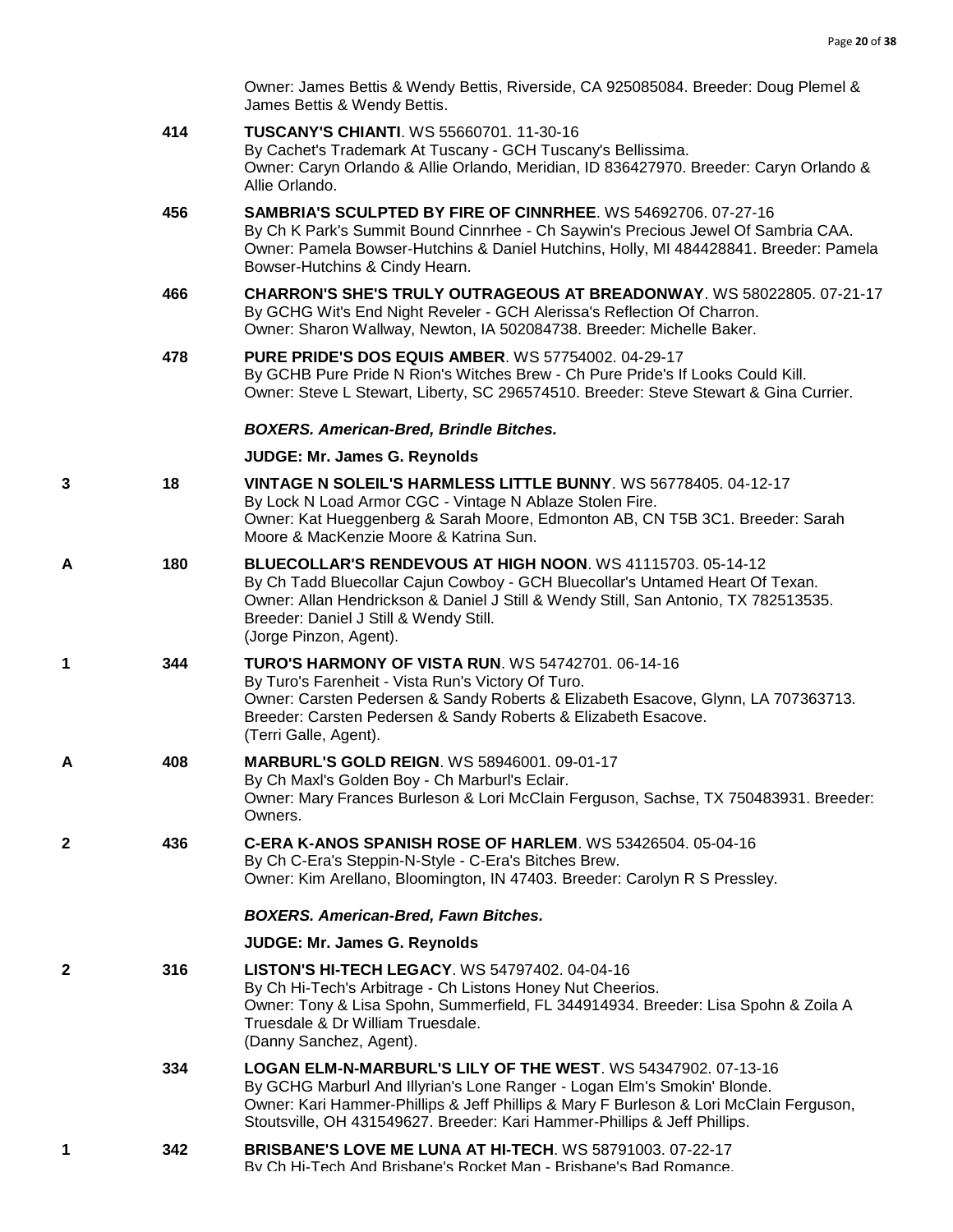|   |     | Owner: Ivan Kaufman, Kings Point, NY 110241143. Breeder: Misty McKamey & Elizabeth<br>McKamey.<br>(Kimberly Calvacca, AKC Registered Handler AKC).                                                                                                                                                                                     |
|---|-----|----------------------------------------------------------------------------------------------------------------------------------------------------------------------------------------------------------------------------------------------------------------------------------------------------------------------------------------|
| A | 368 | <b>OLYMPIC'S EVERYWHERE YOU WANT TO BE. WS 54458603. 06-06-16</b><br>By Ch Olympic's Still Smokin' - Ch Olympic's Healing A Heart Ache CA.<br>Owner: Julie Wilmore & Claudia Parsons, Toledo, OH 436153330. Breeder: Julie Wilmore &<br>Claudia Parsons.<br>(Rick Justice, Agent).                                                     |
| А | 374 | HI-TECH'S DASSIN ARGENTINA AT DRACO. WS 53049401. 04-27-15<br>By Ch Hi-Tech Back To The Future - GCH Draco Greets Dassin With FourBears.<br>Owner: Dr William & Zoila A William Truesdale & J Vergnetti & W Sammett & J Pinzon,<br>Seekonk, MA 027713943. Breeder: Dr & Mrs William Truesdale & J Vergnetti & W Sammett<br>& J Pinzon. |
| 4 | 428 | <b>EPITOME N DARIMI'S HELENA HANDBASKET. WS 55783102. 10-15-16</b><br>By Ch Epitomes Lord Of The Rings - Epitome's Chance Of A Lifetime.<br>Owner: Susan Standley, Christiana, TN 370376157. Breeder: Susan Standley.<br>(Ricky Justice, Agent).                                                                                       |
| 3 | 438 | WISH-N-WELLS TRUTH & RECONCILIATION, WS 54282602, 06-10-16<br>By GCH Hi-Five's Nobel Son - GCH Wishnwellsticketwinner.<br>Owner: Neal Wells, Franklin, IN 461319679. Breeder: Betsy Wells.                                                                                                                                             |
|   | 460 | HOMEPLACE-N-DUNNFORDS MYSTICAL WILLOW. WS 54803904. 08-26-16<br>By GCH Pineridge's Dancing Like A Rock Star At Ripn T'S - Homeplace Dash-N-Dancer's<br>Mystical Maiden.<br>Owner: Sandi Dunn, Loveland, OH 451401362. Breeder: Kathleen Nygren.                                                                                        |
|   |     | <b>BOXERS. Open, Brindle Bitches.</b>                                                                                                                                                                                                                                                                                                  |
|   |     | JUDGE: Mr. James G. Reynolds                                                                                                                                                                                                                                                                                                           |
| 4 | 218 | RYNWARDS HYPNOTIC. WS 52376103. 12-14-15<br>By GCH Tybrushe's Ain't No Saint - Ch Rynwards Calendar Girl.<br>Owner: Kathryn L Edwards, Gambier, OH 430220748. Breeder: Kathryn L Edwards.<br>(Ann E Keil, Agent).                                                                                                                      |
| 2 | 260 | SPIRIT FAITH'S BLAKE OF SHENANIGAN. WS 53049505. 02-22-16<br>By GCHS Rosehill's Prime Time Crusader - Ch Shayvic's Moonlight Journey Of Spiritfaith.<br>Owner: Sherry Wilmot & Tamara Martin, Murrieta, CA 925627330. Breeder: Sherry Wilmot.                                                                                          |
| 1 | 364 | ALPHABET (MARTINEZ). WS 58244101. 07-05-15<br>By Ch Smd Mad Max The March Hare - Fear Of The Dark (Martinez).<br>Owner: Enrique Gonzalez, Mexico 06920, . Breeder: Sergio Martinez Diaz.<br>(Kimberlie Steele-Gamero, Agent).                                                                                                          |
| A | 392 | LOLY'S PRINCESA CHOCOLATE DE MERIDA. CPRPH8593MEX. 05-22-15<br>By GCH Irondales Look At Me Now - Ch Big Rocks Loly's De Merida.<br>Owner: Eudaldo Medina Zetina, San Antonio, TX 782442071. Breeder: Eudaldo Medina<br>Zetina.<br>(Jose Santiago, Agent).                                                                              |
|   | 418 | DIZARA'S DANICREST SUN-KISSED RAISIN OF BULLET RN CA CGC THDA CGC. WS<br>48878404.12-09-14<br>By Dizara's Wicked Game CD BN RN RA - Waheeda Von Der Sonnen Aufgng.<br>Owner: Donna Butler & Vanja Milic & Dr Jackie Royce DO, Wimauma, FL 335987800.<br>Breeder: Goran Milic & Vanja Milic.                                            |
|   | 420 | <b>VANQUISH'S A THOUSAND STARS.</b> WS 51756301. 11-22-14<br>By Ch Pheasant Hollows Macho Camacho - Cinnrhee Heartacre Raisin Kane.<br>Owner: Melissa Mathers & Mark Mathers, Goderich ON, CN N7A 3X8. Breeder: Melissa<br>Mathers & Mark Mathers & Kerry Jones.                                                                       |
| A | 426 | <b>DRACO'S THE ULTIMATE QUEEN.</b> WS 47077602. 02-15-14<br>By Draco's Sikander - Draco'S Golden Marguerita At Haberls.<br>Owner: Pinvanhat Aurchaikarn & Ivan Iharquen & Arq Jorge Pinzon, North Augusta, SC                                                                                                                          |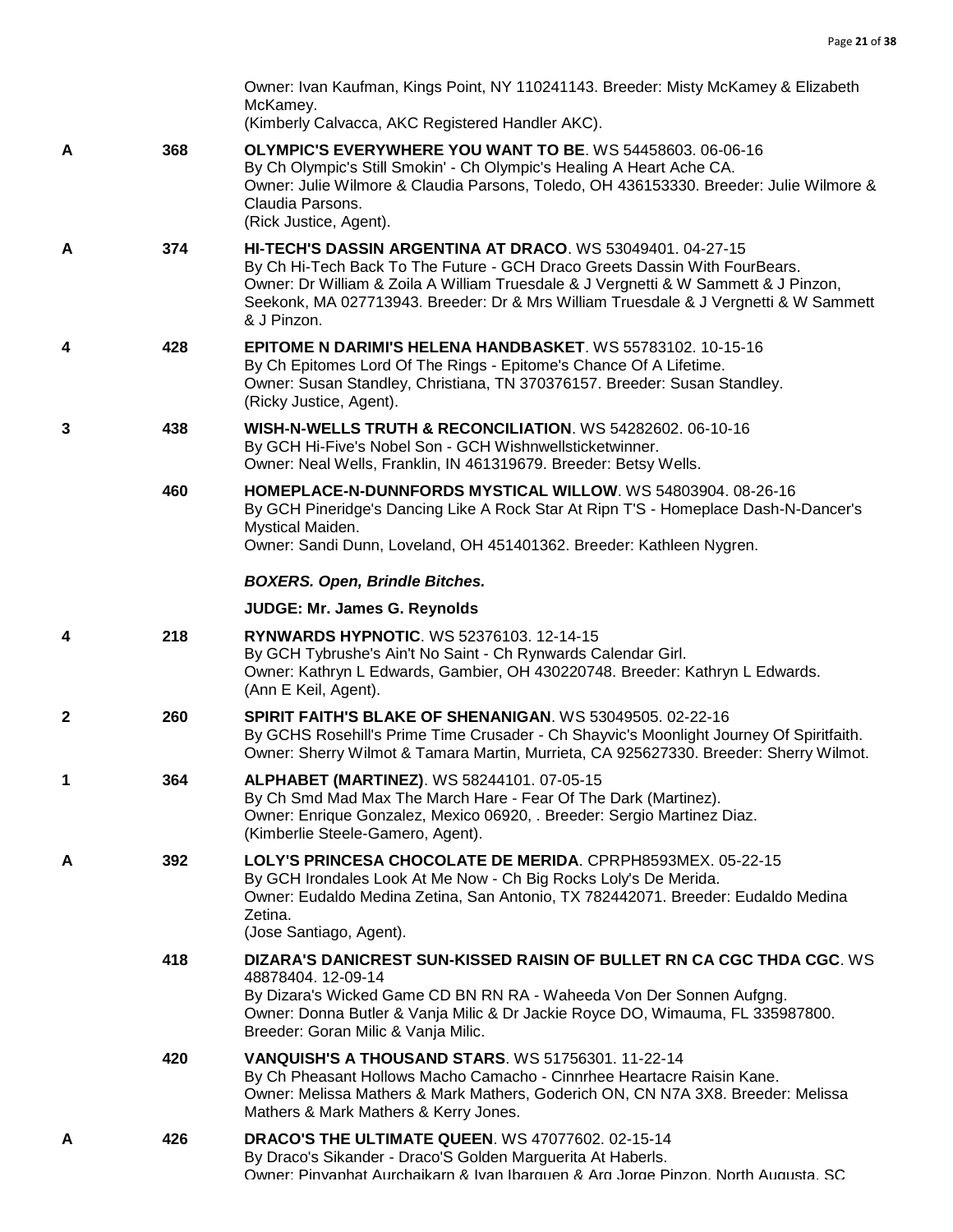|   |     | 298608953. Breeder: Ivan Ibarguen.<br>(Jorge Pinzon, Agent).                                                                                                                                                                                                                                                                                                      |
|---|-----|-------------------------------------------------------------------------------------------------------------------------------------------------------------------------------------------------------------------------------------------------------------------------------------------------------------------------------------------------------------------|
| 3 | 454 | SARKEL'S DREAMS COME TRUE AT NANTESS. WS 55227007. 10-07-16<br>By Ch Nantess Just Try It - Sarkel's Step Thru The Looking Glass.<br>Owner: Nancy Savage & Tessie Savage, Table Grove, IL 614829619. Breeder: Ann Gilbert &<br>Doris Honey Pippin.                                                                                                                 |
|   | 484 | <b>MAXIMUS I AM WHAT I AM. WS 52907402. 07-30-15</b><br>By GCH Irondales Look At Me Now - GCH Kajas Ruby Red Rascal At Maximus.<br>Owner: Lloyd Dissinger & Dolores Dissinger, Cincinnati, OH 452482866. Breeder: Lloyd<br>Dissigner & Dolores Dissinger & Terry Smith.                                                                                           |
| A | 488 | MYLIFE N' BEEVEE'S SENSE AND SENSIBILITY. WS 54537204. 07-23-16<br>By GCHG Shadigee's Sequel To Legends - Ch Illyrian And Marburl's Happy Hour At Mylife.<br>Owner: William A & Vicki C East & Jill Sweeten, Greensboro, NC 274068213. Breeder: Jill W<br>Sweeten & Gail Kloecker & Mary F Burleson.                                                              |
|   |     | <b>BOXERS. Open, Fawn Bitches.</b>                                                                                                                                                                                                                                                                                                                                |
|   |     | JUDGE: Mr. James G. Reynolds                                                                                                                                                                                                                                                                                                                                      |
| 3 | 70  | POCAHONTAS (QUIROZ). FCM12887EMEX. 03-22-15<br>By Jessy James (Quiroz) - Kandy Escarlett (Ramos/Quiroz).<br>Owner: Juan Andres Rocha, Siao, MX 36110. Breeder: Mario Enrique Quiroz Fuentes.                                                                                                                                                                      |
|   | 108 | JAMIESON'S CANICA. GB9100CMEX. 09-12-15<br>By Jamieson's Don Quijote - Jamieson's Bonita.<br>Owner: Arturo Jamieson, 44150, . Breeder: Arturo Jamieson.                                                                                                                                                                                                           |
| 2 | 128 | GALLARDO TYBRUSHE GIRLALMIGHTY. WS 50980004. 11-17-14<br>By Ch Tybrushe's Sultan Of Swing - Tybrushe's Jersey Girl.<br>Owner: Trevor Short & Shelby Short & Jeanette Short, Medstead SK, CN S0M 1W0.<br>Breeder: Jeanette Short & Shelby Short & Sheila McAvoy.                                                                                                   |
|   | 358 | <b>ILLYRIAN AND MARBURL'S AMERICAN HONEY.</b> WS 51656301. 04-14-15<br>By Ch Illyrian's Trilogy - Ch Illyrian And Marburls Cherry On Top.<br>Owner: Gail Kloecker & Mary Frances Burleson & Pam Rohr, Raymond, NE 684284151.<br>Breeder: Gail Kloecker & Mary Frances Burleson & Pamela Rohr.                                                                     |
| 1 | 432 | <b>WISH N WELLS NO REMORSE.</b> WS 54282601, 06-10-16<br>By GCH Hi-Five's Nobel Son - GCH Wishnwellsticketwinner.<br>Owner: Bryan Briley & Betsy Wells, Hawk Point, MO 633492065. Breeder: Betsy Wells.                                                                                                                                                           |
|   | 462 | DARB'S THERE'S NO PLACE LIKE HOME AT BREADONWAY. WS 540509. 06-13-16<br>By Ch Panyacks Just Jacob - GCH Shaddai N Charron's Double Edged Sword.<br>Owner: Audrey Oliphant & Darlene Strobehn, Newton, IA 502084545. Breeder: Darlene<br>Strohbehn & Michelle Baker.                                                                                               |
|   | 468 | <b>MURBE JUBELLES LEADING LADY.</b> WS 54436801. 07-10-16<br>By Ch Murbe Chew Irondale Just Josh - Jubelle's I Dream Of Geenie.<br>Owner: Guy & Diana Fisher & Deborah & John Giannetti, Apex, NC 275021199. Breeder:<br>Deborah & John Giannetti & Guy & Diana Fisher.<br>(Monique Mastrapasqua, Agent).                                                         |
| 4 | 480 | HI-TECH'S SNOW QUEEN OF SPELLBOUND. WS 49529101. 09-25-14<br>By Ch Hi-Tech's Back To The Future - Ch Hi-Tech Hi-Drama Of Sherry Shoot JP.<br>Owner: Bethany & Scott Russell & Dr William & Zoila Truesdale & Kim Calvacca, Alcoa, TN<br>377011798. Breeder: Dr William & Zoila Truesdale & Kimberly Calvacca.<br>(Kimberly Calvacca, AKC Registered Handler AKC). |
|   |     | BOXERS. Veteran, 6 Years & Under 8 Years Dogs.                                                                                                                                                                                                                                                                                                                    |
|   |     | <b>JUDGE: Mr. Brian Meyer</b>                                                                                                                                                                                                                                                                                                                                     |
|   | 69  | GCH HAPPY TAIL'S KIT KAT SAVES THE DAY & STEALSAHEART. WS 39266101. 11-<br>$02 - 11$                                                                                                                                                                                                                                                                              |

By Ch Happytail's Dart Impact - Happy Tail's Pillow Talk.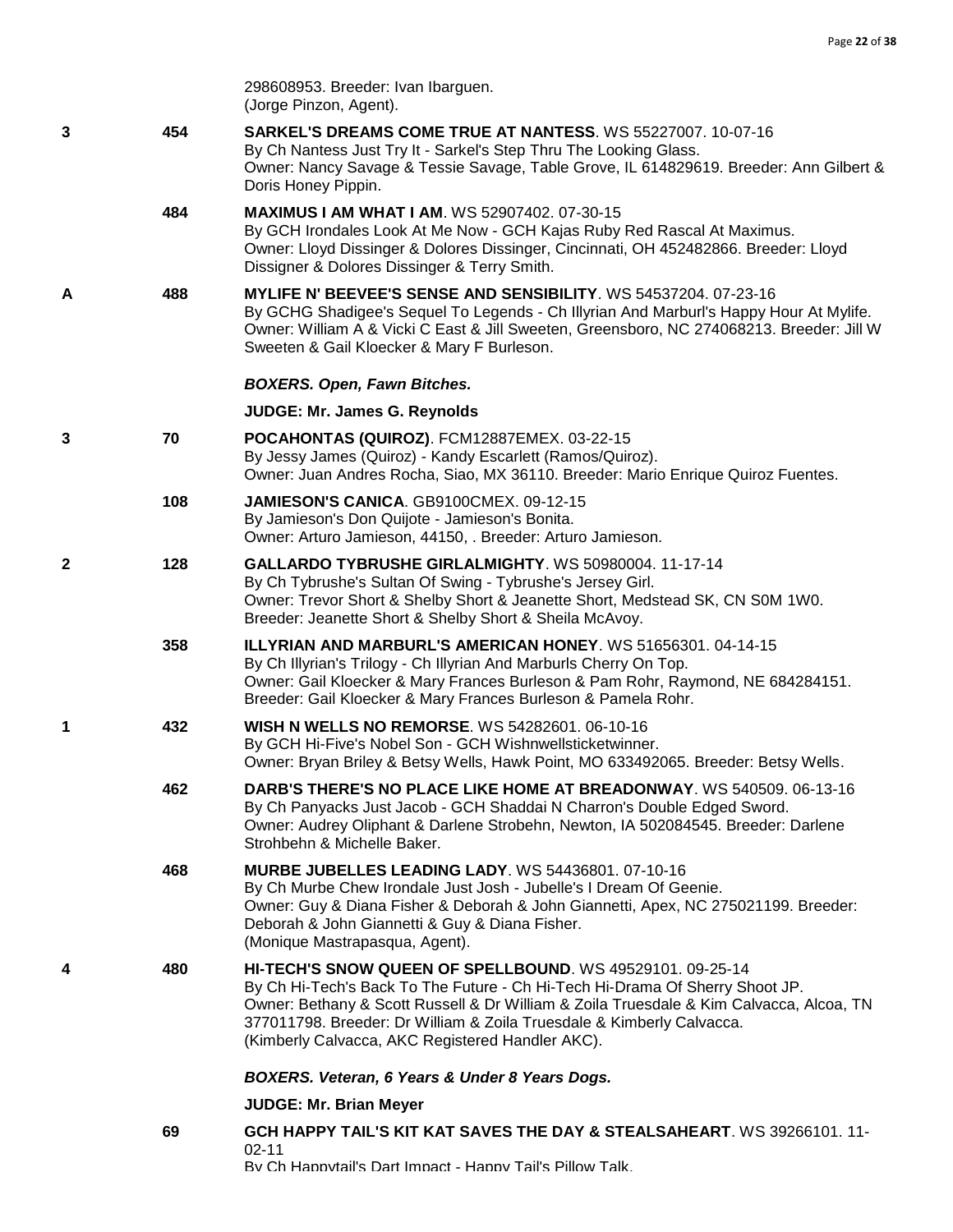|               |     | Owner: Lesley Brown & Howard Gussis, Kenosha, WI 531447507. Breeder: Melayne Gropp<br>& Amy Bieri.                                                                                                                                                                                                                 |
|---------------|-----|--------------------------------------------------------------------------------------------------------------------------------------------------------------------------------------------------------------------------------------------------------------------------------------------------------------------|
| 3             | 153 | <b>CH BRANDIWINE FIRST ROUND KNOCKOUT. WS 38163101, 06-08-11</b><br>By Ch Pheasant Hollow's Macho Camacho - Minstrel's Half O' Chance.<br>Owner: K Jensen & R Smith & J Cook & K Nevius, Easton, MD 216017949. Breeder:<br>Roberta L Smith.                                                                        |
|               | 189 | GCH R AND G N' BELMAR'S SIMPLY MAJESTIC. WS 38867102. 10-05-11<br>By Ch Bentbrooks Image Of Highnoon - R And G N' Belmar's Jubilee.<br>Owner: Eric Ciceron & Gayann Jones, Palm Springs, CA 922622622. Breeder: Gayann<br>Jones & Robert Patterson.<br>(Janice Hayes, Agent).                                      |
| 4             | 231 | CH MEL-O-D'S I LOVE TO TELL THE STORY. WS 38840604. 09-10-11<br>By Ch Bentbrooks Texas Trooper - Ch Mel-O-D's Right As Rain.<br>Owner: Bessie O Houck, Seaford, DE 199736741. Breeder: Melody Clementz.<br>(Beth Davis, Agent).                                                                                    |
|               | 277 | <b>GCH LISTON'S DA YA THINK I'M SEXY. WS 38168108. 06-24-11</b><br>By Liston's Ritchie Valens - Dieterich's Caribe Artifact.<br>Owner: Lisa Spohn & Cole Ferreira, Summerfield, FL 344914934. Breeder: Vi Campos &<br>Sue Shieds.<br>(Brook Moyer, Agent).                                                         |
| 1/BVD/AOM 381 |     | <b>GCHG IRONDALE'S LOOK AT ME NOW. WS 37185301. 03-13-11</b><br>By GCH Duba Dae's Who's Your Daddy - GCH Gingerbread's Christmas Cookie.<br>Owner: James Bettis & Wendy Bettis, Riverside, CA 925085084. Breeder: Lenore Ryan &<br>Wendy Bettis.                                                                   |
|               | 403 | GCH ROSEHILL'S PRIME TIME CRUSADER. WS 38533208. 09-03-11<br>By Ch Telstar's Dixie Land Band - Sadie My Lady Of Rosehill.<br>Owner: David & Lori & Madison Rose, Temecula, CA 925922988. Breeder: David & Lori<br>Rose.                                                                                            |
| $\mathbf{2}$  | 413 | CH NANTESS AIN'T SEEN NOTHIN YET. WS 36094802. 12-18-10<br>By Ch Adellin's Simply Nantess - Ch Nantess Southern Lady.<br>Owner: Nancy & Tessie Savage, Table Grove, IL 614829619. Breeder: Nancy & Tessie<br>Savage.                                                                                               |
|               |     | BOXERS. Veteran, 6 Years & Under 8 Years Bitches.                                                                                                                                                                                                                                                                  |
|               |     | JUDGE: Mr. James G. Reynolds                                                                                                                                                                                                                                                                                       |
|               | 44  | GCH WINFALL JENBURS STYLE AN GRACE. WS 37007301. 07-28-10<br>By Winfall's Scooba Style - Winfall I've Got It Too.<br>Owner: Jennifer Crane, Rnch De Taos, NM 875578758. Breeder: Tina Porter.<br>(Christa Cook, Agent).                                                                                            |
|               | 110 | CH CT GREAT EXPECTATIONS WINIFRED WILL DO! VCD1 CD RE BN NA HIAS HSBS<br>CGCA. WS 39438202. 09-02-11<br>By Marc Del Benicadell - HC CT Shera's Great Expectations VCD1 TDX VST TDU TD AX<br>AXJ NF NJPHSASDHXASMHXBC.<br>Owner: Reegan Ray & Dr William Polonsky, Encinitas, CA 920244538. Breeder: Reegan<br>Ray. |
| 3             | 158 | CH COUNTERPUNCH N DARVICK DREAMON. WS 39745202. 07-17-11<br>By Ch Adellin's Simply Nantess - Counterpunch Taylor Made.<br>Owner: Darlene Vickers & Beverly Pope & Mike Miles, Jena, LA 713420542. Breeder:<br>Beverley Pope & Mike S Miles & Darlene Vickers.<br>(Michael Shepherd, Agent).                        |
| 1/BVB         | 168 | GCHP BREHO FORTUITY SHARED TREASURE CD RN CGC RATO TKI FDC. WS<br>35462201.08-22-10<br>By Ch Illyrian's Trilogy - Ch Maxlan Breho Treasure Hunter.<br>Owner: Brenda Stuckey & Theresa Galle & June Sutherlin, Jonesboro, LA 712515418.<br>Breeder: June Sutherlin DVM & Brenda Stuckey & Theresa Galle.            |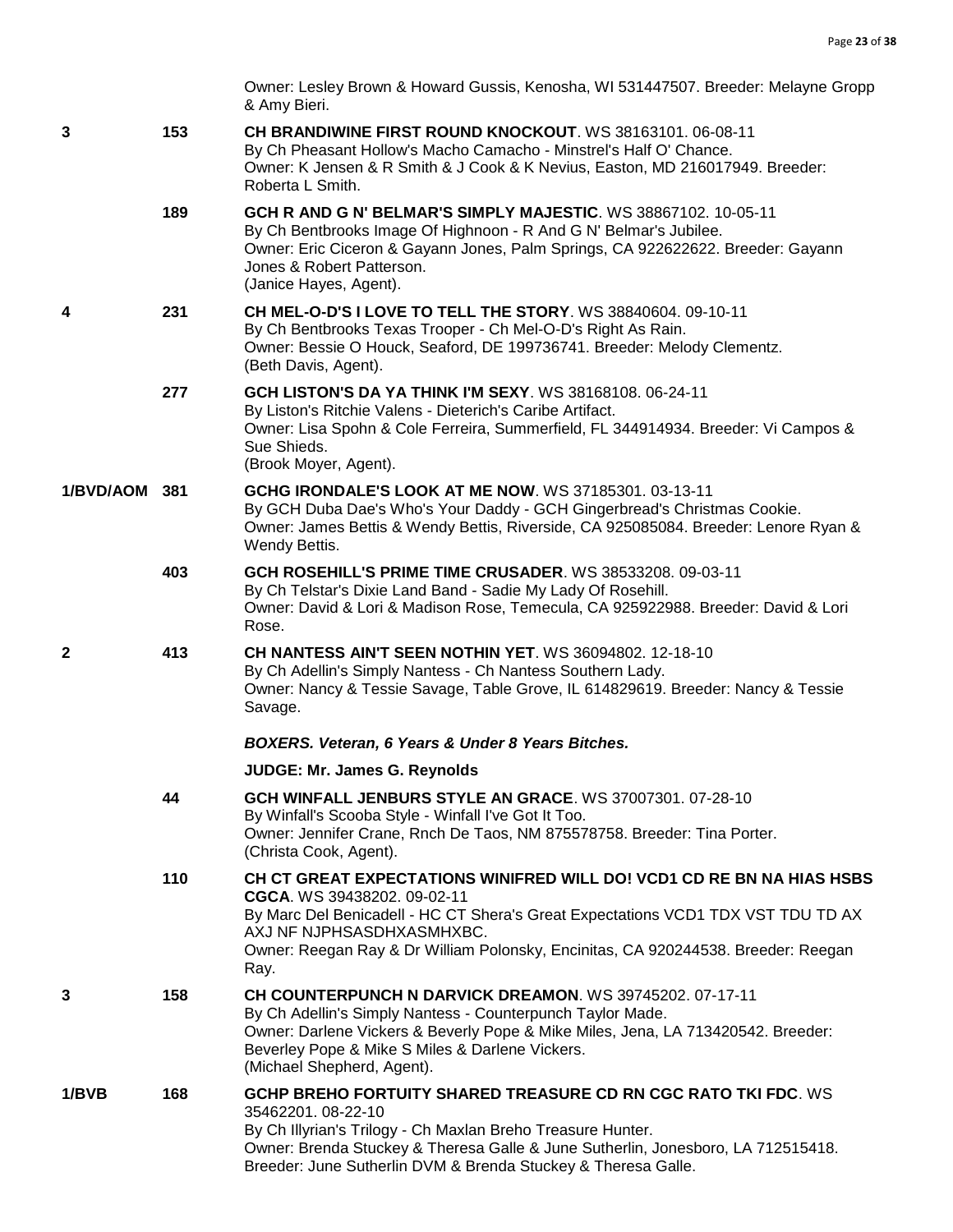|   | 286 | <b>GCH WOODSIDE'S RIDE MY WAVE CA. WS 39916202, 01-30-12</b><br>By Ch Briteway's Cool Hand Luke RA - Early Dawn Blaze.<br>Owner: Todd & Heidi Dutoi, South Bend, IN 466289608. Breeder: Todd & Heidi Dutoi.<br>(Sherry Canciamille, Agent).                                                    |
|---|-----|------------------------------------------------------------------------------------------------------------------------------------------------------------------------------------------------------------------------------------------------------------------------------------------------|
|   | 288 | CH KT'S CREME DE CACAO. WS 37973401. 07-12-11<br>By Korbel's Totally Exposed - GCH Foxen's Sassy Little Lady.<br>Owner: Sue Driscoll & Lynn Schaefer, Belvidere, IL 610087010. Breeder: Sue Driscoll &<br>Lynn Schaefer & Janet Kraus.<br>(Tessie Savage, Agent).                              |
| 2 | 376 | GCHS DRACO GREETS DASSIN WITH FOURBEARS. WS 35500410. 10-10-10<br>By Ch Guapo - Ch Fourbears Never Hungry.<br>Owner: Dr William & Zoila Truesdale & Joseph Vergnetti & Jorge Pinzon & Wendell Sammet,<br>Seekonk, MA 027713943. Breeder: Larry Dosier.                                         |
|   | 434 | <b>GCH WISH-N-WELLS TICKET WINNER. WS 37168301. 03-16-11</b><br>By Ch Ramarco's Winning Ticket - Macy Rae Wishnwellsboxers.<br>Owner: Betsy Wells, Franklin, IN 461319679. Breeder: Betsy J Wells & Julie Milburn.                                                                             |
| 4 | 446 | <b>CH NANTESS TZ WAY GET AWAY. WS 39397601. 11-10-11</b><br>By Ch Nantess Just Try It - Ch Sarkel's Setum Up Again At Nantess.<br>Owner: Nancy & Tessie Savage, Table Grove, IL 614829619. Breeder: Nancy & Tessie<br>Savage.                                                                  |
|   |     | BOXERS. Veteran, 8 Years & Under 10 Years Dogs.                                                                                                                                                                                                                                                |
|   |     | <b>JUDGE: Mr. Brian Meyer</b>                                                                                                                                                                                                                                                                  |
|   | 15  | <b>BULLET'S OLIVER WAITS FOR NO ONE. WS 32620804. 11-11-09</b><br>By Ch Bullets Brave Heart Of Suro - Ch Savoyes Honky Tonk Gold.<br>Owner: Deb & Don White, Plant City, FL 335655453. Breeder: Dr Jacqueline Royce.                                                                           |
| 1 | 143 | GCH DC'S SOMETHING TO TALK ABOUT AT CINNRHEE. WS 31176203. 08-05-09<br>By Ch Heart Acre's Stingray Of CinnRhee - Ch DC's Precious Gem Of Shadigee.<br>Owner: Donna Schafer & Jennifer Say, Corfu, NY 140369792. Breeder: Donna & Carl<br>Schafer.                                              |
| 3 | 179 | GCH SHARLEDAR'S STEALIN' AWAY RN CAA CAX CGC CGCA. WS 31395604. 07-21-<br>09<br>By Ch Raklyns Stealing The Show - Ch Sharledar's Simply Divine.<br>Owner: Ann Campbell, Brandon, FL 335117953. Breeder: Sharon L Darby.<br>(Michael Shepherd, Agent).                                          |
| 2 | 185 | <b>GCHS MAHOGANY'S WILL O' THE WISP. WS 29114201, 11-01-08</b><br>By Ch Bentbrook's Image Of Highnoon - Brush Hill's Bellisimo.<br>Owner: Robert Erickson & Claire Fallon, Alexandria, VA 223024023. Breeder: LuAnn<br>Gardner & Ellen Bradley & David Gardner.<br>(Kimberly Calvacca, Agent). |
|   | 235 | CH PIEUTKA'S JJ'S DON'T TREAD ON ME. WS 31406205. 08-05-09<br>By GCH Amity Hall's All About Me RN - Ch Pieutka's JJ's Hebeca Nhaya.<br>Owner: Jennifer M Pisarchick, Coaldale, PA 182181127. Breeder: Jennifer M Pisarchick.                                                                   |
| 4 | 251 | <b>CH WINMERE TIME TRIAL RN. WS 29627003, 03-08-09</b><br>By Ch Strawberry N Reo Gold Country - Ch Winmere Indian Paint Brush.<br>Owner: Pat Mullen & Virginia Zurflieh, Blairsville, GA 305122958. Breeder: Theresa Garton &<br>Lynn Garton.<br>(Beth Coviello-Davis, Agent).                 |
|   |     | BOXERS. Veteran, 8 Years & Under 10 Years Bitches.                                                                                                                                                                                                                                             |
|   |     | <b>JUDGE: Mr. James G. Reynolds</b>                                                                                                                                                                                                                                                            |
| 1 | 90  | <b>CH D B'S FIRST JACQUET. WS 33934208. 03-08-10</b><br>By Ch Jacquet's Coltrane - DB Bonnie's Way.                                                                                                                                                                                            |

Owner: Donna Bodner, Brick, NJ 087241834. Breeder: Donna Bodner.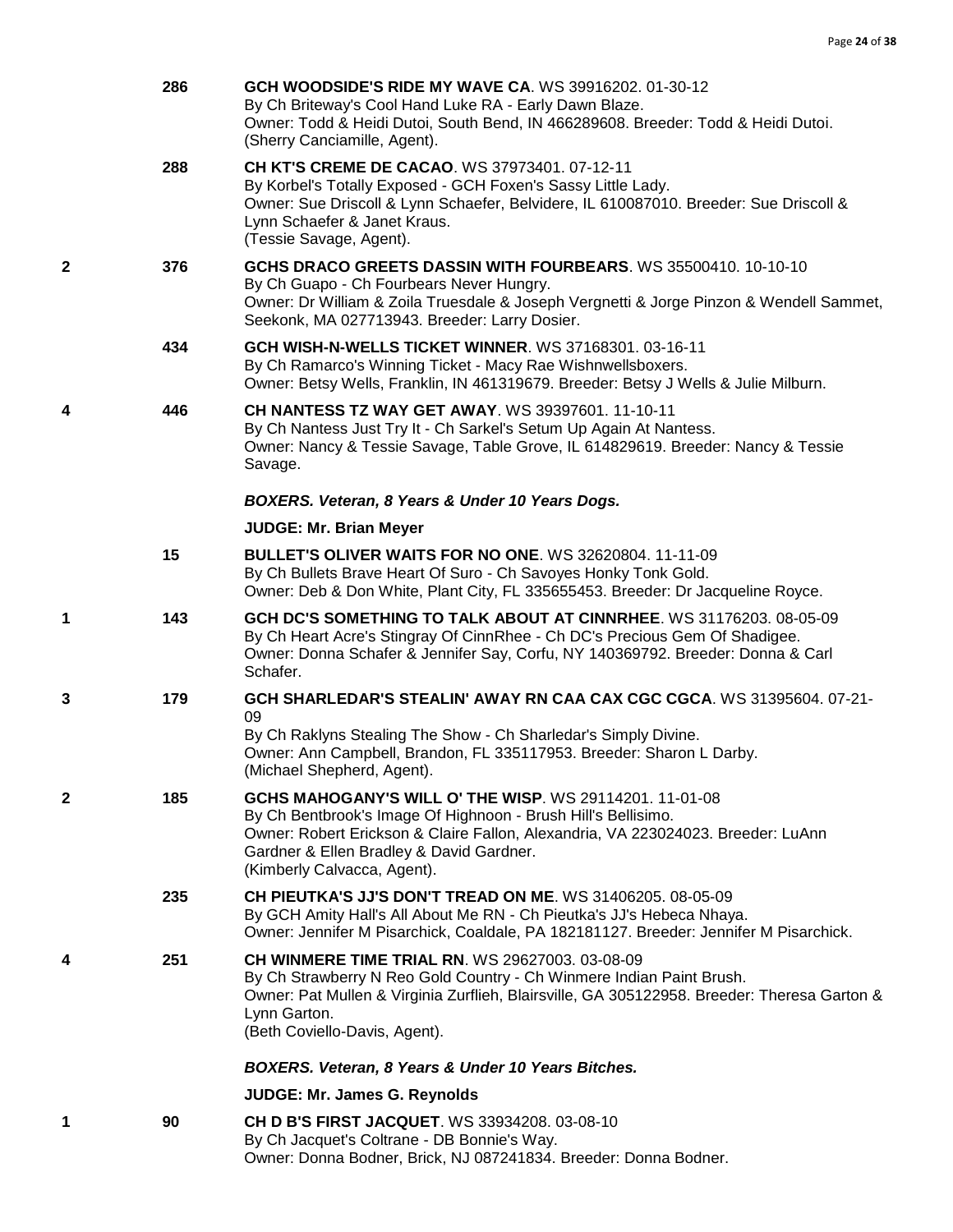| A            | 114 | <b>CH MCCOY'S PURE OF HEART. WS 32004003. 06-22-09</b><br>By Ch McCoy's Hide Your Hearts - McCoy's Heart And Soul.<br>Owner: Karen Speck & Larry McCoy, Glen Gardner, NJ 088263298. Breeder: Larry McCoy &<br>Peggy A Otto.                                                                                                             |
|--------------|-----|-----------------------------------------------------------------------------------------------------------------------------------------------------------------------------------------------------------------------------------------------------------------------------------------------------------------------------------------|
| $\mathbf{2}$ | 238 | GCH MCCOY'S TONIC FOR THE HEART OF RICO. WS 27731302. 08-12-08<br>By Ch McCoy's Hide Your Hearts - McCoy's Farther Along.<br>Owner: Donna Purichia, Indianapolis, IN 462402633. Breeder: Larry McCoy.<br>(Tessie Savage, Agent).                                                                                                        |
| 3            | 372 | GCH JOKARS BLONDE AMBITIONS OF HAPPY TAILS. WS 26815903. 06-24-08<br>By Ch Breezewoods Lord Of Wystmont CDX RE - Ch Jokars Don't Call Me Plain Jane.<br>Owner: Carrin Cole & Amy Bieri & Vera Kollar, Crystal Lake, IL 600142418. Breeder: Carrin<br>Cole.                                                                              |
|              |     | <b>BOXERS. Veteran, 10 Years &amp; Over Dogs.</b>                                                                                                                                                                                                                                                                                       |
|              |     | <b>JUDGE: Mr. Brian Meyer</b>                                                                                                                                                                                                                                                                                                           |
| 1            | 197 | CH FIRESTAR'S INDIAN WARRIOR CD BN RN. WS 23151705, 08-14-07<br>By Ch Garnsey's High Tide - Ch Firestar's Indian Summer CD RN.<br>Owner: Sandra J Johnson, Lemont, IL 604394633. Breeder: Sandra J Johnson & Diane E<br>Boyle.<br>(Christa Cook, Agent).                                                                                |
| 2            | 201 | CH STRAWBERRY N REO GOLD COUNTRY. WS 18608703. 08-02-06<br>By Ch Strawberry's Medalist - Ch Bayridge's Circuit Breaker.<br>Owner: Bruce E & Judith Voran, Strawberry, AZ 855442510. Breeder: Sharon Baird &<br>Deborah Schenher.<br>(Wendy Bettis, Agent).                                                                              |
| 3            | 225 | <b>CHARRON'S AT YOUR OWN RISK.</b> WS 24798001. 01-20-08<br>By Shockwaves Lil Dreamer - Roxy's Lucky Shooting Star.<br>Owner: Michelle Cramblett & Anna Marie Cramblett, Milan, IL 612644059. Breeder: Michelle<br>Cramblett.                                                                                                           |
|              |     | BOXERS. Veteran, 10 Years & Over Bitches.                                                                                                                                                                                                                                                                                               |
|              |     | <b>JUDGE: Mr. James G. Reynolds</b>                                                                                                                                                                                                                                                                                                     |
| 1            | 106 | CH REO'S MISS HERSHEY'S KISS CGC CAT. WS 21666104. 03-30-07<br>By Ch Jaylyn's Hell On Wheels - Ch Bayridge's Circuit Breaker.<br>Owner: Paula Vandervoort, Porter, TX 773658536. Breeder: Sharon Baird.                                                                                                                                 |
|              |     | <b>BOXERS. Best of Breed Competition.</b>                                                                                                                                                                                                                                                                                               |
|              |     | <b>JUDGE: Mr. Brian Meyer</b>                                                                                                                                                                                                                                                                                                           |
|              | 8   | <b>DESTINY'S FIRST IMPRESSION.</b> WS 54144901. 07-10-16<br>By GCH Shadigee's Protege - Destiny's I Dream Of Genie. Bitch.<br>Owner: Monica Lynch, Hendersonvlle, TN 370754202. Breeder: Monica Lynch.                                                                                                                                  |
|              | 117 | <b>ENCORE'S PROPAGANDA.</b> WS 56542506. 03-01-17<br>By GCH Encore's Renegade - Ch Encore's Moon Dance. Dog.<br>Owner: Kimberley Dye & Cheryl Cates, Pilesgrove, NJ 080983320. Breeder: Cheryl A Cates.<br>(Marianne "Tuni" Claflin, Agent).                                                                                            |
|              | 165 | <b>RUMMER RUN AND MAXIMUS COMMANDER IN CHIEF. WS 59471304. 01-02-17</b><br>By Ch Carillon's Number One Draft Pick - GCHS Kaja's Ruby Red Rascal At Maximus. Dog.<br>Owner: Ann & Steve Anderson & Lloyd Dissinger, Longboat Key, FL 342284106. Breeder:<br>Lloyd Dissinger & Dolores Dissinger & Terry Smith.<br>(Rick Justice, Agent). |
|              |     | <b>BOXERS. Best of Breed Competition, Brindle.</b>                                                                                                                                                                                                                                                                                      |
|              |     | <b>JUDGE: Mr. James G. Reynolds</b>                                                                                                                                                                                                                                                                                                     |

**10 [CH DESTINY'S LASTING IMPRESSION](http://infodog.com/my/drlookup2.htm?makc=WS%2054144902&mdog=Ch+Destiny%27s+Lasting+Impression&wins=all)**. WS 54144902. 07-10-16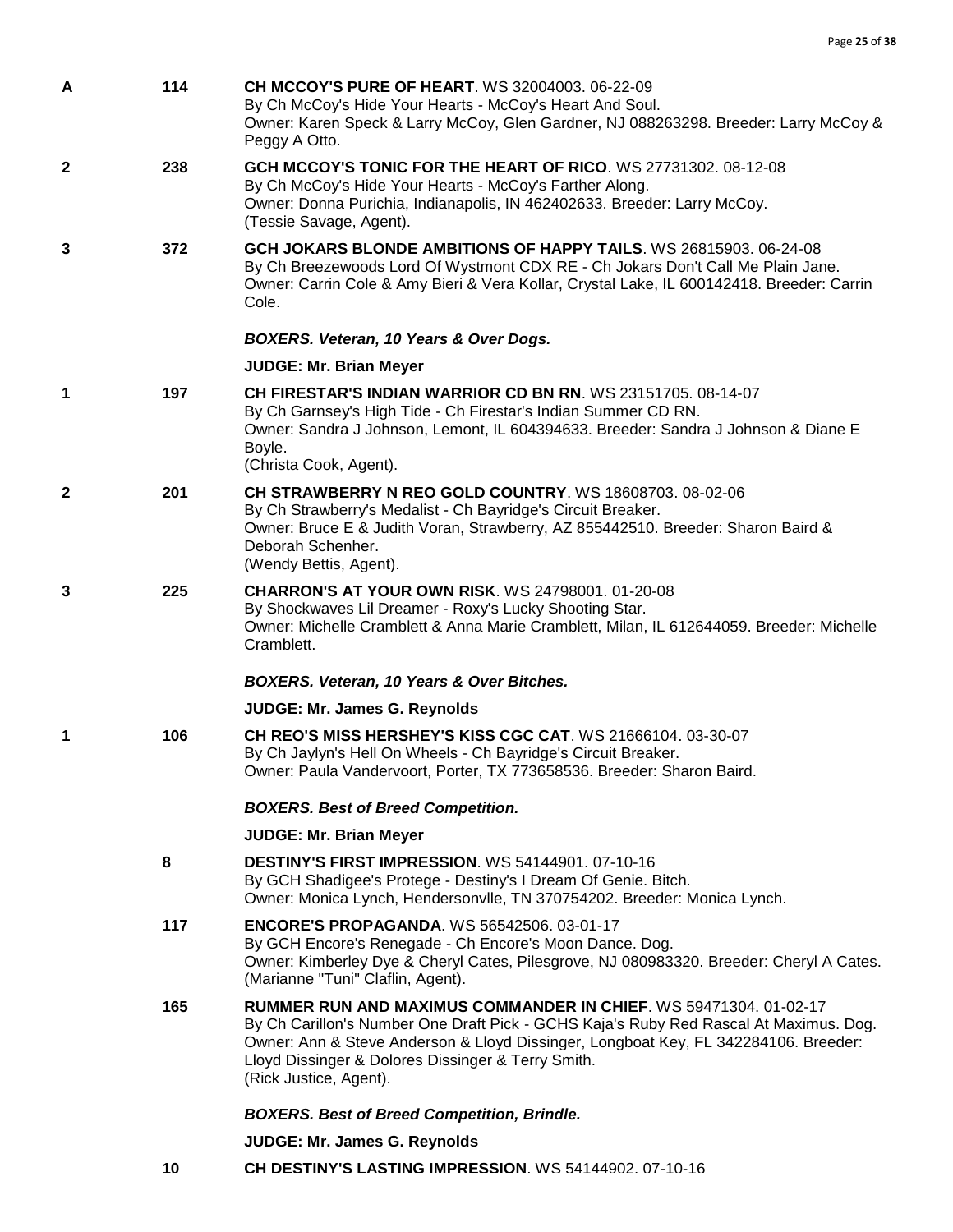|   |     | By GCH Shadigee's Protege - Destiny's I Dream Of Genie. Bitch.<br>Owner: Tony & Crystal Finney & Monica Lynch, Davidson, NC 280368092. Breeder: Monica<br>Lynch.                                                                                                                                         |
|---|-----|----------------------------------------------------------------------------------------------------------------------------------------------------------------------------------------------------------------------------------------------------------------------------------------------------------|
|   | 35  | <b>GCH ENCORE'S RENEGADE.</b> WS 47820904. 06-26-14<br>By Ch Encore's Ferrari - Encore's Undeniable. Dog.<br>Owner: Vickie Brannon & Cheryl Cates, Whitewright, TX 754910731. Breeder: Cheryl Cates.<br>(Tina Starr, Agent).                                                                             |
|   | 37  | CH ANSCHA-HAPPY TAIL'S YOU DON'T KNOW JACK. WS 49874001. 04-04-15<br>By GCHS Shadigee's Calculated Risk - GCH Cimarron's Do You Know The Muffin Man.<br>Dog.<br>Owner: Ann Schach & Kim Schach & Amy C Bieri, W Burlington, IA 526551513. Breeder:<br>Ann Schach & Kim Schach & Amy C Bieri.             |
|   | 56  | <b>GCH SUMMIT ASH NOTELL MOTEL. WS 51290301. 08-28-15</b><br>By GCH Shadigee's Sequel To Legends - Ch Summit Ash By Design. Bitch.<br>Owner: Patricia Boyd, West Palm Bch, FL 334187211. Breeder: Patricia B Boyd.<br>(Mel Holloman, Agent).                                                             |
| Α | 62  | GCH LA PAWZ OMG LOOK AT ME. WS 50378406. 05-12-15<br>By GCH Irondale's Look At Me Now - GCH La Pawz Good Luck Charlee CGC. Bitch.<br>Owner: Michelle Allen & Stephane Adams, Quartzsite, AZ 853460013. Breeder: Michelle<br>Allen & Stephane Adams.                                                      |
| A | 64  | CH CINNAMON GIRL'S CINNIBON POETRY IN MOTION. WS 56591305. 03-19-17<br>By Ch Cinnibon's Know When To Hold'Um - Cinnibon's Sweet Sensation. Bitch.<br>Owner: Theresa Petruzzelli & Bonnie Wagaman, Pt Charlotte, FL 339488951. Breeder:<br>Bonnie Wagaman & Nicole Manna.<br>(Kay Peiser, Agent).         |
|   | 83  | GCHS SHADIGEE'S CALCULATED RISK. WS 42774403. 12-08-12<br>By Ch Pearlisle N Standing O Risk Factor - Ch Shadigee's Lady Luck. Dog.<br>Owner: Keith Lawson & Lee & Mary Jane Nowak, London ON, CN N6H 5R8. Breeder: Lee &<br>Mary Jane Nowak.<br>(Amy Bieri, Agent).                                      |
|   | 97  | <b>CH TJ'S GUINNESS BLACK AND TAN. WS 56611201. 02-27-17</b><br>By GCH Wildcrest N Irondale's Walking On The Wildside - GCH TJ's Breath Of Life. Dog.<br>Owner: Theresa Janzen & Butch Macoubrie, Lacey, WA 985098342. Breeder: Theresa<br>Janzen.<br>(Wendy Bettis, Agent).                             |
|   | 111 | <b>CH ALTAN'S AMBASSADOR TO LEMKO. WS 56233405. 12-27-16</b><br>By Dusty Road's Perfect World - Sundawn Shine On. Dog.<br>Owner: Jessica Kozel-Lemist & Jane Hamilburg-Guy, Wrentham, MA 020931643. Breeder:<br>Alexandra Gav.                                                                           |
|   | 112 | <b>PRISM CHERKEI DANCE WITH ME HENRY. WS 54319901. 07-02-16</b><br>By GCHP Cherkei's Dick Tracey - Happy Tail's Star Dancer. Bitch.<br>Owner: Michelle M Spanel, Eau Claire, WI 547017101. Breeder: Michelle M Spanel.<br>(Michael Shepherd, Agent).                                                     |
|   | 132 | <b>CH PURE PRIDE'S PURPLE RAIN. WS 54188204. 04-15-16</b><br>By GCHS Wit's End Night Reveler - Ch Pure Pride's Keenen How Can I Refuse. Bitch.<br>Owner: Audrey & David Kamphenkel, Saint Cloud, MN 563041575. Breeder: Meg Keenen &<br>Steve Stewart & Gina Currier.<br>(Handler: Stanley Flowers DHG). |
|   | 134 | GCH GLENMERE'S YOU HAD ME AT HELLO AT PRISTINE, WS 53897702, 05-11-16<br>By Avalon's Justice Of Windsong - Ch Encore's Notoriety. Bitch.<br>Owner: David & Audrey Kamphenkil & P Holzapfel, Saint Cloud, MN 563041575. Breeder:<br>Pamela Holzapfel.<br>(Handler: Stanley Flowers DHG).                  |
|   | 141 | CH PINNACLE'S FAST AND FURIOUS MMS. WS 52678501. 01-09-16                                                                                                                                                                                                                                                |

By GCH Cherkei's Dick Tracey - Pinnacle's Sb Crescent City Breeze Mms. Dog.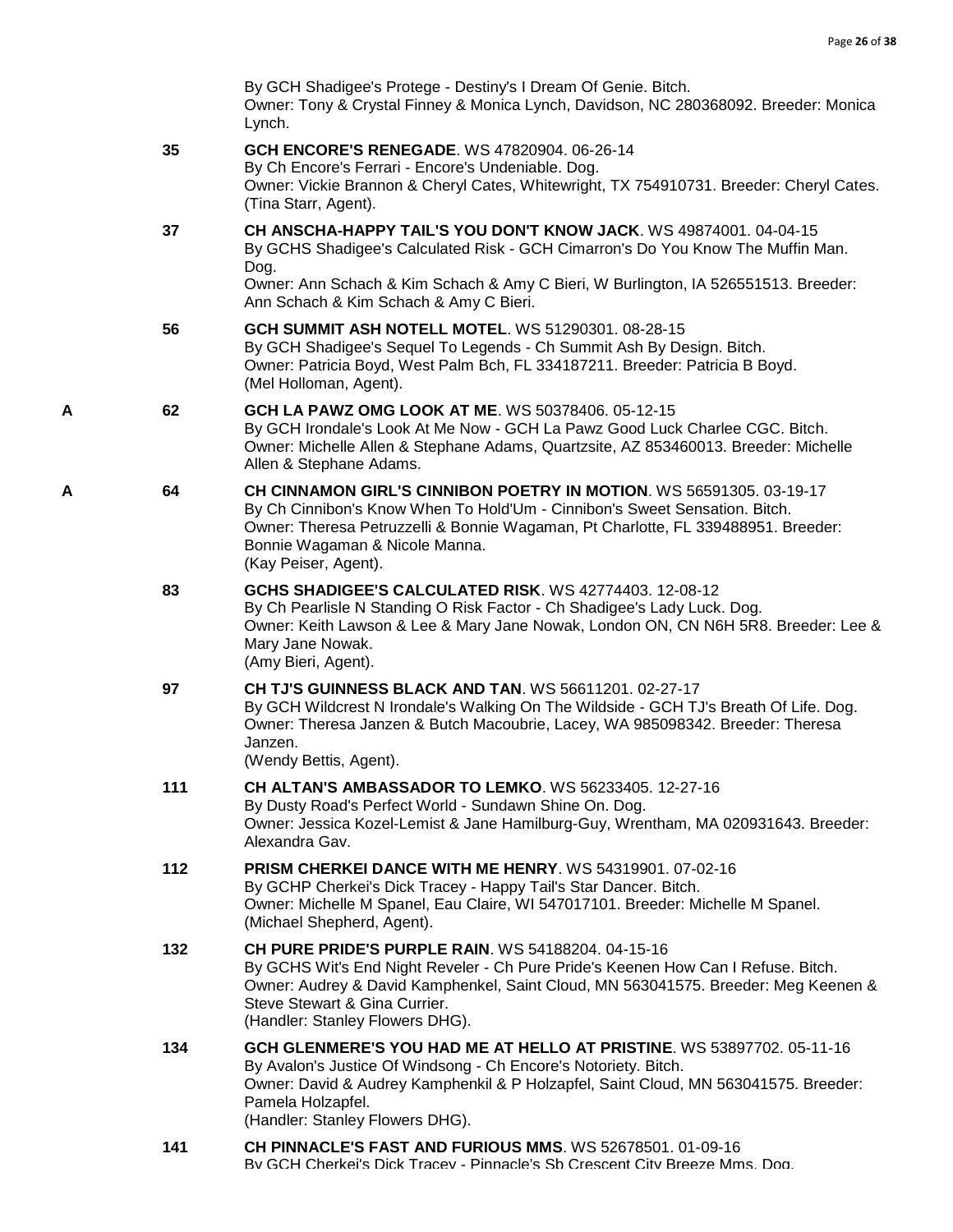|              |     | Owner: Lisa Malachi & Julie Lawrence & Debbie Schlesinger & Michael Shepherd, Little<br>Rock, AR 722234290. Breeder: Julie Lawrence & Debie Schlesinger & Michael Shepherd.                                                                                                         |
|--------------|-----|-------------------------------------------------------------------------------------------------------------------------------------------------------------------------------------------------------------------------------------------------------------------------------------|
|              | 183 | GCH TIMELINES O'HENRY DON'T LET ME DOWN. WS 54086102. 05-21-16<br>By GCH Cherkie's Dick Tracy - GCH Katandy's Time To Shine. Dog.<br>Owner: Cynthia Halloran, Severna Park, MD 211463300. Breeder: Cynthia Halloran.<br>(Zachery Helmer, Agent).                                    |
|              | 191 | GCH VINTAGE'S TRIAL BY COMBAT CGC TKN. WS 48442101. 10-10-14<br>By GCH Ho-Pa's Grand Slam - Vintage N Ablaze Stolen Fire. Dog.<br>Owner: Sarah Moore & MacKenzie Moore, Ennis, MT 597291515. Breeder: Sarah Moore &<br>MacKenzie Moore & Katrina Sun.                               |
| AOM          | 194 | <b>GCH SHFOREST'S MONSOON. WS 46357503. 12-02-13</b><br>By Ch Encore's Kalahari Of Heleva TT - TKO's Hailey's Comet PT RN CGC. Bitch.<br>Owner: Sylvia Holman, Florence, SC 295067115. Breeder: Sylvia Holman.                                                                      |
| А            | 203 | CH STRAWBERRY'S DARK FRECKLE OF IRONDALE. WS 56771104. 04-01-17<br>By GCHG Irondale's Look At Me Now - GCH Strawberry's Golden Cinnibon. Dog.<br>Owner: Bruce Voran & Judith Voran, Strawberry, AZ 855442510. Breeder: Bruce E Voran &<br>Judith T Voran.<br>(Wendy Bettis, Agent). |
| AOM          | 216 | CH INSPIRATION'S RED CARPET ARM CANDY CGC. WS 46462902. 01-22-14<br>By Ch Firestar's Indian Outlaw - Ch Inspiration's Pop Star. Bitch.<br>Owner: Sandra Johnson & Gina Freer, Lemont, IL 604394633. Breeder: Gina Freer &<br>Joleena Young.                                         |
|              | 220 | <b>GCH RYNWARDS MAGNETIC. WS 52376101. 12-14-15</b><br>By GCH Tybrushe's Ain't No Saint - Ch Rynwards Calendar Girl. Bitch.<br>Owner: Kathryn L Edwards, Gambier, OH 430220748. Breeder: Kathryn L Edwards.<br>(Ann E Keil, Agent).                                                 |
|              | 227 | <b>CH KP N CHERKEI'S HARD EVIDENCE.</b> WS 54401602, 07-16-16<br>By GCH Cherkei's Dick Tracey - Ch Kp's Turning Me On. Dog.<br>Owner: C & K Robbins & D Schlesinger & J Lawerence & K Paulson, Tybee Island, GA<br>313282872. Breeder: Keri Paulson.<br>(Michael Shepherd, Agent).  |
|              | 233 | CH ARCHANGEL'S LEGEND OF NEVAEH. WS 53827601. 04-15-16<br>By GCHB Encore's Renegade - Ch Archangel's Unexpected Journey. Dog.<br>Owner: Tajuana Holman & Haley Holman & Amber Norton, Tyler, TX 757077727. Breeder:<br>Amber L Norton.<br>(Tina Starr, Agent).                      |
|              | 236 | GCH SAVOY SICILIAN LOVE ME THUNDER CGC TKI RN. WS 52347504. 12-26-15<br>By Haberl's Love Over Gold CDX GN RE CA - Savoy Sicilian Thunder Bunny. Bitch.<br>Owner: Michele Valente & BJ Barnhart, Oviedo, FL 327654802. Breeder: Wendy Mayhall.                                       |
|              | 237 | GCHS KT'S FRIENDLY PERSUASION. WS 50920504. 06-25-15<br>By Ch Encore's Judgment Day - Ch KT's Creme De Cacao. Dog.<br>Owner: Lynn Schaefer & Sue Driscoll, Belvidere, IL 610087010. Breeder: Sue Driscoll &<br>Lynn Schaefer.<br>(Tessie Savage, Agent).                            |
|              | 239 | <b>CH STRAWBERRY'S DOING IT MY WAY. WS 56771103. 04-01-17</b><br>By GCHG Irondale's Look At Me Now - GCH Strawberry's Golden Cinnibon. Dog.<br>Owner: Zelma Goodman, Yorba Linda, CA 928872554. Breeder: Bruce E Voran & Judith T<br>Voran.<br>(Wendy Bettis, Agent).               |
| <b>BOBOH</b> | 241 | CH SINFUL-HB SONATA'S ROCKIN' CLASSICAL STYLE CA. WS 46365104. 01-27-14<br>By GCH South Willow's Like A Rock - Nike Our Lady Of Victore. Dog.<br>Owner: Rodger J Hiatt II & Scott E Buckborough, Onondaga, MI 492649750. Breeder: Karen<br>Barnhart & Lori L Rose.                  |
|              | 242 | <b>CH BRITLYN'S GAME ON CAA. WS 46878802. 03-22-14</b><br>By GCHS Tybrushe's Ain't No Saint - Britlyn's Steel Magnolia. Bitch.                                                                                                                                                      |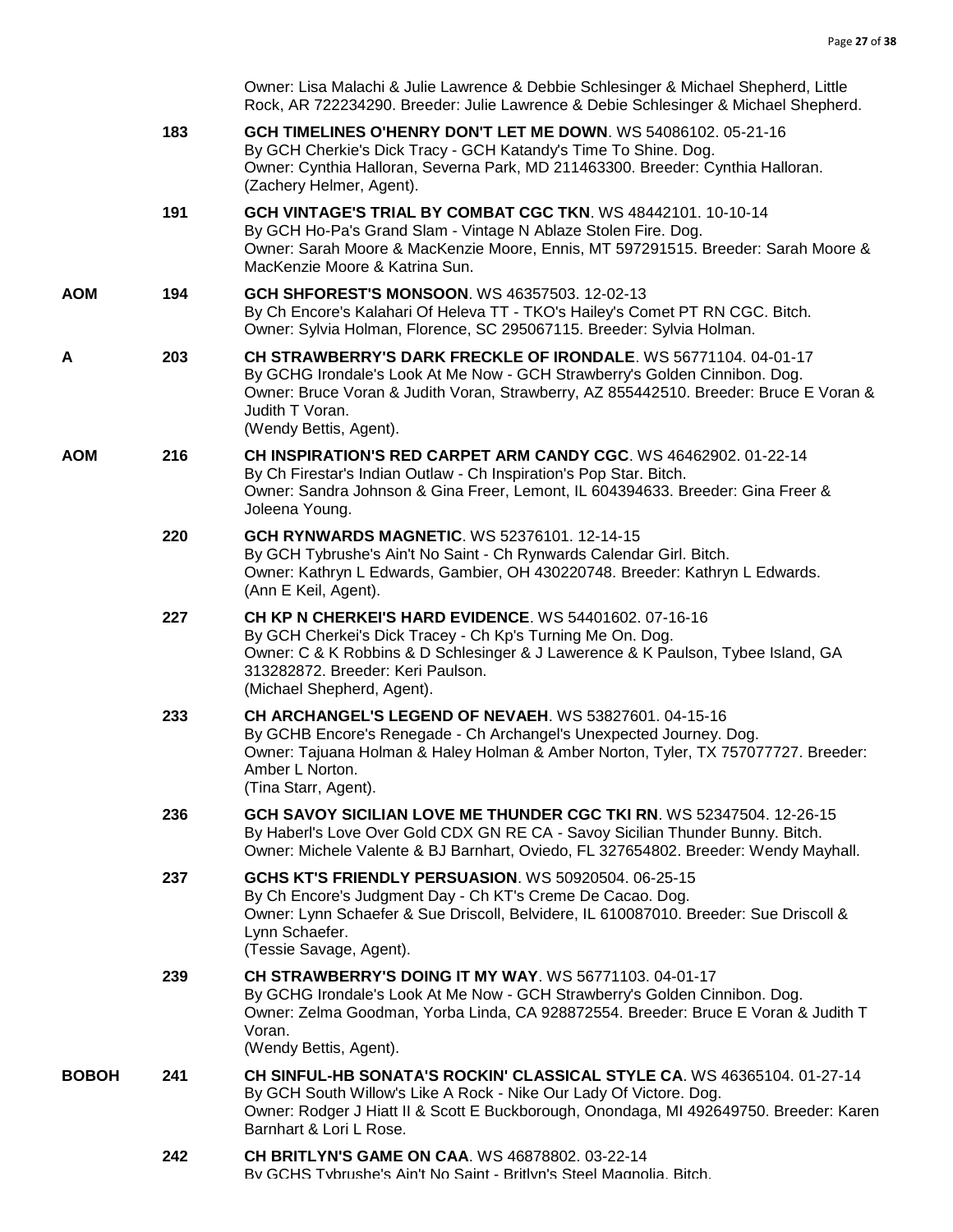|   |     | Owner: Kathrynann Sarvinas & Gary Sarvinas & Raynetta Buchholz, Catonsville, MD<br>212284742. Breeder: Raynetta Buchholz.<br>(Brooke Moyer, Agent).                                                                                                                                                                                   |
|---|-----|---------------------------------------------------------------------------------------------------------------------------------------------------------------------------------------------------------------------------------------------------------------------------------------------------------------------------------------|
|   | 245 | <b>GCH SHADIGEE'S PROTEGE. WS 42774404. 12-08-12</b><br>By Ch Pearlisle N Standing O Risk Factor - Ch Shadigee's Lady Luck. Dog.<br>Owner: Lee & Mary Jane Nowak, Alvaton, KY 421227623. Breeder: Lee & Mary Jane<br>Nowak.<br>(Michelle Yeadon, Agent).                                                                              |
| Α | 250 | <b>CH ENCORE'S XQUISITE. WS 50141502. 03-17-15</b><br>By Ch Encore's Matrix - Encore's Undeniable. Bitch.<br>Owner: Kimberley Dye & Cheryl A Cates, Pilesgrove, NJ 080983320. Breeder: Cheryl A<br>Cates.                                                                                                                             |
|   | 256 | CH CINNIBON'S SHE'S THE ONE. WS 55292501. 10-24-16<br>By Ch Cinnibon's Know When To Hold'Um - Cinnibon And Tara Farms Black Emerald. Bitch.<br>Owner: Gloria Bracchetti & Bonni Wagaman & Ernest Perry, Campbellville ON, CN L0P 1B0.<br>Breeder: Carol Nieblas & Bonnie Wagaman.<br>(Kimberly Calvacca, AKC Registered Handler AKC). |
|   | 271 | <b>GCH GALAROC N EWING'S SHOWDOWN.</b> WS 37253801. 04-05-11<br>By Ch Ewing's Maverick Of Maxl - Ch DLG Rainbow's End. Dog.<br>Owner: Michelle Rocca & Donna Galante & Mark Ewing & Janet Ewing, San Jose, CA<br>951204637. Breeder: Michelle Rocca & Donna Galante & Lori McClain.<br>(Kimberlie Steele-Gamero, Agent).              |
| A | 291 | GCH MARBURL AND ILLYRIAN'S LONE RANGER. WS 45301901. 05-26-13<br>By Ch Marburl's Hidalgo - GCH Illyrian's Charmed I'm Sure. Dog.<br>Owner: Mary Frances Burleson & Lee Mitchell & Gail Kloecker, Sachse, TX 750483931.<br>Breeder: Gail Kloecker & Mary Frances Burleson.<br>(Lori McClain Ferguson, Agent).                          |
|   | 293 | GCH MARBURL'S BRAZOS OF SHADIGEE. WS 54969301. 09-04-16<br>By GCHS Marburl And Illyrian's Lone Ranger - Ch Shadigee's Fashionably Late. Dog.<br>Owner: Mary Frances Burleson, Sachse, TX 750483931. Breeder: Lee Nowak & Mary Jane<br>Nowak.<br>(Lori McClain Ferguson, Agent).                                                       |
| A | 332 | GCH CASTLE AND MARBURL'S TULAROSA AT GLO-STAR. WS 52715301. 06-13-15<br>By Ch Marburl's Hidalgo - GCH Castle's Miracle Story. Bitch.<br>Owner: Mary Frances Burleson & A Intarateth & K Rittichaikul, Sachse, TX 750483931.<br>Breeder: A Intarateth & K Rittichaikul & Mary Frances Burleson.<br>(Lori McClain Ferguson, Agent).     |
|   | 337 | GCH SHADIGEE'S PEARLISLE MARK OF LEGACY. WS 54969307. 09-04-16<br>By GCH Marburl And Illyrian's Lone Ranger - Ch Shadigee's Fashionably Late. Dog.<br>Owner: Dr Robert C Hallock & Grace D Hallock, Cheshire, CT 064101434. Breeder: Lee<br>Nowak & Mary Jane Nowak.<br>(Marianne Conti, AKC Registered Handler).                     |
|   | 348 | GCH MIRCOA N IRONDALE'S CRUSHING IT AT TWINBROOK, WS 49905003, 04-06-15<br>By GCHB Iondale's Look At Me Now - Ch Mircoa's Glitters With Attitude For Skyview. Bitch.<br>Owner: Matt Kaminkow, White Hall, MD 211619455. Breeder: Diana Greenhow.                                                                                      |
|   | 379 | GCH IRONDALE'S THUNDERSTRUCK. WS 56092401. 11-02-16<br>By Ch Marburl's Hidalgo - Ch Irondale's Moment For Life. Dog.<br>Owner: James Bettis & Wendy Bettis, Riverside, CA 925085084. Breeder: Brenda Vrooman<br>& Wendy Bettis.                                                                                                       |
|   | 387 | <b>CH OAK KNOLL'S BLACK TUX &amp; TAILS. WS 44786305. 07-13-13</b><br>By Ch Oak Knoll's Simply A Black Tie Affair - Hi-Five's Best Kept Secret Of Oak Knoll. Dog.<br>Owner: Neal Wells, Franklin, IN 461319679. Breeder: Bryan Briley & Teresa Guetersloh &<br>Darrel Mueller.                                                        |
| А | 402 | GCH IRONDALE'S SWEET TEMPTATION. WS 49581102. 02-14-15<br>By GCH Irondale's Look At Me Now - Ch Cinnibon's Smile For The Princess Of Genuwine.                                                                                                                                                                                        |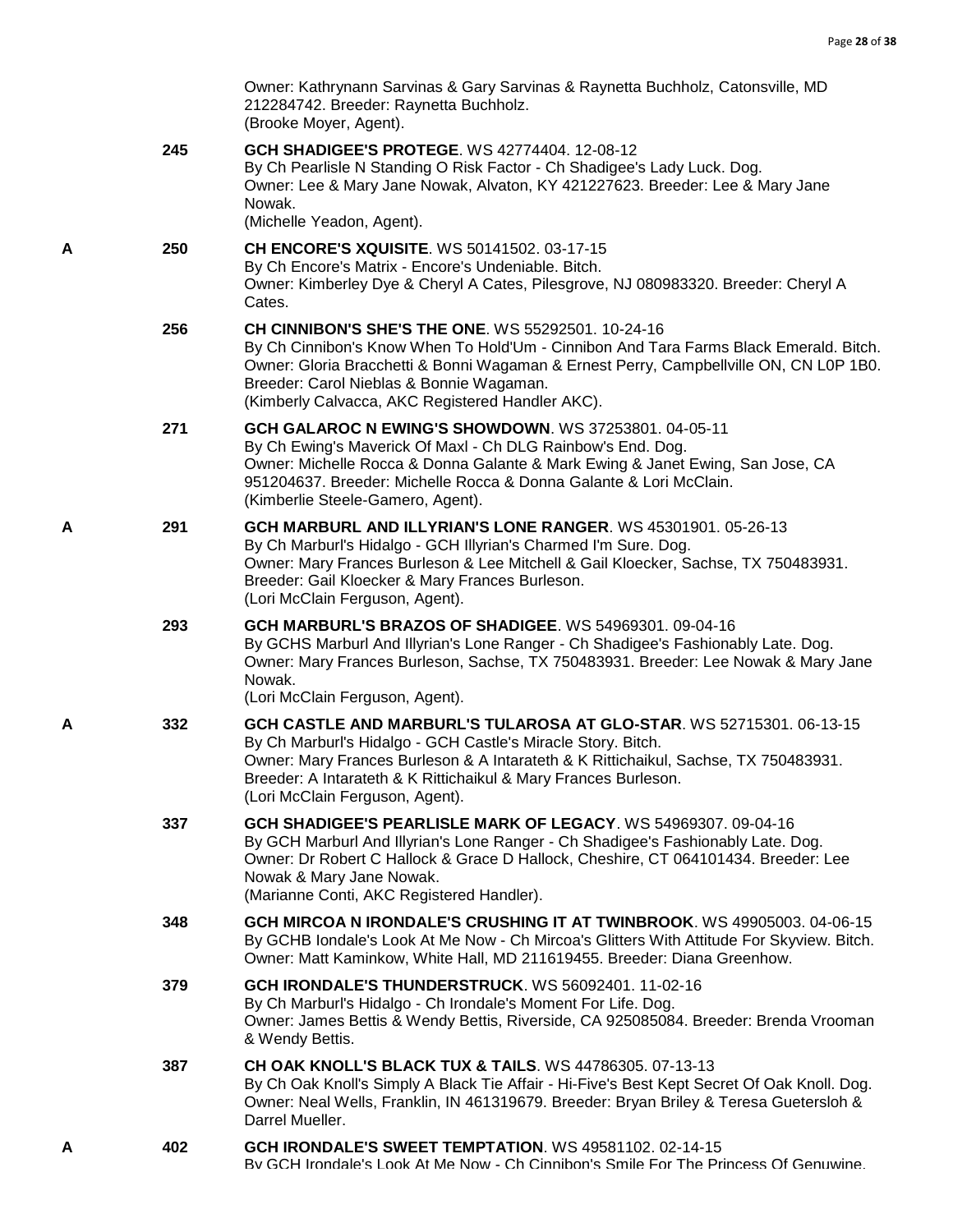Owner: James Bettis & Wendy Bettis, Riverside, CA 925085084. Breeder: Bonnie Wagaman.

- **407 [CH COUNTERPUNCH BEAM OFA NEONMOON](http://infodog.com/my/drlookup2.htm?makc=WS%2049203805&mdog=Ch+Counterpunch+Beam+OFA+NeonMoon&wins=all)**. WS 49203805. 08-31-14 By Ronin Plainly Wrapped - Ch Counterpunch Lucid Dream. Dog. Owner: Christa Kamphenkel, Saint Cloud, MN 563041575. Breeder: Bev Pope & Mike Miles & Darlene Vickers.
- **474 [CH PURE PRIDE AND PREJUDICE AT WIT'S END](http://infodog.com/my/drlookup2.htm?makc=WS%2054188212&mdog=Ch+Pure+Pride+And+Prejudice+At+Wit%27s+End&wins=all)**. WS 54188212. 04-15-16 By GCH Wit's End Night Reveler - Ch Pure Pride Keenen How Can I Refuse. Bitch. Owner: Connie Haywood & Steve Stewart & Gina Currier, Davidsonville, MD 210350306. Breeder: Meg Keenen & Steve Stewart & Gina Currier.
- **490 [CH PHEASANT HOLLOW'S DEVIL IN A NEW DRESS](http://infodog.com/my/drlookup2.htm?makc=WS%2048604802&mdog=Ch+Pheasant+Hollow%27s+Devil+In+A+New+Dress&wins=all)**. WS 48604802. 08-29-14 By Ch Pheasant Hollow's Kryptonite - Ch Pheasant Hollow's Damsel In A Dress. Bitch. Owner: Kerry & Allison Jones & Michael Hilderbrand, Wallkill, NY 125892836. Breeder: Kerry & Allison Jones.

#### *BOXERS. Best of Breed Competition, Fawn.*

#### **JUDGE: [Mr. James G. Reynolds](http://infodog.com/show/judge/jdgprofile.htm?jn=3353)**

- **23 [GCH SCHOENTAL'S MICHEL OF MEMORY LANE](http://infodog.com/my/drlookup2.htm?makc=WS%2048728304&mdog=GCH+Schoental%27s+Michel+Of+Memory+Lane&wins=all)**. WS 48728304. 10-02-14 By GCH Tybrushe's Ain't No Saint - Ch Schoental's Fraulein Danika. Dog. Owner: Michael Lawrence & Gyleen Fitzgerald & Barbara Compton, Tilghman, MD 216710108. Breeder: Barbara R Compton & Gyleen Fitzgerald & Pamela L Gordon & Gregory J Gordon.
- **SEL (5-GC Points) 25 [GCHS HI DESERT N MEPHISTO'S GAME CHANGER](http://infodog.com/my/drlookup2.htm?makc=WS%2050959201&mdog=GCHS+Hi+Desert+N+Mephisto%27s+Game+Changer&wins=all)**. WS 50959201. 08-02-15 By Ch Hi Desert Bend It Like Beckham - Ch Hi Desert N Mephisto's Lolapalooza. Dog. Owner: Lauri Travis & Michelle Yeadon, Burns, OR 977201642. Breeder: Lauri Travis & Michelle Yeadon.
	- **28 [GCH TYBRUSHE'S INDECENT PROPOSAL](http://infodog.com/my/drlookup2.htm?makc=WS%2054375101&mdog=GCH+Tybrushe%27s+Indecent+Proposal&wins=all)**. WS 54375101. 01-08-16 By GCH Tybrushe's Sultan Of Swing - Tybrushe's Two Faced Woman. Bitch. Owner: Bill Bates & Sheila McAvoy, Milford, OH 451500166. Breeder: Sheila McAvoy & Darren Lovely. (Amy Bieri, Agent).
	- **33 GCHG ARCHANGEL'S [RING KEEPER OF VINCENZA CA RATN](http://infodog.com/my/drlookup2.htm?makc=WS%2044065402&mdog=GCHG+Archangel%27s+Ring+Keeper+Of+Vincenza+CA+RATN&wins=all)**. WS 44065402. 05-01-13 By GCH Archangel's Hear Me Roar - Country Time'sArchangel Of Ardor. Dog. Owner: Mary Dooley Crider & Amber Norton, Friendswood, TX 775462991. Breeder: Amber Norton.

(Tina Starr, Agent).

- **39 [CH CANDY KISSES 'N CINERGY'S STRIKE UP THE BAND](http://infodog.com/my/drlookup2.htm?makc=WS%2051488703&mdog=Ch+Candy+Kisses+%27N+Cinergy%27s+Strike+Up+The+Band&wins=all)**. WS 51488703. 08-27-15 By Ch Avalon's Code Red - Ch Candy Kisses 'N Cinergy's In The Limelight. Dog. Owner: Catherine Harber, Shelton, WA 985846473. Breeder: Terri Houston & Cynthia Knox. (Dan Buchwald, Agent).
- **A 45 [GCH PLAZA'S ALL THAT JAZZ](http://infodog.com/my/drlookup2.htm?makc=WS%2049445101&mdog=GCH+Plaza%27s+All+That+Jazz&wins=all)**. WS 49445101. 10-29-14 By Ch Strawberry N Reo's Gold Country - Ch Hi-Tech's Southern D'Lite. Dog. Owner: Jeri Poller & Gail Alix & Kim Calvacca, Boca Raton, FL 334963504. Breeder: Jeri Poller & Gail Alix & Kim Pastella Calvacca & Tina Truesdale.
	- **49 [GCH PHEASANT HOLLOW'S THE REAL DEAL](http://infodog.com/my/drlookup2.htm?makc=WS%2048736102&mdog=GCH+Pheasant+Hollow%27s+The+Real+Deal&wins=all)**. WS 48736102. 08-15-14 By Ch Avalon's Code Red - Ch Pheasant Hollow's High Fashion. Dog. Owner: Kerry & Allison Jones & Tony Conte, Gaithersburg, MD 208783608. Breeder: Kerry & Allison Jones. (Dan Buchwald, Agent).
	- **58 [CH MARTINI'S RED CARPET READY](http://infodog.com/my/drlookup2.htm?makc=WS%2055905703&mdog=Ch+Martini%27s+Red+Carpet+Ready&wins=all)**. WS 55905703. 07-21-16 By GCH Encore's Sovereign - Ch Martini's U Ain't Da Boss Of Me. Bitch. Owner: Marie McNeil & Virginia Bice, Calgary AB, CN T2Y 3G5. Breeder: Marie McNeil & Virginia Bice.
- **A 63 [CH MARTINI'S WANNA BE A ROCKSTAR](http://infodog.com/my/drlookup2.htm?makc=WS%2055905704&mdog=Ch+Martini%27s+Wanna+Be+A+Rockstar&wins=all)**. WS 55905704. 07-21-16 By GCHP Encore's Sovereign - Ch Martinis U Ain't Da Boss Of Me. Dog.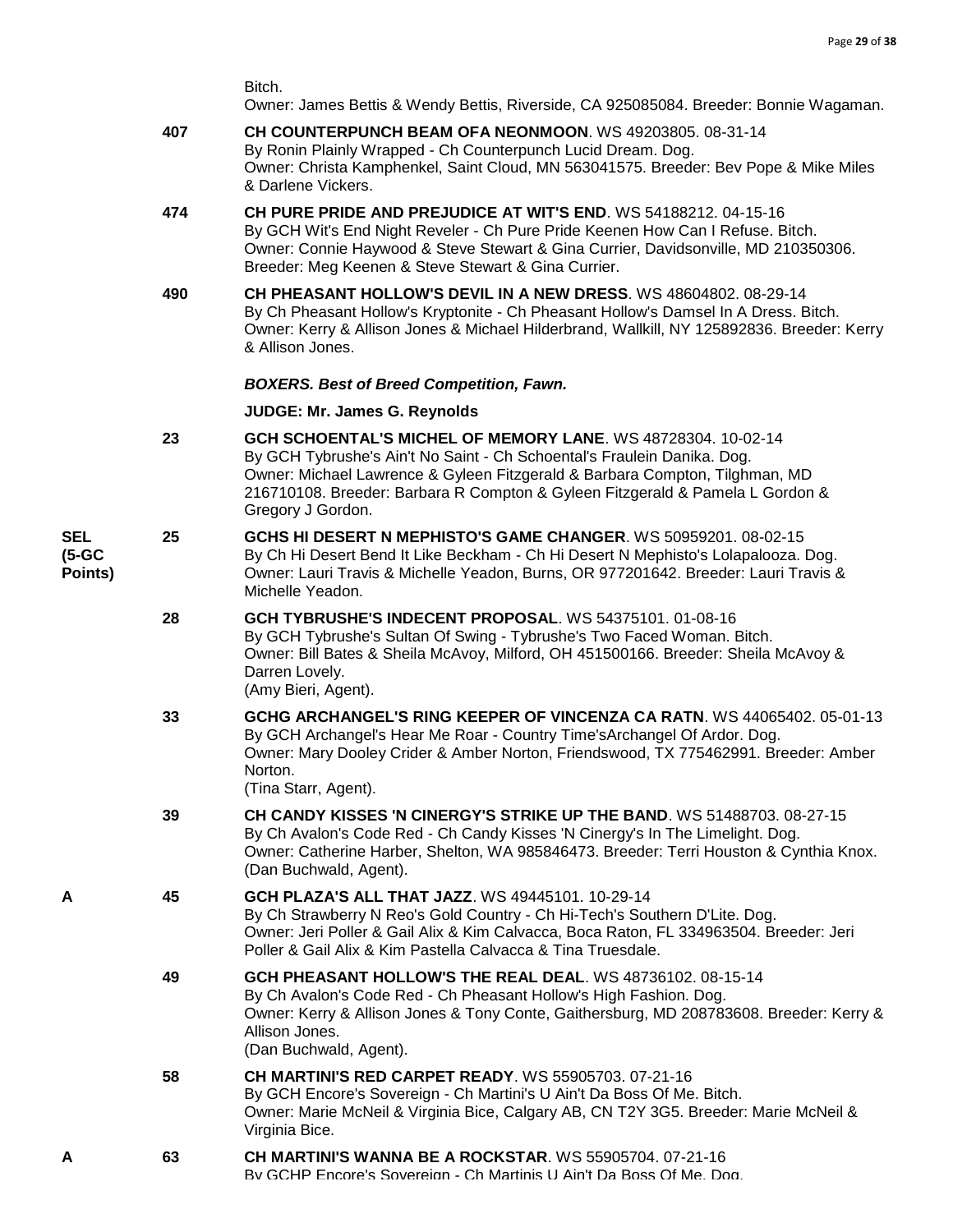Owner: Marie McNeil & Cheryl Jennings & Ginger Bice, Calgary AB, CN T2Y 3G5. Breeder: Marie McNeil & Ginger Bice.

- **A 67 [GCH LA PAWZ' UPTOWN FUNK YOU UP CA](http://infodog.com/my/drlookup2.htm?makc=WS%2050378405&mdog=GCH+La+Pawz%27+Uptown+Funk+You+Up+CA&wins=all)**. WS 50378405. 05-12-15 By GCH Irondale's Look At Me Now - GCH La Pawz Good Luck Charlee CGC. Dog. Owner: Michelle Allen & Stephane Adams, Quartzsite, AZ 853460013. Breeder: Michelle Allen & Stephane Adams.
	- **80 [JTM TONIGHT LOOKS GOOD ON YOU](http://infodog.com/my/drlookup2.htm?makc=WS%2050413205&mdog=JTM+Tonight+Looks+Good+On+You&wins=all)**. WS 50413205. 05-04-15 By Ch Desert's Knight Vision CGC - Ch R And G'S Tale Of All Tales. Bitch. Owner: Tara Maggle & John Maggle & Sarah Maggle, Sturgeon Bay, WI 542359363. Breeder: Tara & John Maggle.
	- **81 [CH CINBAR N DUNNFORDS PRIVATE SELECTION](http://infodog.com/my/drlookup2.htm?makc=WS%2056106705&mdog=Ch+Cinbar+N+Dunnfords+Private+Selection&wins=all)**. WS 56106705. 01-06-17 By Ch Cinbar's Just Call Me Handsome - Bar-K's Abigail Allison. Dog. Owner: Christine Shackelford & Phillip Koenig & Medley Small, Loveland, OH 451401348. Breeder: Phillip Koenig. (Amy Bieri, Agent).
	- **87 [CH TENEBO'S BOOMTOWN BUCK](http://infodog.com/my/drlookup2.htm?makc=WS%2051011008&mdog=Ch+Tenebo%27s+Boomtown+Buck&wins=all)**. WS 51011008. 08-06-15 By Ch Avalon's Code Red - Tenebo's Sparkle Plenty At Pineridge. Dog. Owner: Janice Solas & Christopher Baldasaro, Las Vegas, NV 891395783. Breeder: Christopher Baldasaro.
	- **105 [CH GARNSEY'S HOUSE PARTY](http://infodog.com/my/drlookup2.htm?makc=WS%2053573201&mdog=Ch+Garnsey%27s+House+Party&wins=all)**. WS 53573201. 12-15-15 By Ch Garnsey's Varsity Blues - Haberl's Golden Child BN RN. Dog. Owner: Clayton G Haviland IV, West Palm Bch, FL 334181853. Breeder: Clayton G Haviland & BJ Barnhart & Rammie Fernandez & Kham Vixayo.
	- **113 [GCH CEDAR'S SON OF A STAR CGC](http://infodog.com/my/drlookup2.htm?makc=WS%2048403202&mdog=GCH+Cedar%27s+Son+Of+A+Star+CGC&wins=all)**. WS 48403202. 10-11-14 By Twinkle Star V. Eurozone - Cedar's One Special Night. Dog. Owner: Theresa Mitchell & Crystal Stock, Akron, OH 443123835. Breeder: Crystal Stock.
	- **121 [GCH WIT'S END TE AMO](http://infodog.com/my/drlookup2.htm?makc=WS%2048408903&mdog=GCH+Wit%27s+End+Te+Amo&wins=all)**. WS 48408903. 09-22-14 By Ch Pearlisle N Standing O Risk Factor - Wit's End Total Eclipse. Dog. Owner: D & A Kamphenkel & C Haywood, Buffalo, MN 553134957. Breeder: Constance Haywood. (Handler: Stanley Flowers DHG).
	- **137 [CH R AND G'S GREAT GATSBY](http://infodog.com/my/drlookup2.htm?makc=WS%2057971904&mdog=Ch+R+And+G%27s+Great+Gatsby&wins=all)**. WS 57971904. 06-03-17 By GCHP Hijinx This Is How I Roll - Quimera Sunland Br. Dog. Owner: Kent & Susan Brown & Gayann Jones, Paradise Vly, AZ 852531166. Breeder: Kent & Susan Brown & Gayann Jones. (Kimberlie Steele-Gamero, Agent).
	- **142 [CH CARMA 'N SAPPHIRE'S TWIST AND SHOUT AT LYRIC](http://infodog.com/my/drlookup2.htm?makc=WS%2053901803&mdog=Ch+Carma+%27N+Sapphire%27s+Twist+And+Shout+At+Lyric&wins=all)**. WS 53901803. 04-22-16 By Ch Vancroft's Myde Impressive - GCHB Carma's Treasure At Sapphire. Bitch. Owner: Susan Simon & Dennis Simon & Tina Halverson, Scotch Plains, NJ 070762844. Breeder: Tina Halverson & Dianne Pearson & Shelly Williams & Donna Doane. (Tuni Conti, Agent).
- **AOM 152 [CH MARBURL'S & HAPPY TAILS YOURS TRULY](http://infodog.com/my/drlookup2.htm?makc=WS%2054982701&mdog=Ch+Marburl%27s+&+Happy+Tails+Yours+Truly&wins=all)**. WS 54982701. 05-27-16 By Ch Illyrian's Sharper Image - GCH Jokar's N Happy Tail's Fergalicious. Bitch. Owner: Amy Bieri & Mary Frances Burleson, Sachse, TX 750483931. Breeder: Mary Frances Burleson & Amy C Bieri.
	- **160 [CH 3R'S 4D ELEANOR SHELBY](http://infodog.com/my/drlookup2.htm?makc=WS%2054414702&mdog=Ch+3R%27s+4D+Eleanor+Shelby&wins=all)**. WS 54414702. 07-26-16 By Dusty Roads Perfect World - Ch 3R's 4D Tin Lizzy. Bitch. Owner: Ann Teply & Rod Teply, Loup City, NE 688536134. Breeder: Ann Teply & Rod Teply. (Randall Pasbrig, Agent).
	- **161 [CH RUMMER RUN'S OLYMPIC SLAM DUNK](http://infodog.com/my/drlookup2.htm?makc=WS%2050238601&mdog=Ch+Rummer+Run%27s+Olympic+Slam+Dunk&wins=all)**. WS 50238601. 02-22-15 By GCH Ho-Pa's Grand Slam - Ch Olympic's Healing A Heartache. Dog. Owner: Ann & Steve Anderson & Julie Wilmore, Longboat Key, FL 342284106. Breeder: Julie Wilmore & Claudia Parsons. (Rick Justice, Agent).
	- **162 [GCH MCCOY'S WINSTAR'S ANGELIC HEART](http://infodog.com/my/drlookup2.htm?makc=WS%2048087702&mdog=GCH+McCoy%27s+Winstar%27s+Angelic+Heart&wins=all)**. WS 48087702. 08-28-14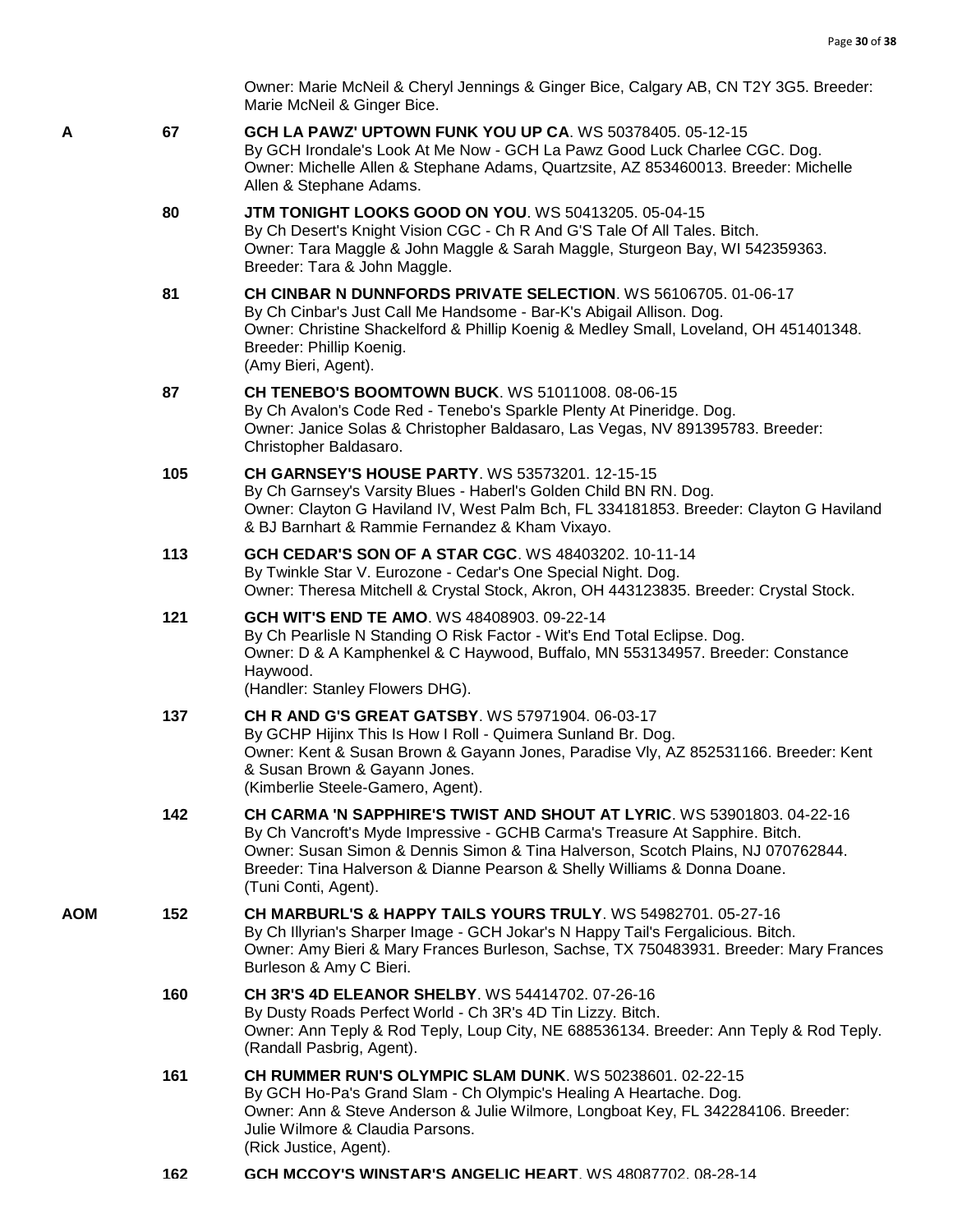| By Ch Silverlane's Excalibur - Ch McCoy's Melt Your Heart. Bitch.   |
|---------------------------------------------------------------------|
| Owner: Teri Underhill, Kenosha, WI 531428352. Breeder: Larry McCoy. |

- **173 [CH RICO'S TOUCHDOWN PASS TO PEPRHL BN RN TKI CGC](http://infodog.com/my/drlookup2.htm?makc=WS%2054170206&mdog=Ch+Rico%27s+Touchdown+Pass+To+Peprhl+BN+RN+TKI+CGC&wins=all)**. WS 54170206. 06-03-16 By Ch Nantess Just Try It - GCH Rico's Tonic Gives Her Heart To Hot Rod. Dog. Owner: Sue Ann Thompson & Donna Purichia, North Liberty, IA 523179540. Breeder: Donna M Purichia.
- **178 [CH WILD CHILD'S SUGARPLUM FAIRY](http://infodog.com/my/drlookup2.htm?makc=WS%2049302302&mdog=Ch+Wild+Child%27s+Sugarplum+Fairy&wins=all)**. WS 49302302. 12-20-14 By Ch Telstar's Razzle Dazzle "Bazzle" - Bandit's Wild Child. Bitch. Owner: Tamara Martin, Murrieta, CA 925627330. Breeder: Patricia Weaver & Richard Weaver.
- **182 [GCH WYNDING BROOK AMERICAN HONEY](http://infodog.com/my/drlookup2.htm?makc=WS%2054268301&mdog=GCH+Wynding+Brook+American+Honey&wins=all)**. WS 54268301. 07-12-16 By Ch Hi-Tech Johnny J Of Boxerton - Kenbru Flaming Star. Bitch. Owner: Melodee Lasky, Annandale, NJ 088013373. Breeder: Melodee Lasky & Deborah Marshall. (Marianne Conti, AKC Registered Handler).

**215 [GCH JERICO PHANTOM OF THE OPERA](http://infodog.com/my/drlookup2.htm?makc=WS%2047404103&mdog=GCH+Jerico+Phantom+Of+The+Opera&wins=all)**. WS 47404103. 05-14-14 By Ch Rummer Run's Patton Of Carillon - Ch DC's Miss Eleanor Rigby Of Jerico. Dog. Owner: William Shanks, Edison, NJ 088372569. Breeder: Jeanie Cornelison & Donna Schafer.

(Monique Mastrapasqua, Agent).

- **217 [CH STREAMLINE'S MARSHAL OF JUSTICE](http://infodog.com/my/drlookup2.htm?makc=WS%2055650101&mdog=Ch+Streamline%27s+Marshal+Of+Justice&wins=all)**. WS 55650101. 11-18-16 By GCHS Ensign's Justified - Brookview's Violet Rose Of Streamline. Dog. Owner: Joleena Young, Sullivan, IL 619516386. Breeder: Joleena Young. (Christa Cook, Agent).
- **219 [CH CINBAR'S JUST CALL ME](http://infodog.com/my/drlookup2.htm?makc=WS%2050220302&mdog=Ch+Cinbar%27s+Just+Call+Me+Handsome&wins=all) HANDSOME**. WS 50220302. 03-15-15 By Cinnrhee Hiriveroller Heartacre - Bar-K's Talk To Me. Dog. Owner: Phillip Koenig, Goshen, KY 40026. Breeder: Phillip K Koenig. (Jody Paquette-Garcini, Agent).
- **222 [CH SCHMIDT DAZIE DARLN OF NANTESS](http://infodog.com/my/drlookup2.htm?makc=WS--53839701&mdog=Ch+Schmidt+Dazie+Darln+Of+Nantess&wins=all)**. WS--53839701. 04-15-16 By Ch Nantess Just Try It - Schmidt Acres She's Off To Cinnrhee. Bitch. Owner: Linda Schmidt & NAI, Mchenry, IL 600519422. Breeder: Linda Schmidt. (Tessie Savage, Agent).
- **A 223 [CH CHARRON'S RUMOR HAS IT STARTED AT DARB](http://infodog.com/my/drlookup2.htm?makc=WS%2046642812&mdog=Ch+Charron%27s+Rumor+Has+It+Started+At+Darb&wins=all)**. WS 46642812. 03-08-14 By Ch Panyack's Just Jacob RN - GCH Shaddai N Charron's Double Edged Sword. Dog. Owner: Michelle Baker, Milan, IL 612644059. Breeder: Michelle Baker & Darlene Strohbehn.
	- **224 [CH SCHMIDT ACRES DIXIE GIRL AT NANTESS](http://infodog.com/my/drlookup2.htm?makc=WS%2053839702&mdog=Ch+Schmidt+Acres+Dixie+Girl+At+Nantess&wins=all)**. WS 53839702. 04-15-16 By Ch Nantess Just Try It - Schmidt Acres She's Off To Cinnrhee. Bitch. Owner: Linda Schmidt & Nancy Savage, Mchenry, IL 600519422. Breeder: Linda Schmidt. (Tessie Savage, Agent).
	- **252 [GCHG ENCORE'S MIMOSA](http://infodog.com/my/drlookup2.htm?makc=WS%2045587803&mdog=GCHG+Encore%27s+Mimosa&wins=all)**. WS 45587803. 10-01-13 By Ch Encore's Ferrari - Encore's Fascination. Bitch. Owner: Dave Sparks & Kimberley Dye & Cheryl A Cates, Pilesgrove, NJ 080983320. Breeder: Cheryl A Cates.
	- **255 [CH RICO'S PUT ME IN COACH](http://infodog.com/my/drlookup2.htm?makc=WS%2054170201&mdog=Ch+Rico%27s+Put+Me+In+Coach&wins=all)**. WS 54170201. 06-03-16 By Ch Nantess Just Try It - GCH Rico's Tonic Gives Her Heart To Hot Rod. Dog. Owner: Donna Marietta Purichia, Indianapolis, IN 462402633. Breeder: Donna Marietta Purichia.

(Tessie Savage, Agent).

- **257 [CH NANTESS DRIZZLING ZEPPOLE AT RICOS](http://infodog.com/my/drlookup2.htm?makc=WS%2053126001&mdog=Ch+Nantess+Drizzling+Zeppole+At+Ricos&wins=all)**. WS 53126001. 02-17-16 By GCHG Nantess Foolin Around - Ch Rico's Royal Nantess Kiss This. Dog. Owner: Nancy Savage & Donna Purichia & Tessie Savage, Table Grove, IL 614829619. Breeder: Nancy Savage & Tessie Savage & Donna Purichia.
- **OS (5-GC Points) 262 [GCH CINNIBON'S BEDROCK BOMBSHELL](http://infodog.com/my/drlookup2.htm?makc=WS%2051709601&mdog=GCH+Cinnibon%27s+Bedrock+Bombshell&wins=all)**. WS 51709601. 10-08-15 By Ch Cinnibon's Know When To Hold'Um - Cinnibon's Sweet Sensation. Bitch. Owner: Keith & Cheryl Robbins & Bonnie Wagaman & Debbie Caywood, Aubrey, TX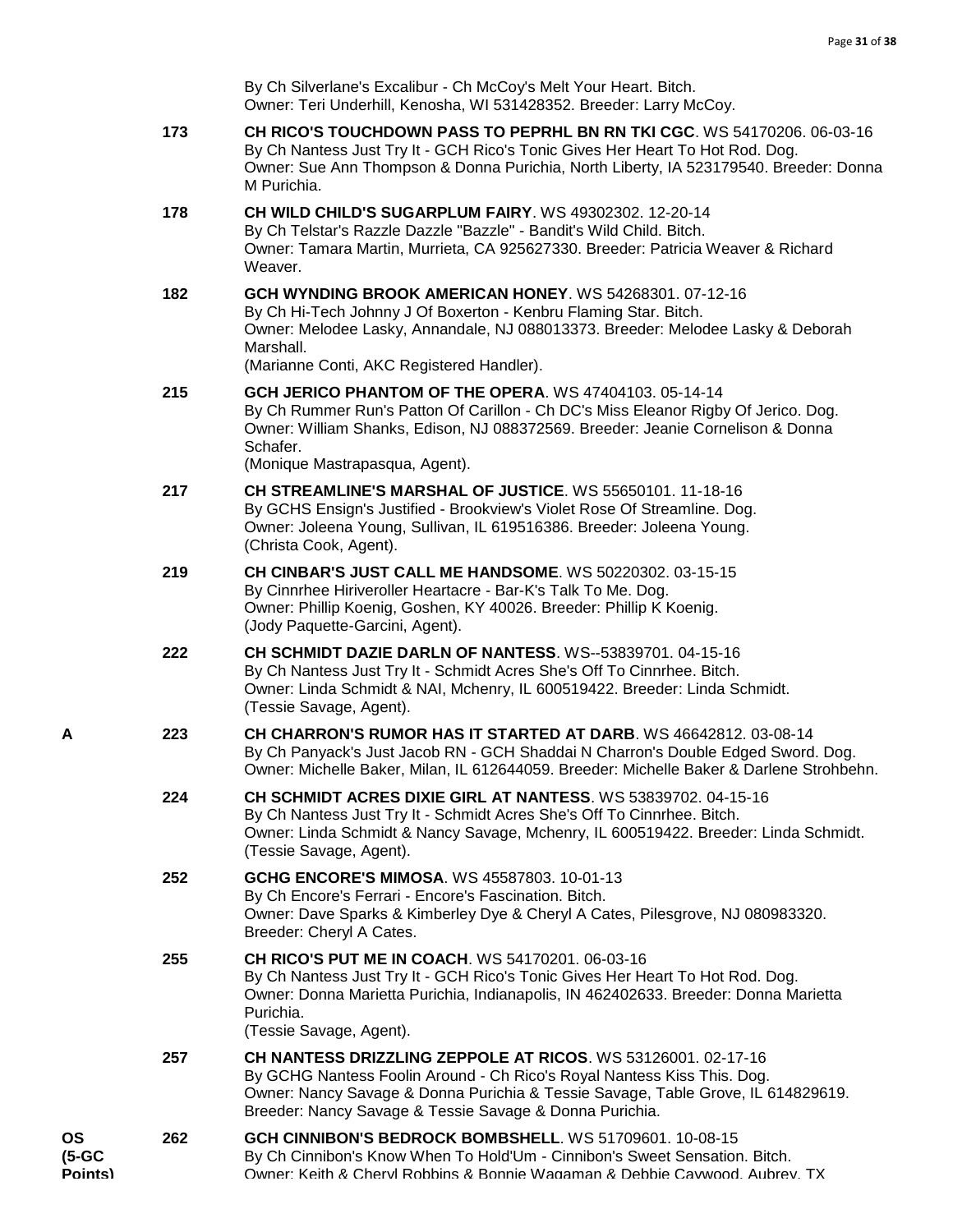|                          |     | 762274241. Breeder: Bonnie Wagaman & Nicole Manna.<br>(Michael Shepherd, Agent).                                                                                                                                                                                                                                  |
|--------------------------|-----|-------------------------------------------------------------------------------------------------------------------------------------------------------------------------------------------------------------------------------------------------------------------------------------------------------------------|
| в<br>$(5-GC)$<br>Points) | 267 | CH MB VAN GOGH (MEZA). WS 58895901. 04-09-15<br>By Jr's Ace Of Diamonds - La Mona Lisa (Ramos/Quiros). Dog.<br>Owner: Mrs Jack Billhardt, New Canaan, CT 068404030. Breeder: Angel Ivan Meza Garcia.<br>(Diego Garcia, AKC Registered Handler).                                                                   |
|                          | 272 | CH SCHOENTAL'S FRAULEIN ZELDA ROSE. WS 5685001. 03-18-17<br>By Ch Avalon's Code Red - Ch Shoental's Fraulein Krystal. Bitch.<br>Owner: Gyleen Fitzgerald & Barbra Compton, Churchville, MD 210281100. Breeder: Meghan<br>Ballard & Barbra Compton & Gyleen Fitzgerald.<br>(Monique Mastrapasqua, Agent).          |
|                          | 275 | CH LISTONS PARIANO VIEW TO A KILL. WS 57453601. 02-15-17<br>By Ch Liston's Hi Tech Golden Icon - Liston's Vida. Dog.<br>Owner: Antonio & Slavia Pariani & Lisa & Anthony Spohn, Summerfield, FL 344914934.<br>Breeder: Lisa Spohn & Antonio Pariano.<br>(Danny Sanchez, Agent).                                   |
|                          | 278 | <b>BULLOCK'S MAGDALENE. WS 48353402. 09-20-14</b><br>By Ch Illyrian And Marburls Hail To The Chief - Bullock's Kiss Of Betrayal. Bitch.<br>Owner: Charles G Bullock, Petal, MS 394654159. Breeder: Charles G Bullock.<br>(Lori McClain Ferguson, Agent).                                                          |
|                          | 280 | <b>BULLOCK'S MICHAL. WS 48353401. 09-20-14</b><br>By Ch Illyrian And Marburls Hail To The Chief - Bullock's Kiss Of Betrayal. Bitch.<br>Owner: Charles G Bullock, Petal, MS 394654159. Breeder: Charles G Bullock PhD.<br>(Lori McClain Ferguson, Agent).                                                         |
|                          | 283 | <b>GCH WINDSONG'S BLUE DANUBE.</b> WS 53325103. 01-08-16<br>By Ch Cachet's Exclusive Design - Ch Avalon 'N Windsong's Ooh La La. Dog.<br>Owner: John Dipasquale, Palatine, IL 600672510. Breeder: Linda Rakow & Norra L Hansen.<br>(Sherry Canciamille, Agent).                                                   |
|                          | 284 | CH WOODSIDE'S HYPNOTIC GOLD FORTUNE. WS 54246001. 06-04-16<br>By GCHS Shadigee's Calculated Risk - GCH Woodside's Ride My Wave CA. Bitch.<br>Owner: Todd & Heidi Dutoi, South Bend, IN 466289608. Breeder: Todd & Heidi Dutoi.<br>(Sherry Canciamille, Agent).                                                    |
| A                        | 289 | <b>CH WISH-N-WELLS MEMPHIS MAY FIRE. WS 49941402. 02-14-15</b><br>By GCH Hi-Five's Noble Son - GCH Wish-N-Wells Ticket Winner. Dog.<br>Owner: Betsy Wells, Franklin, IN 461319679. Breeder: Betsy Wells.                                                                                                          |
|                          | 305 | <b>GCH LISTON'S HI-TECH DA VINCI CODE.</b> WS 47922203, 04-11-14<br>By Ch Hi-Tech's Johnny J Of Boxerton - Ch Liston's Lucky Charm. Dog.<br>Owner: Dr & Mrs William Truesdale & Lisa & Tony Spohn, Seekonk, MA 027713943.<br>Breeder: Lisa Spohn.<br>(Kimberly Calvacca, AKC Registered Handler AKC).             |
| A                        | 310 | <b>GCH GALAROC'S GOING OUT LIKE THAT. WS 48466503. 09-07-14</b><br>By GCH Galaroc N Ewing's Showdown - Ch Maxl's Bombshell. Bitch.<br>Owner: Brad & Michelle Rocca & Jack & Donna Galante, San Jose, CA 951204637. Breeder:<br>Brad & Michelle Rocca & Jack & Donna Galante.<br>(Kimberlie Steele-Gamero, Agent). |
|                          | 319 | GCH STREAMLINE N SAPPHIRE'S SONIC BOOM. WS 48581702. 09-14-14<br>By Ch Yankee's Patriot At Hi-Tech - Ch Sapphire's Workin' The Strip. Dog.<br>Owner: Shelly Williams & Laura Handy & Jennifer Crane, DeSoto, MO 63020. Breeder: D<br>Mack Young & Joleena Young.<br>(Christa Cook, Agent).                        |
|                          | 325 | CH LOGAN ELM-N-JEMS YOUR LATEST TRICK. WS 45878301. 11-11-13<br>By GCH Berland N JEMS Just One Look - Logan Elm Ensign's Vanity Fair. Dog.<br>Owner: Kari Hammer-Phillips & Jeff Phillips & Cheryl Jennings, Calgary AB, CN T2W 4Z4.<br>Breeder: Kari Hammer-Phillips & Jeff Phillips.                            |
| <b>SEL</b>               | 338 | <b>CH HI-TECH 'S SHAKE RATTLE N ROLL. WS 53841903. 03-05-16</b>                                                                                                                                                                                                                                                   |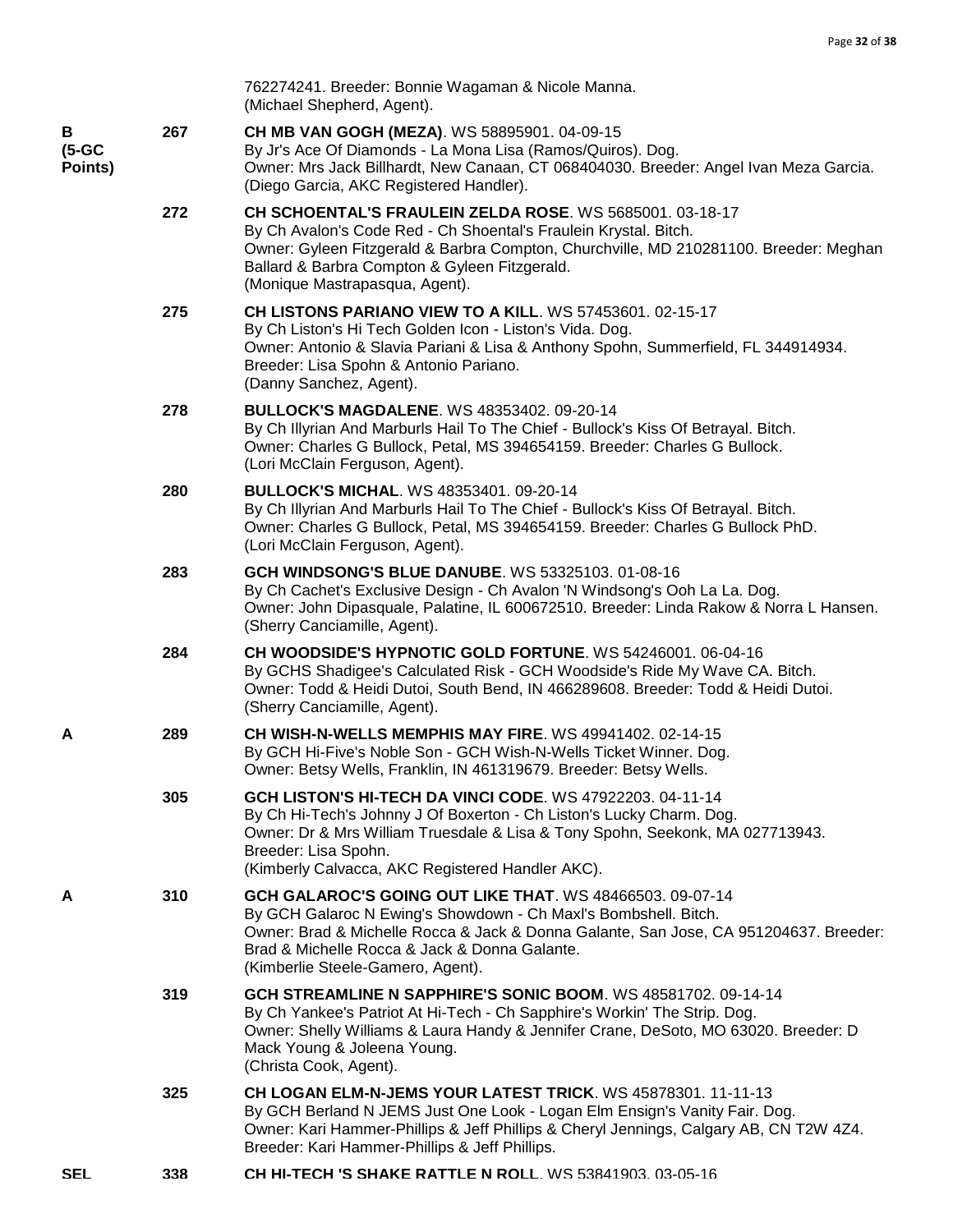| (5-GC<br>Points) |     | By GCH Liston's Hi-Tech Davinci Code - Hi-Tech's Stormy Weather. Bitch.<br>Owner: Dr & Mrs William Truesdale & Kimberly Calvacca, Seekonk, MA 027713943.<br>Breeder: Owners.<br>(Kimberly Calvacca, AKC Registered Handler AKC).                                                                                      |
|------------------|-----|-----------------------------------------------------------------------------------------------------------------------------------------------------------------------------------------------------------------------------------------------------------------------------------------------------------------------|
| A                | 352 | CH NANTESS TOP NOTCH DIXIE CHICK. WS 53126006. 02-17-16<br>By GCHG Nantess Foolin Around - Ch Rico's Royal Nantess Kiss This. Bitch.<br>Owner: Gladys & Don O'Brien & Nancy Savage, Granbury, TX 760481131. Breeder: Nancy<br>Savage & Tessie Savage & Donna Purichia.<br>(Tessie Savage, Agent).                     |
| <b>AOM</b>       | 357 | <b>GCHG VIXAYO'S GOLDEN HAMMER. WS 42437501, 08-15-12</b><br>By Drako's Sikander - Haberl's Golden Child. Dog.<br>Owner: Kerry & Al Jones & BJ Barnhardt & Khan Vixayo, Wallkill, NY 125892836. Breeder:<br>Kahn Vixayo & Peggy Ott & B J Barnhardt.<br>(Alison Pacheco, Agent).                                      |
|                  | 359 | <b>CH HI-TECH N BRISBANE ROCKET MAN. WS 53310501. 01-22-16</b><br>By Ch Hi-Tech's Freddy Mac - Ch Impact's Chantilly Lace. Dog.<br>Owner: Dr & Mrs William Truesdale & M McKamet & K Calvacca, Seekonk, MA 027713943.<br>Breeder: Dr & Mrs Wm Truesdale & M McKamet & K Clavacca.<br>(Alison Pacheco, Agent).         |
|                  | 382 | <b>CH CINBAR'S BY A LANDSLIDE.</b> WS 54778902. 07-30-16<br>By Ch Cinbar's Just Call Me Handsome - GCHS CinnRhee's One Of A Kind. Bitch.<br>Owner: Denise Snyder & Medley Small & Phillip Koenig, Goshen, KY 400269792. Breeder:<br>Denise Snyder & Medley Small & Phillip Koenig.<br>(Jody Paquette-Garcini, Agent). |
| <b>AOM</b>       | 385 | GCHP IRONDALE'S JUST A GOOD OLE BOY. WS 49996802. 02-10-15<br>By Ch Murbe Chew Irondale Just Josh - GCHP Fantom's Power Play Goal. Dog.<br>Owner: Myrna Kalho & Ashley Kalho, Fox Island, WA 983339773. Breeder: James & Wendy<br>Bettis & M & S Hemsath.<br>(Wendy Bettis, Agent).                                   |
|                  | 410 | <b>CH WIT'S END LOVE IS IN THE AIR. WS 48408902. 09-22-14</b><br>By Ch Pearlisle N Standing O Risk Factor - Wit's End Total Eclipse. Bitch.<br>Owner: Robert Erickson & Claire Fallon, Alexandria, VA 223024023. Breeder: Connie<br>Haywood.                                                                          |
|                  | 427 | GCHS JULIAN FARM'S SWEET SOUTHERN COMFORT. WS 52098205. 09-02-15<br>By GCH Solidrock's Major Ensemble At Pure Pride - GCH Draco's New Holland At Julian<br>Farm. Dog.<br>Owner: Cherish Foy Julian, Suffolk, VA 234378326. Breeder: Cherish Foy Julian & Donna<br>Foy & Jorge Pinzon.<br>(Steve Stewart, Agent).      |
|                  | 429 | <b>GCH WIT'S END NIGHT REVELER.</b> WS 42935801, 08-24-12<br>By Samson N Asuncion New Start - Wit's End Total Eclipse. Dog.<br>Owner: Constance Haywood, Davidsonville, MD 210350306. Breeder: Constance Haywood<br>& Angie Friesen.<br>(Steve Stewart, Agent).                                                       |
|                  | 437 | CH MAXIMUS JUST DO IT. WS 52907401. 07-30-15<br>By GCH Irondales Look At Me Now - GCHS Kajas Ruby Red Rascal At Maximus. Dog.<br>Owner: Lloyd Dissinger & Dolores Dissinger, Cincinnati, OH 452482866. Breeder: Lloyd<br>Dissinger & Dolores Dissinger & Terry Smith.                                                 |
|                  | 443 | CH CINNRHEE STERLING SILVR BULLET. WS 54701901. 08-19-15<br>By Ch K Park's Summit Bound CinnRhee - GCH CinnRhee's Queen Of Hearts. Dog.<br>Owner: Charles Coull & Julie Kirkendall & Medley Small, Tiffin, OH 448838858. Breeder:<br>Medley Small.<br>(Ann E Keil, Agent).                                            |
| А                | 444 | <b>CH NANTESS LOOK WHAT'S GOING DOWN. WS 51731702. 10-26-15</b><br>By Ch Nantess Just Try It - Ch Nantess Simply The Best. Bitch.<br>Owner: Nancy Savage & Tessie Savage, Table Grove, IL 614829619, Breeder: Nancy &                                                                                                 |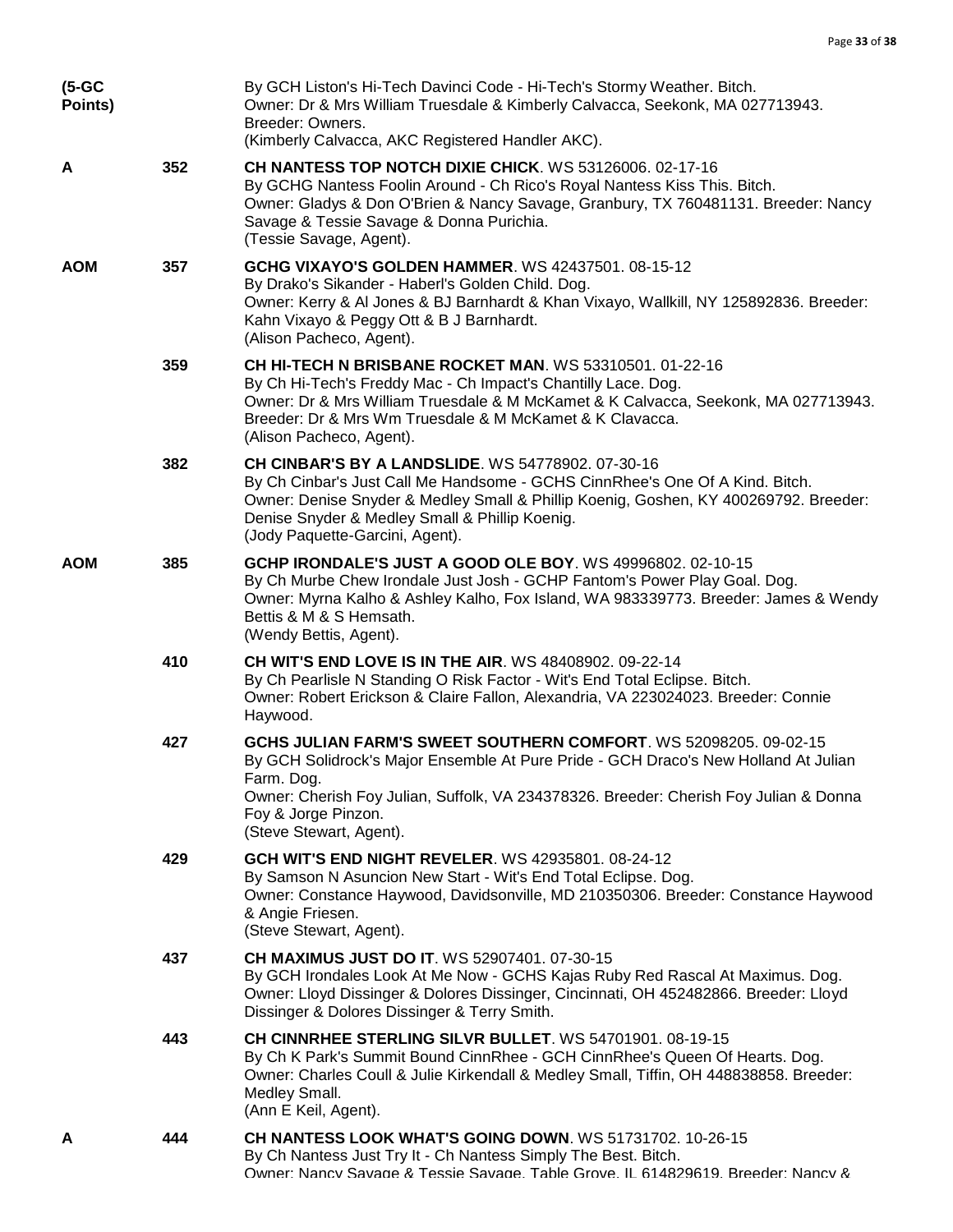Tessie Savage.

|   | 470 | GCH EAST END'S KINKY BOOTS IN HI-TECH. WS 53715301. 03-15-16<br>By GCH Listons Hi-Tech Davinci Code - Ch Ramasun's Flaunting It On The East End. Bitch.<br>Owner: Francesca Illuzzi, Manorville, NY 119492510. Breeder: Francesca Illuzzi.<br>(Kimberly Calvacca, AKC Registered Handler AKC).               |
|---|-----|--------------------------------------------------------------------------------------------------------------------------------------------------------------------------------------------------------------------------------------------------------------------------------------------------------------|
|   | 476 | <b>CH PURE PRIDE'S BABY I'M A STAR. WS 54188206. 04-15-16</b><br>By Ch Wit's End Night Reveler - Ch Pure Pride Keenen How Can I Refuse. Bitch.<br>Owner: David Brown & Steve Stewart & Gina Currier, Lexington, NC 272926803. Breeder:<br>Meg Keenen & Steve Stewart & Gina Currier.                         |
|   |     | <b>BOXERS. Stud Dog.</b>                                                                                                                                                                                                                                                                                     |
|   |     | <b>JUDGE: Mr. Brian Meyer</b>                                                                                                                                                                                                                                                                                |
|   | 33  | GCHG ARCHANGEL'S RING KEEPER OF VINCENZA CA RATN. WS 44065402. 05-01-13<br>By GCH Archangel's Hear Me Roar - Country Time's Archangel Of Ardor.<br>Owner: Mary Dooley Crider & Amber Norton, Friendswood, TX 775462991. Breeder: Amber<br>Norton.<br>(Tina Starr, Agent).                                    |
|   | 35  | <b>GCH ENCORE'S RENEGADE.</b> WS 47820904. 06-26-14<br>By Ch Encore's Ferrari - Encore's Undeniable.<br>Owner: Vickie Brannon & Cheryl Cates, Whitewright, TX 754910731. Breeder: Cheryl Cates.<br>(Tina Starr, Agent).                                                                                      |
| 3 | 83  | GCHS SHADIGEE'S CALCULATED RISK. WS 42774403. 12-08-12<br>By Ch Pearlisle N Standing O Risk Factor - Ch Shadigee's Lady Luck.<br>Owner: Keith Lawson & Lee & Mary Jane Nowak, London ON, CN N6H 5R8. Breeder: Lee &<br>Mary Jane Nowak.<br>(Amy Bieri, Agent).                                               |
| А | 85  | <b>CH AVALON'S CODE RED.</b> WS 31686402. 06-17-09<br>By Ch Avalon's Windwalker - Ch Avalon's Lalique.<br>Owner: Janice Boess & Solas Hansen, Las Vegas, NV 891395783. Breeder: Dr Daniel<br>Buchwald & Janice Boess & Norma Hanson.<br>(Dan Buchwald, Agent).                                               |
|   | 125 | <b>CH FAIRVIEWS CRAZY TRAIN. WS 40922402. 04-16-12</b><br>By Ch Brandiwine If By Chance At Minstrel - Global Let It Be At Fairview.<br>Owner: Katrina Medved, Masontown, PA 154612447. Breeder: Katrina Medved & Kti Jensen.                                                                                 |
| А | 191 | GCH VINTAGE'S TRIAL BY COMBAT CGC TKN. WS 48442101. 10-10-14<br>By GCH Ho-Pa's Grand Slam - Vintage N Ablaze Stolen Fire.<br>Owner: Sarah Moore & MacKenzie Moore, Ennis, MT 597291515. Breeder: Sarah Moore &<br>MacKenzie Moore & Katrina Sun.                                                             |
| А | 201 | <b>CH STRAWBERRY N REO GOLD COUNTRY. WS 18608703, 08-02-06</b><br>By Ch Strawberry's Medalist - Ch Bayridge's Circuit Breaker.<br>Owner: Bruce E & Judith Voran, Strawberry, AZ 855442510. Breeder: Sharon Baird &<br>Deborah Schenher.<br>(Wendy Bettis, Agent).                                            |
| 4 | 219 | <b>CH CINBAR'S JUST CALL ME HANDSOME. WS 50220302. 03-15-15</b><br>By Cinnrhee Hiriveroller Heartacre - Bar-K's Talk To Me.<br>Owner: Phillip Koenig, Goshen, KY 40026. Breeder: Phillip K Koenig.<br>(Jody Paquette-Garcini, Agent).                                                                        |
| A | 271 | GCH GALAROC N EWING'S SHOWDOWN. WS 37253801. 04-05-11<br>By Ch Ewing's Maverick Of Maxl - Ch DLG Rainbow's End.<br>Owner: Michelle Rocca & Donna Galante & Mark Ewing & Janet Ewing, San Jose, CA<br>951204637. Breeder: Michelle Rocca & Donna Galante & Lori McClain.<br>(Kimberlie Steele-Gamero, Agent). |
| 1 | 291 | GCH MARBURL AND ILLYRIAN'S LONE RANGER. WS 45301901. 05-26-13<br>By Ch Marburl's Hidalgo - GCH Illyrian's Charmed I'm Sure.<br>Owner: Mary Frances Burleson & Lee Mitchell & Gail Kloecker, Sachse, TX 750483931                                                                                             |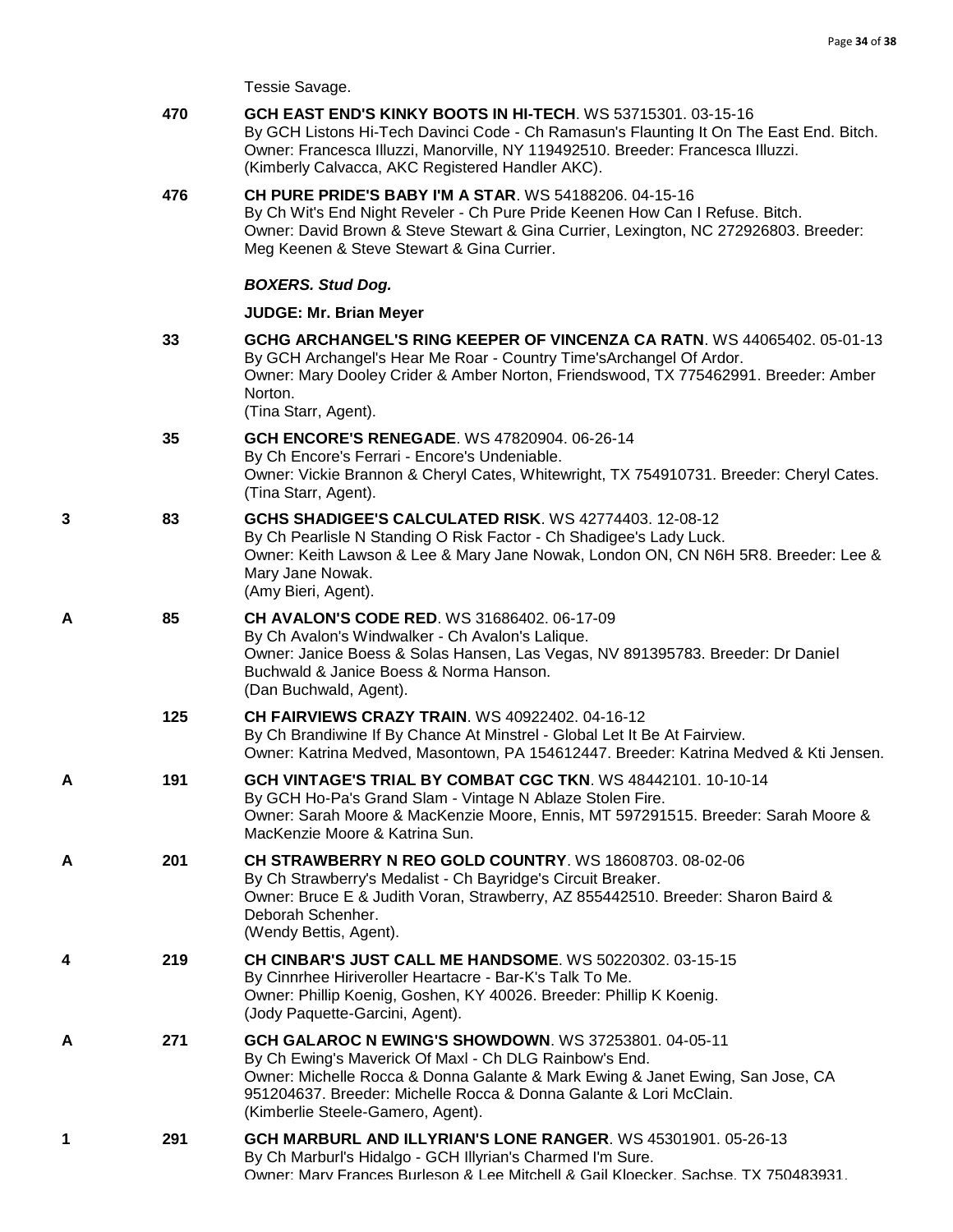|   |     | Breeder: Gail Kloecker & Mary Frances Burleson.<br>(Lori McClain Ferguson, Agent).                                                                                                                                                                                                                       |
|---|-----|----------------------------------------------------------------------------------------------------------------------------------------------------------------------------------------------------------------------------------------------------------------------------------------------------------|
| 2 | 305 | GCH LISTON'S HI-TECH DA VINCI CODE. WS 47922203. 04-11-14<br>By Ch Hi-Tech's Johnny J Of Boxerton - Ch Liston's Lucky Charm.<br>Owner: Dr & Mrs William Truesdale & Lisa & Tony Spohn, Seekonk, MA 027713943.<br>Breeder: Lisa Spohn.                                                                    |
|   |     | (Kimberly Calvacca, AKC Registered Handler AKC).                                                                                                                                                                                                                                                         |
|   | 355 | <b>GCHB PAWPRINT'S BIT O'BLARNEY.</b> WS 41880805. 09-16-12<br>By Ch Pawprint Show Must Go On - Hi Desert N PawPrint In Plain Sight.<br>Owner: Dr Gary T & Sara E Ryan & C Ghimenti, Gettysburg, PA 173257049. Breeder:<br>Christina Ghimenti & Lauri Travis.                                            |
| Α | 359 | <b>CH HI-TECH N BRISBANE ROCKET MAN. WS 53310501. 01-22-16</b><br>By Ch Hi-Tech's Freddy Mac - Ch Impact's Chantilly Lace.<br>Owner: Dr & Mrs William Truesdale & M McKamet & K Calvacca, Seekonk, MA 027713943.<br>Breeder: Dr & Mrs Wm Truesdale & M McKamet & K Clavacca.<br>(Alison Pacheco, Agent). |
|   | 381 | <b>GCHG IRONDALE'S LOOK AT ME NOW. WS 37185301. 03-13-11</b><br>By GCH Duba Dae's Who's Your Daddy - GCH Gingerbread's Christmas Cookie.<br>Owner: James Bettis & Wendy Bettis, Riverside, CA 925085084. Breeder: Lenore Ryan &<br>Wendy Bettis.                                                         |
|   |     | <b>BOXERS. Brood Bitch.</b>                                                                                                                                                                                                                                                                              |
|   |     | JUDGE: Mr. James G. Reynolds                                                                                                                                                                                                                                                                             |
|   | 22  | GCH JOKAR'S N HAPPY TAIL'S BLONDE MOMENTS CD RA AX MXJ. WS 41571902.<br>06-22-12<br>By Ch Illyrian's Trilogy - GCH JoKar's Blonde Ambition's Of Happy Tails.<br>Owner: Eugenia Koshiol & Amy Bieri & Ann Schach, Monee, IL 604492107. Breeder: Carrie<br>Cole & Amy Bieri.                               |
|   | 42  | GCH JENBUR'S JUSTIFIED GRACE N GLORY. WS 42888601. 12-05-12<br>By GCH Ensign's Justified - GCH Winfall JenBurs Style An Grace.<br>Owner: Jennifer Crane, Rnch De Taos, NM 875578758. Breeder: Jennifer Crane & Burt<br>Weinstein.<br>(Christa Cook, Agent).                                              |
| А | 54  | <b>CH SUMMIT ASH GARNSEY ONE RED ROSE. WS 46286001, 01-09-14</b><br>By Ch Garnsey's Mad Max - Ch Summit Ash Looking For Trouble.<br>Owner: Patricia Boyd & Mel Holloman, West Palm Bch, FL 334187211. Breeder: Patricia B<br>Boyd.                                                                       |
|   | 162 | GCH MCCOY'S WINSTAR'S ANGELIC HEART. WS 48087702. 08-28-14<br>By Ch Silverlane's Excalibur - Ch McCoy's Melt Your Heart.<br>Owner: Teri Underhill, Kenosha, WI 531428352. Breeder: Larry McCoy.                                                                                                          |
| 2 | 168 | GCHP BREHO FORTUITY SHARED TREASURE CD RN CGC RATO TKI FDC. WS<br>35462201.08-22-10<br>By Ch Illyrian's Trilogy - Ch Maxlan Breho Treasure Hunter.<br>Owner: Brenda Stuckey & Theresa Galle & June Sutherlin, Jonesboro, LA 712515418.<br>Breeder: June Sutherlin DVM & Brenda Stuckey & Theresa Galle.  |
|   | 184 | <b>GCH RAYPAT'S FULL OF GRACE CGC. WS 41221604, 06-09-12</b><br>By GCH Bourbonhill's Zesty Antics - Ch Raypat's Joy To The World.<br>Owner: Lisa R Holden & Pat & Ray Kisselovich & Stephanie Scibienski, Finleyville, PA<br>153321012. Breeder: Lisa R Holden & Pat Kisselovich.                        |
| 1 | 234 | GCH STRAWBERRY'S GOLDEN CINNIBON. WS 42106401. 09-16-12<br>By Ch Strawberry N Reo Gold Country - Ch Telstar's Cinni-Bon Sensashan.<br>Owner: Bruce E & Judith Voran, Strawberry, AZ 855442510. Breeder: Bonnie Wagaman.<br>(Wendy Bettis, Agent).                                                        |
|   | 242 | <b>CH BRITLYN'S GAME ON CAA. WS 46878802. 03-22-14</b><br>By GCHS Tybrushe's Ain't No Saint - Britlyn's Steel Magnolia                                                                                                                                                                                   |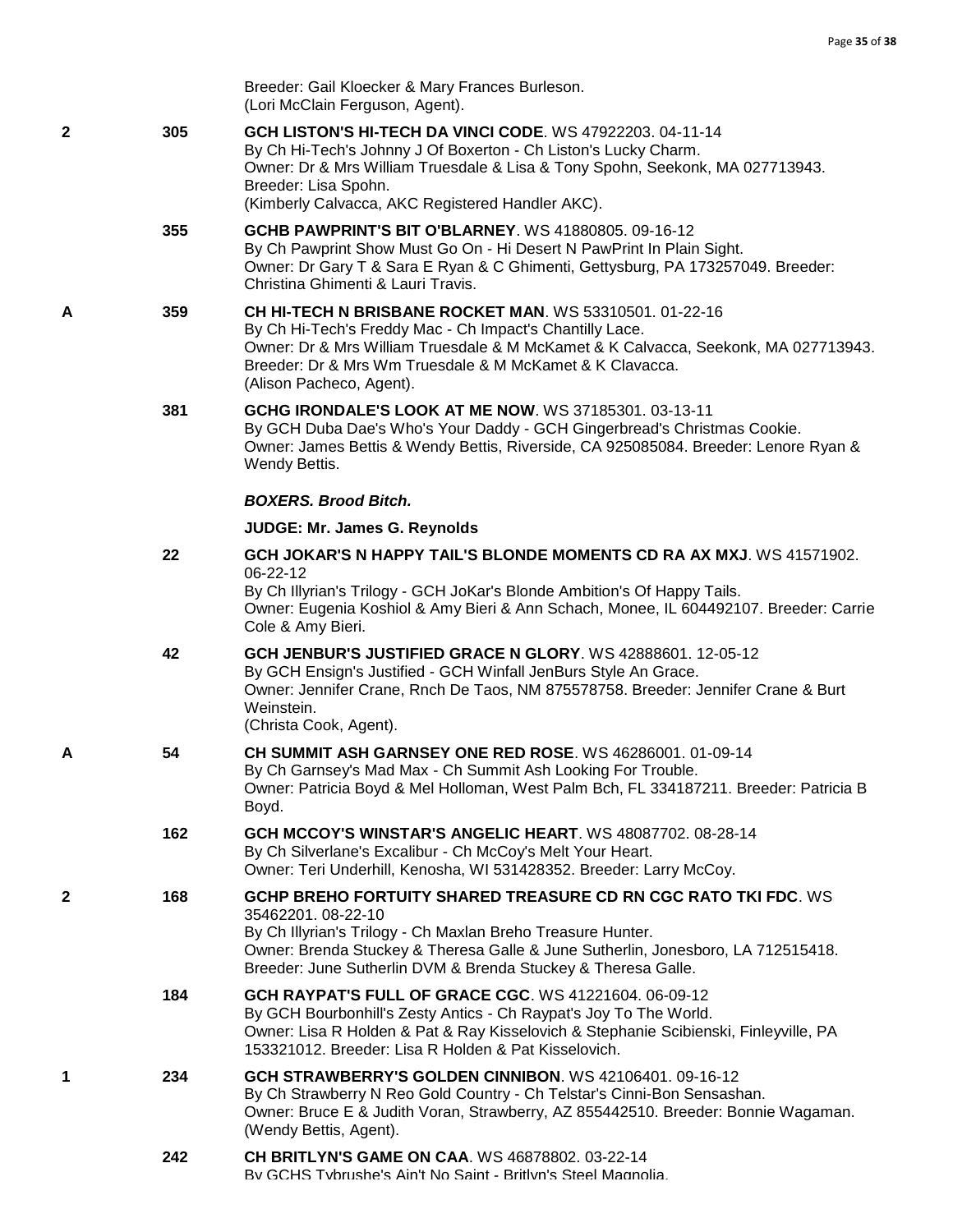Owner: Kathrynann Sarvinas & Gary Sarvinas & Raynetta Buchholz, Catonsville, MD 212284742. Breeder: Raynetta Buchholz. (Brooke Moyer, Agent).

- **300 [GCH RICO'S TONIC GIVES HER HEART TO HOT ROD](http://infodog.com/my/drlookup2.htm?makc=WS%2041216403&mdog=GCH+Rico%27s+Tonic+Gives+Her+Heart+To+Hot+Rod&wins=all)**. WS 41216403. 05-23-12 By GCH Nantess Royal Hot Rod - GCH McCoy's Tonic For The Heart Of Rico. Owner: Donna M Purichia, Indianapolis, IN 462402633. Breeder: Donna M Purichia. (Tessie Savage, Agent).
- **4 348 [GCH MIRCOA N IRONDALE'S CRUSHING IT AT TWINBROOK](http://infodog.com/my/drlookup2.htm?makc=WS%2049905003&mdog=GCH+Mircoa+N+Irondale%27s+Crushing+It+At+Twinbrook&wins=all)**. WS 49905003. 04-06-15 By GCHB Iondale's Look At Me Now - Ch Mircoa's Glitters With Attitude For Skyview. Owner: Matt Kaminkow, White Hall, MD 211619455. Breeder: Diana Greenhow.
- **3 440 [CH BLACK DYMOND'S FRENCH GIRL](http://infodog.com/my/drlookup2.htm?makc=WS%2043943606&mdog=Ch+Black+Dymond%27s+French+Girl&wins=all)**. WS 43943606. 04-27-13 By Ch Hallmarks Rumor Has It - Black Dymond's Are Forever. Owner: Kristi & Hanna Kenny, Galt, CA 956328421. Breeder: Hanna Kenny & Kristi Kenny. (Kimberlie Steele-Gamaro, Agent).
	- **458 [SAYWIN'S PRECIOUS JEWEL OF SAMBRIA CAA](http://infodog.com/my/drlookup2.htm?makc=WS%2043607705&mdog=Saywin%27s+Precious+Jewel+Of+Sambria+CAA&wins=all)**. WS 43607705. 02-10-13 By Saywin's Devil In Disguise - Saywin's Classic Keepsake. Owner: Pamela Bowser-Hutchins & Dan Hutchins, Holly, MI 484428841. Breeder: Pamela Bowser-Hutchins & Cindy Hearn.

## *BOXERS. Owner-Handled Best of Breed Eligible.*

| $\overline{7}$ | <b>DESTINY'S DUKE.</b> WS 54144905, 07-10-16<br>By GCH Shadigee's Protege - Destiny's I Dream Of Genie.<br>Owner: Marybeth & Steven Ippich & Monica Lynch, Hendersonvlle, TN 370754732. Breeder:<br>Monica Lynch.                                                           |
|----------------|-----------------------------------------------------------------------------------------------------------------------------------------------------------------------------------------------------------------------------------------------------------------------------|
| 8              | <b>DESTINY'S FIRST IMPRESSION.</b> WS 54144901, 07-10-16<br>By GCH Shadigee's Protege - Destiny's I Dream Of Genie.<br>Owner: Monica Lynch, Hendersonvlle, TN 370754202. Breeder: Monica Lynch.                                                                             |
| 10             | CH DESTINY'S LASTING IMPRESSION, WS 54144902, 07-10-16<br>By GCH Shadigee's Protege - Destiny's I Dream Of Genie.<br>Owner: Tony & Crystal Finney & Monica Lynch, Davidson, NC 280368092. Breeder: Monica<br>Lynch.                                                         |
| 15             | <b>BULLET'S OLIVER WAITS FOR NO ONE. WS 32620804. 11-11-09</b><br>By Ch Bullets Brave Heart Of Suro - Ch Savoyes Honky Tonk Gold.<br>Owner: Deb & Don White, Plant City, FL 335655453. Breeder: Dr Jacqueline Royce.                                                        |
| 53             | RAVENCREST CINNRHEE POWER PLAY. DA 640471CAN. 01-11-16<br>By Cinnrhee's Power Stroke - Ravencrest's Oread Of Cinnrhee.<br>Owner: Allyson D Thompson & Medley H Small & Diane K Kirsopp, Kendal ON, CN L0A<br>1E0. Breeder: Medley H Small & Diane K Kirsopp & Rena Postoff. |
| 62             | <b>GCH LA PAWZ OMG LOOK AT ME. WS 50378406, 05-12-15</b><br>By GCH Irondale's Look At Me Now - GCH La Pawz Good Luck Charlee CGC.<br>Owner: Michelle Allen & Stephane Adams, Quartzsite, AZ 853460013. Breeder: Michelle<br>Allen & Stephane Adams.                         |
| 67             | <b>GCH LA PAWZ' UPTOWN FUNK YOU UP CA. WS 50378405, 05-12-15</b><br>By GCH Irondale's Look At Me Now - GCH La Pawz Good Luck Charlee CGC.<br>Owner: Michelle Allen & Stephane Adams, Quartzsite, AZ 853460013. Breeder: Michelle<br>Allen & Stephane Adams.                 |
| 74             | <b>PREMIER I'M HERE FOR THE PARTY.</b> WS 58970002, 10-28-17<br>By Ch Olympic's We Knew - GCH Bay's Raise Your Glass.<br>Owner: Jessica St Coeur & Lynn St Coeur, Port Huron, MI 480602314. Breeder: Lynn St<br>Coeur & Jessica St Coeur.                                   |
| 87             | <b>CH TENEBO'S BOOMTOWN BUCK. WS 51011008, 08-06-15</b><br>By Ch Avalon's Code Red - Tenebo's Sparkle Plenty At Pineridge.<br>Owner: Janice Solas & Christopher Baldasaro, Las Vegas, NV 891395783, Breeder:                                                                |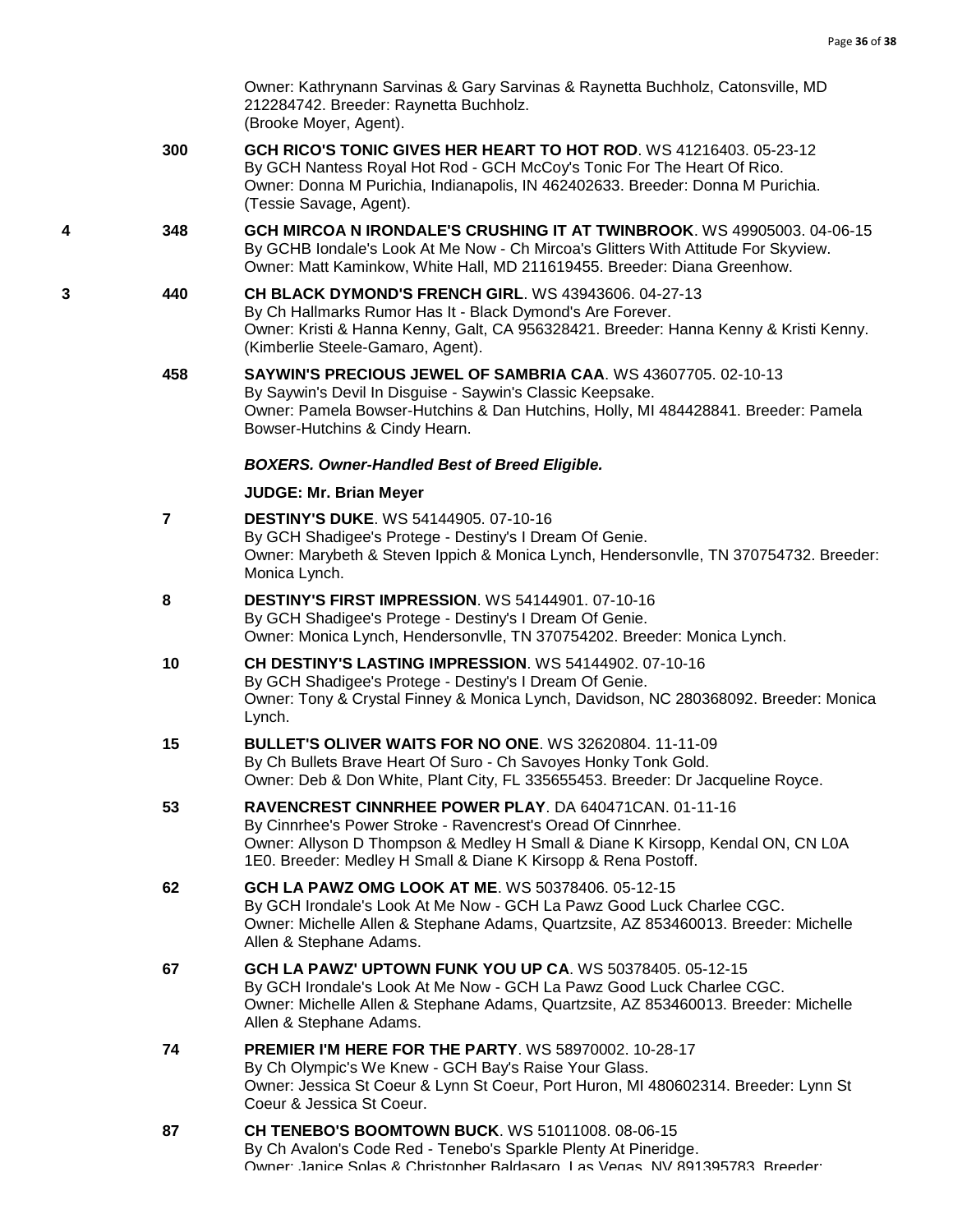Christopher Baldasaro.

| 92  | <b>CLASSIC'S GOLD MINE GEMMA. WS 56513602. 01-07-17</b><br>By GCHG Streamline N Inspiration's Crime Boss - GCH Boca Royal Palms N Classics Fancy<br>Pants.                                                                                                                     |
|-----|--------------------------------------------------------------------------------------------------------------------------------------------------------------------------------------------------------------------------------------------------------------------------------|
|     | Owner: Jessica K Bajwa, Spring Hill, FL 346095760. Breeder: James F Rodweller Jr &<br>Sandy L Rodweller.                                                                                                                                                                       |
| 106 | <b>CH REO'S MISS HERSHEY'S KISS CGC CAT. WS 21666104, 03-30-07</b><br>By Ch Jaylyn's Hell On Wheels - Ch Bayridge's Circuit Breaker.<br>Owner: Paula Vandervoort, Porter, TX 773658536. Breeder: Sharon Baird.                                                                 |
| 113 | <b>GCH CEDAR'S SON OF A STAR CGC. WS 48403202. 10-11-14</b><br>By Twinkle Star V. Eurozone - Cedar's One Special Night.<br>Owner: Theresa Mitchell & Crystal Stock, Akron, OH 443123835. Breeder: Crystal Stock.                                                               |
| 123 | FALLING WATER'S SHOT THRU THE HEART. WS 56455001. 02-16-17<br>By GCHG Streamline N Inspiration's Crime Boss - GCH Starlyn's She's Got The Look CA<br>CGCA.<br>Owner: Lisa Asuma & Lynn Carroll-Jerbis & Deborah Kovalchick & Martin Riley, Chardon,                            |
|     | OH 440249067. Breeder: Lisa Asuma & Lynn Carroll-Jerbis.                                                                                                                                                                                                                       |
| 147 | <b>KARON'S CAFFE' AMERICANO AT DEERVIEW.</b> WS 55774704, 01-04-17<br>By GCH Marlow N' R And G's Undertaker - Karon's Simply Adorable.<br>Owner: Susan Coston & Ronald Jaeb & Kathleen Jaeb, Lake Wales, FL 33898. Breeder:<br>Kathleen Jaeb & Ronald Jaeb.                    |
| 170 | <b>CINNRHEE'S ALL THAT JAZZ. WS 56250401. 10-03-16</b><br>By Ch K Park's Summit Bound Cinnrhee - Cinnrhee's Run For The Roses NA.<br>Owner: Denise Snyder & Medley Small & Tayla Shoultz, Henryville, IN 471269317. Breeder:<br>Medley Small & Denise Snyder & Brenda Vrooman. |
| 177 | <b>SHFOREST'S TAX MAN. WS 54300601. 04-13-16</b><br>By GCH Encore's Renegade - TKO's Hailey's Comet RN PT CGC.<br>Owner: Sylvia Holman, Florence, SC 295067115. Breeder: Sylvia Holman.                                                                                        |
| 186 | CALYPSO'S SAY AGAIN HOW MUCH YOU LOVE ME. WS 58689202. 09-24-17<br>By Ch Kimkar's Hi-Tech Traveler - Ch Calypso's Something To Talk About.<br>Owner: Lana Bonte, Glenwood City, WI 540134133. Breeder: Nancy Baeten & Barb<br>Lankford.                                        |
| 192 | <b>SHFOREST'S LITTLE DIVIDEND.</b> WS 54300602. 04-13-16<br>By GCH Encore's Renegade - TKO's Hailey's Comet RN PT CGC.<br>Owner: Sylvia Holman, Florence, SC 295067115. Breeder: Sylvia Holman.                                                                                |
| 194 | GCH SHFOREST'S MONSOON. WS 46357503. 12-02-13<br>By Ch Encore's Kalahari Of Heleva TT - TKO's Hailey's Comet PT RN CGC.<br>Owner: Sylvia Holman, Florence, SC 295067115. Breeder: Sylvia Holman.                                                                               |
| 212 | C&S REVOLUTION KR FOLLOW FOLLOW ME. WS 59943001. 06-27-16<br>By Brookwood Joe Of Pride Boxer - L&C Revolution Kr Dreams Fact.<br>Owner: Woo-Sik Choi, Daegu Korea 41910, . Breeder: Woo-Sik Choi.                                                                              |
| 235 | CH PIEUTKA'S JJ'S DON'T TREAD ON ME. WS 31406205, 08-05-09<br>By GCH Amity Hall's All About Me RN - Ch Pieutka's JJ's Hebeca Nhaya.<br>Owner: Jennifer M Pisarchick, Coaldale, PA 182181127. Breeder: Jennifer M Pisarchick.                                                   |
| 241 | CH SINFUL-HB SONATA'S ROCKIN' CLASSICAL STYLE CA. WS 46365104. 01-27-14<br>By GCH South Willow's Like A Rock - Nike Our Lady Of Victore.<br>Owner: Rodger J Hiatt II & Scott E Buckborough, Onondaga, MI 492649750. Breeder: Karen<br>Barnhart & Lori L Rose.                  |
| 249 | <b>BLUEGRASS BRAWNS KING OF THE RING. WS 58133106. 08-20-17</b><br>By Armani Von D'High-Quick - Wellington's Weeping Willow.<br>Owner: Payton Burns, Shepherdsvlle, KY 401658256. Breeder: Racheal Wellington.                                                                 |
| 321 | <b>CAREDAN'S IT'S GEAUX TIME. WS 58097606. 07-29-17</b><br>By GRCH.Cherkei's Dick Tracey - Tyn-Can's Caramel Kiss @ Caredan.<br>Owner: Carev Stevens & Dan Stevens, Sellersville, PA 189601627, Breeder: Carev Stevens                                                         |